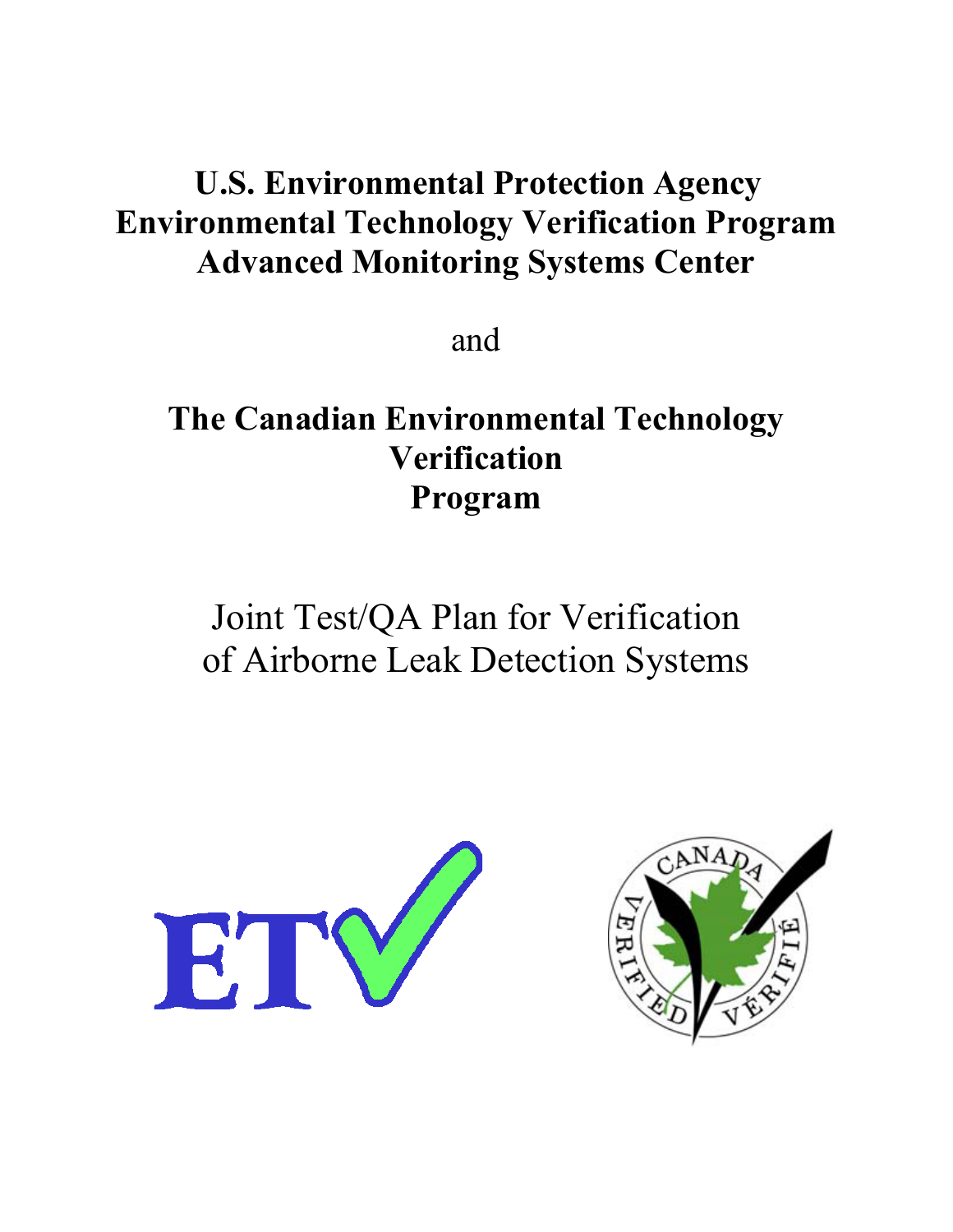# **JOINT TEST/QA PLAN**

**for**

# Verification of Airborne Leak Detection Systems

Version 1.0

**September 30, 2010**

**Prepared by**

**Battelle 505 King Avenue Columbus, OH 43201-2693** 

**and**

**ETV Canada 2070 Hadwen Road Mississauga, ON L5K 2C9**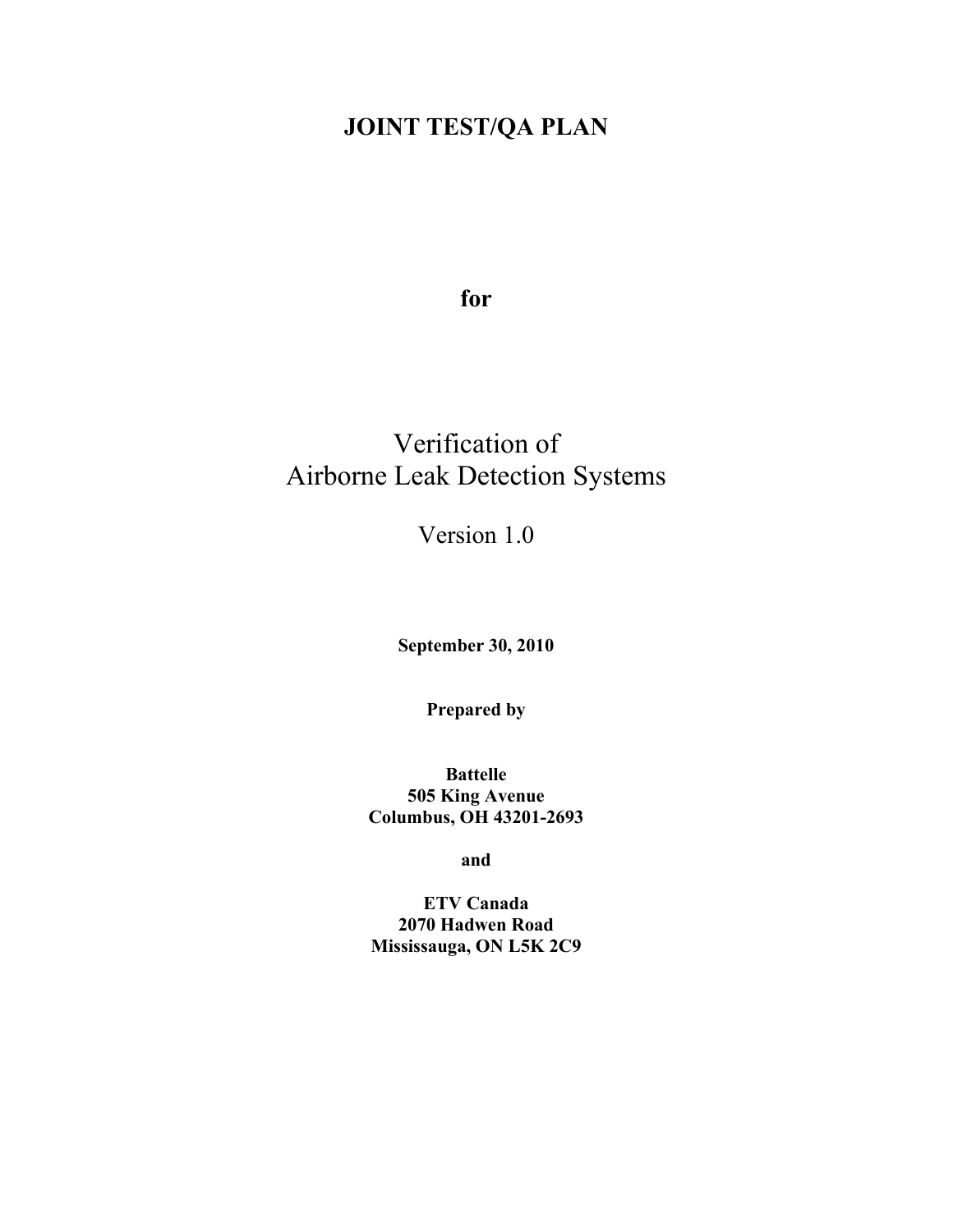#### **ACKNOWLEDGEMENTS**

This joint verification test/quality assurance plan was developed through a collaboration between the Environmental Technology Verification (ETV) programs of the United States and Canada and is intended for use by both Canada and the United States either individually or together in jointly verifying technologies which will be recognized by both countries. This joint plan can also be used by a vendor who would like to receive verification from either or both countries.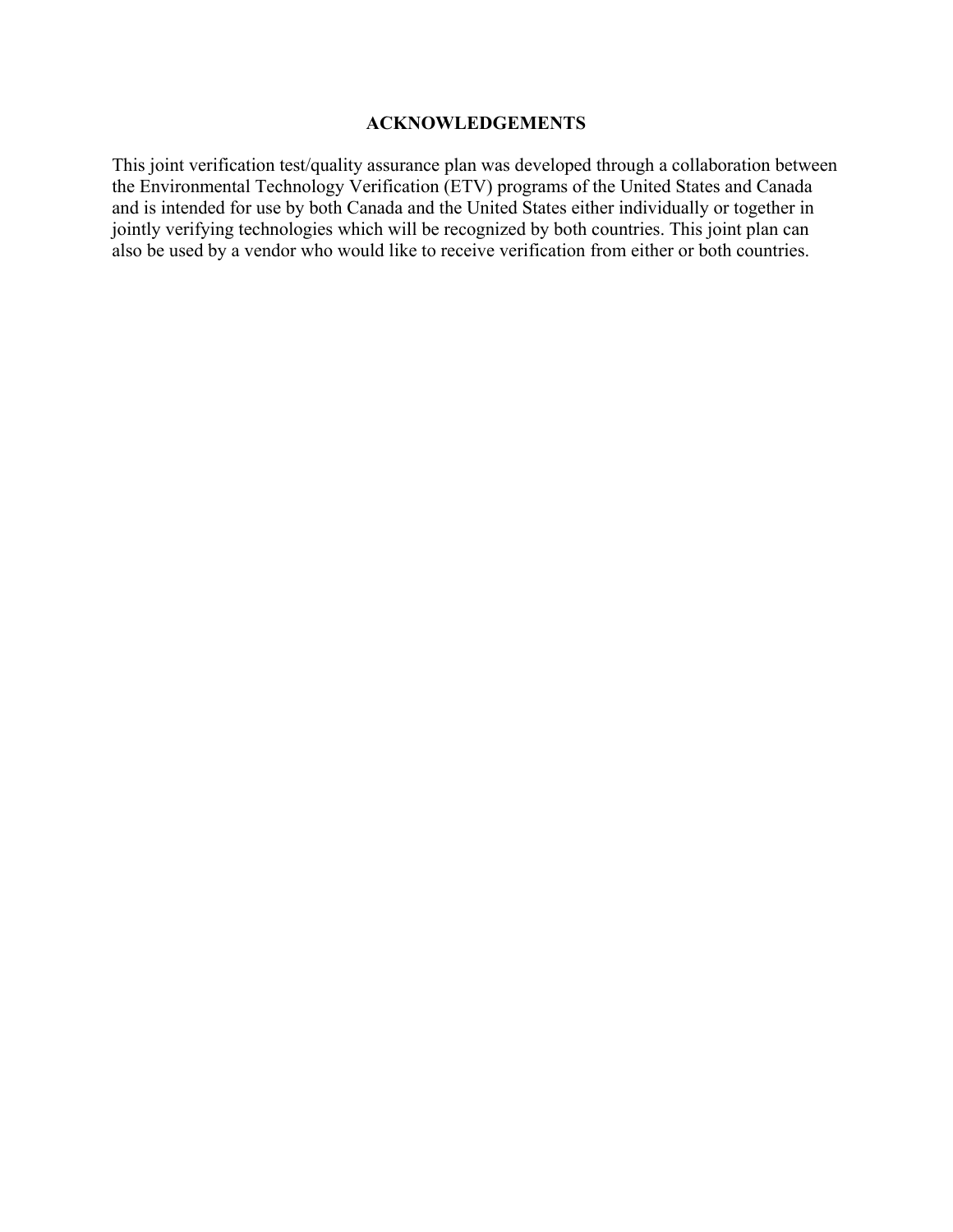*Airborne Leak Detection Systems Test/QA Plan Page 1 of 45 Version 1.0 September 30, 2010*

### VENDOR APPROVAL PAGE

# <span id="page-3-0"></span>U.S. EPA ETV Advanced Monitoring Systems Center

and

ETV Canada

Test/QA Plan for Verification of Airborne Leak Detection Systems

Version 1.0

September 30, 2010 APPROVAL:

Name \_\_\_\_\_\_\_\_\_\_\_\_\_\_\_\_\_\_\_\_\_\_\_\_\_\_\_\_\_\_\_\_\_\_

Company \_\_\_\_\_\_\_\_\_\_\_\_\_\_\_\_\_\_\_\_\_\_\_\_\_\_\_\_\_\_\_

Date \_\_\_\_\_\_\_\_\_\_\_\_\_\_\_\_\_\_\_\_\_\_\_\_\_\_\_\_\_\_\_\_\_\_\_

### *Disclaimer*

*The U.S. Environmental Protection Agency, through its Office of Research and Development, partially funded, managed, and collaborated in the research described herein. It has been subjected to the Agency's peer and administrative review. Any opinions expressed in this report are those of the author(s) and do not necessarily reflect the views of the Agency, therefore, no official endorsement should be inferred. Any mention of trade names or commercial products does not constitute endorsement or recommendation for use.*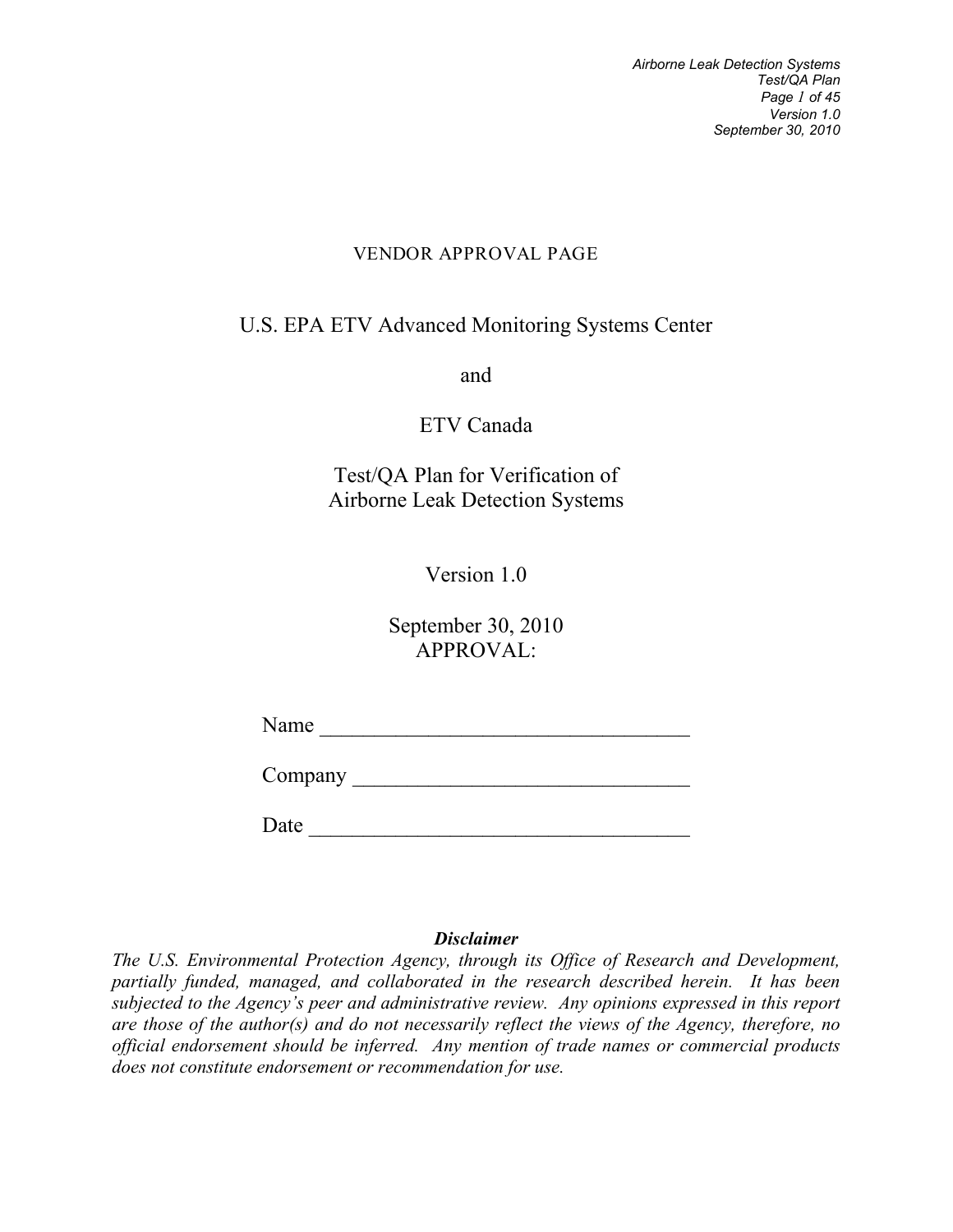# TABLE OF CONTENTS

<span id="page-4-0"></span>

| Section                          |                | Page |  |  |
|----------------------------------|----------------|------|--|--|
|                                  |                |      |  |  |
|                                  |                |      |  |  |
|                                  |                |      |  |  |
|                                  |                |      |  |  |
|                                  |                |      |  |  |
| A1                               |                |      |  |  |
|                                  | A1.1           |      |  |  |
|                                  | A12            |      |  |  |
|                                  | A1.3           |      |  |  |
|                                  | A1.4           |      |  |  |
|                                  | A1.5           |      |  |  |
|                                  | A1.6           |      |  |  |
|                                  | A1.7           |      |  |  |
| A <sub>2</sub>                   |                |      |  |  |
|                                  | A2.1           |      |  |  |
|                                  | A2.2           |      |  |  |
| A <sub>3</sub>                   | A3.1           |      |  |  |
|                                  | A3.2           |      |  |  |
|                                  | A3.3           |      |  |  |
| A4                               |                |      |  |  |
| A5                               |                |      |  |  |
| A <sub>6</sub>                   |                |      |  |  |
|                                  |                |      |  |  |
|                                  |                |      |  |  |
| B <sub>1</sub>                   |                |      |  |  |
|                                  | B1.1           |      |  |  |
|                                  |                |      |  |  |
|                                  |                |      |  |  |
|                                  | B1.1.3         |      |  |  |
|                                  | B1.1.4         |      |  |  |
|                                  | <b>B</b> 1.1.5 |      |  |  |
|                                  | <b>B</b> 1.1.6 |      |  |  |
|                                  | <b>B</b> 1.1.7 |      |  |  |
|                                  | <b>B</b> 1.2   |      |  |  |
| B <sub>2</sub>                   |                |      |  |  |
| B <sub>3</sub>                   |                |      |  |  |
| B4                               |                |      |  |  |
|                                  | <b>B4.1</b>    |      |  |  |
| B <sub>5</sub><br>B <sub>6</sub> |                |      |  |  |
| B7                               |                |      |  |  |
|                                  | <b>B</b> 7.1   |      |  |  |
|                                  | B7.2           |      |  |  |
|                                  | <b>B</b> 7.3   |      |  |  |
|                                  |                |      |  |  |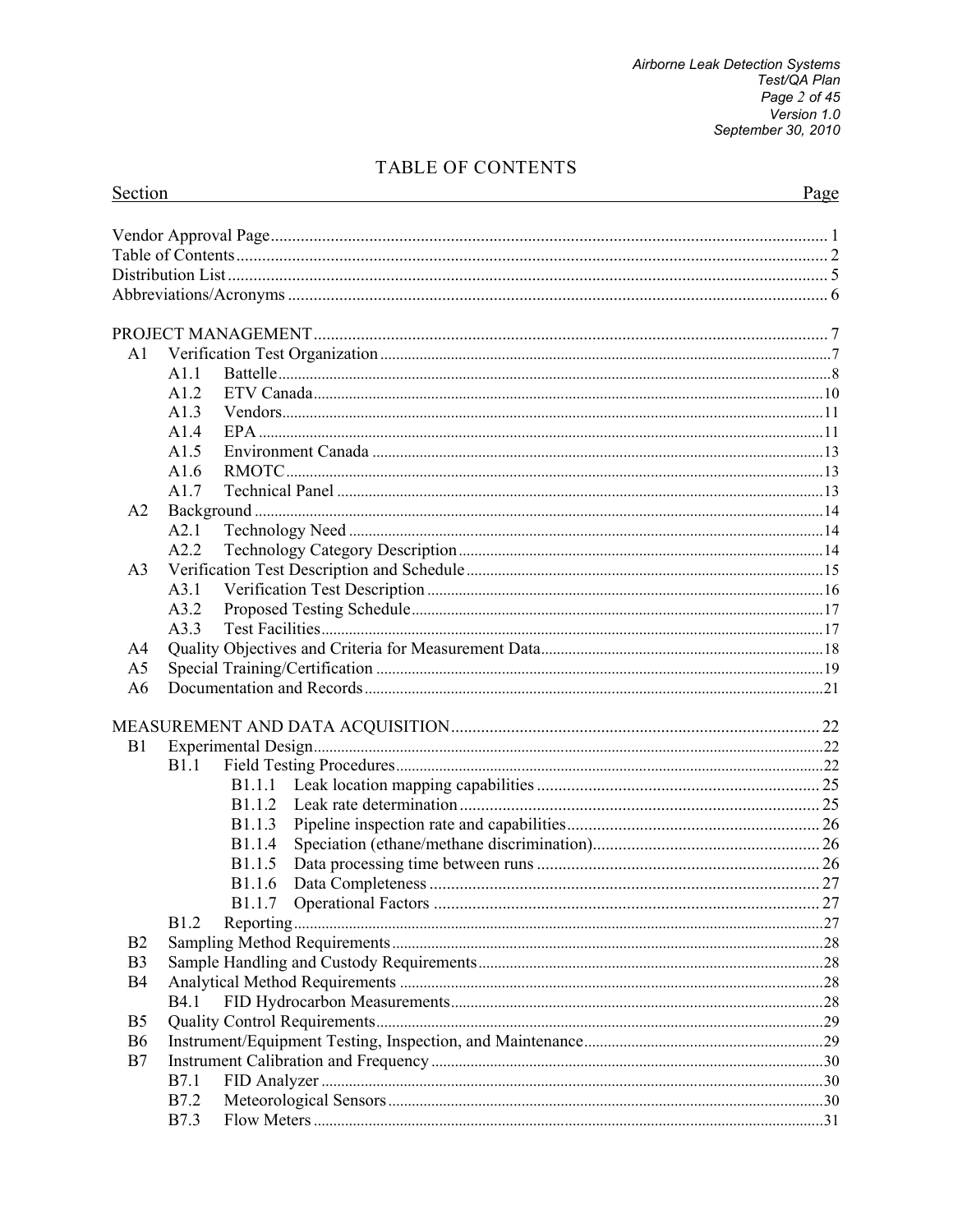| B8             |      |  |
|----------------|------|--|
| B <sub>9</sub> |      |  |
| <b>B</b> 10    |      |  |
|                |      |  |
|                |      |  |
| C <sub>1</sub> |      |  |
|                | C1.1 |  |
|                | C1.2 |  |
|                | C1.3 |  |
|                | C1.4 |  |
| C <sub>2</sub> |      |  |
|                |      |  |
| D <sub>1</sub> |      |  |
| D <sub>2</sub> |      |  |
| D <sub>3</sub> |      |  |
|                |      |  |
|                |      |  |
|                |      |  |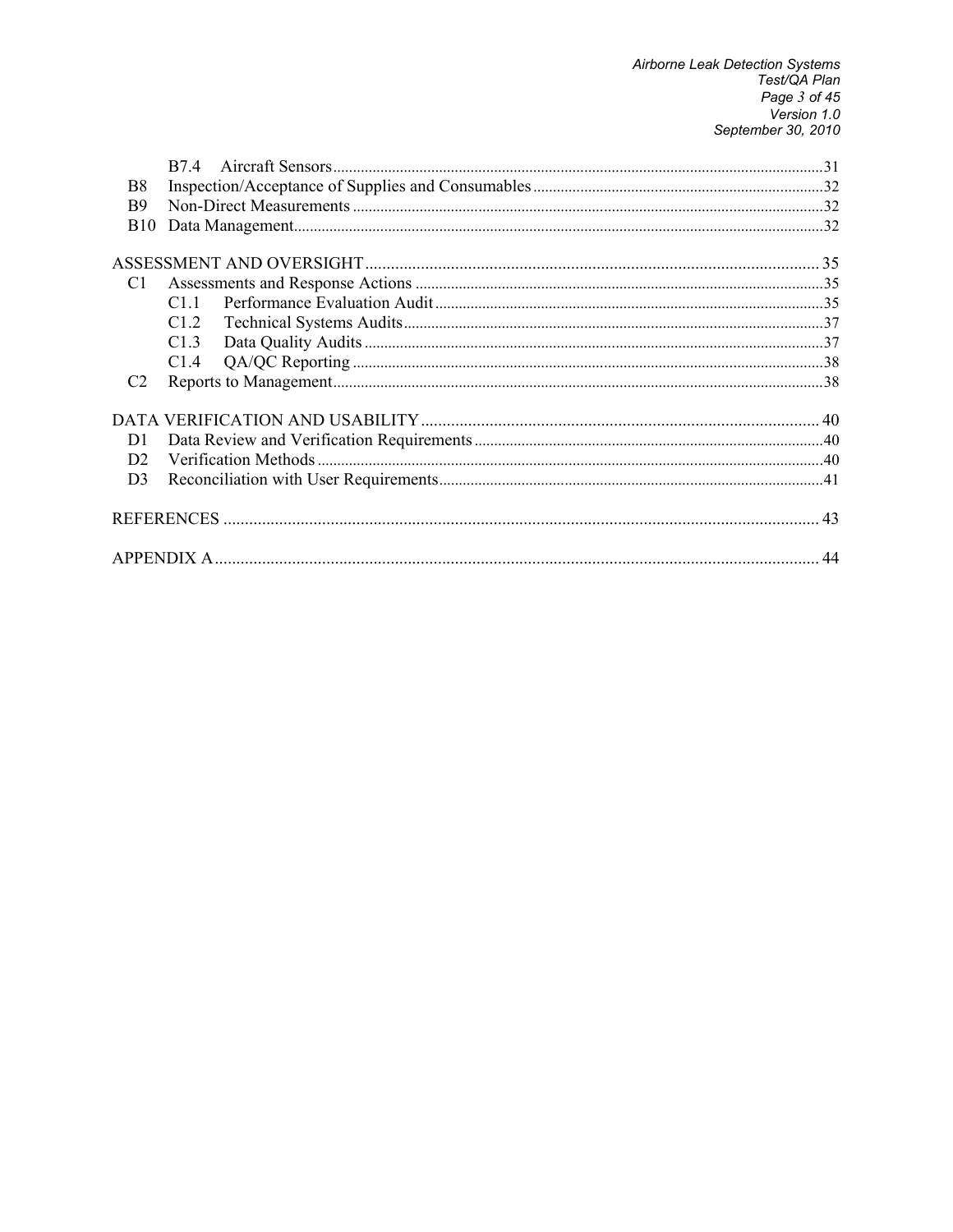### **FIGURES**

### **TABLES**

| Table 2. Average and Record Seasonal Weather Conditions in Casper, Wyoming 18         |  |
|---------------------------------------------------------------------------------------|--|
|                                                                                       |  |
|                                                                                       |  |
| Table 5. Resolution and Calibration Acceptance Criteria for Meteorological Sensors 31 |  |
|                                                                                       |  |
|                                                                                       |  |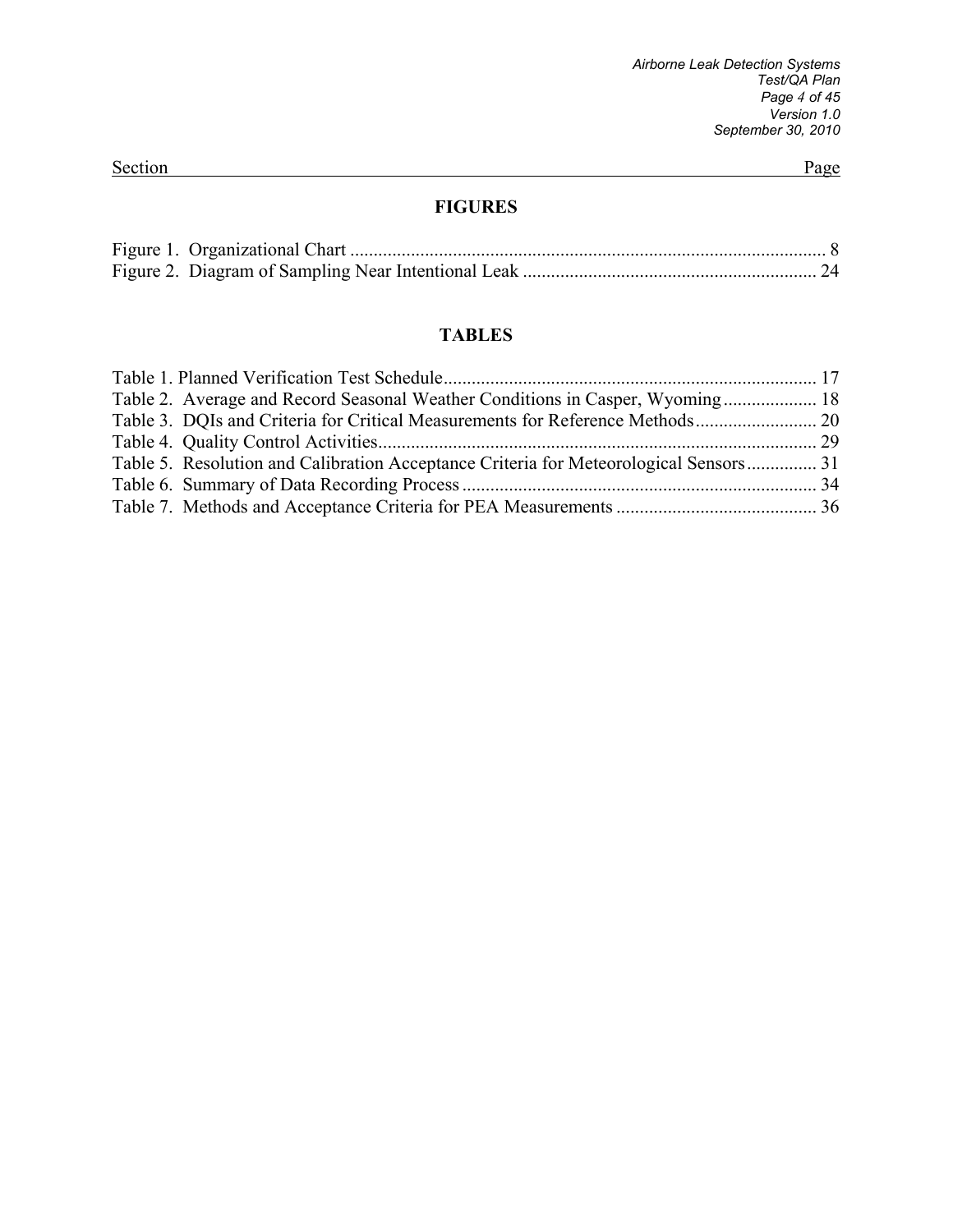*Airborne Leak Detection Systems Test/QA Plan Page 5 of 45 Version 1.0 September 30, 2010*

#### DISTRIBUTION LIST

#### <span id="page-7-0"></span>**U.S. EPA**

John McKernan, ETV Advanced Monitoring Systems (AMS) Center Project Officer Michelle Henderson, EPA ETV Quality Assurance Manager

#### **Environment Canada**

Raymond Klicius, Head, Technology Programs, Science and Technology Branch Benoit Desforges, Project Engineer, Science and Technology Branch

#### **Battelle**

Amy Dindal, AMS Center Manager Kenneth Cowen, Verification Test Coordinator Thomas Kelly, Verification Testing Leader Rosanna Buhl, AMS Center Quality Manager Zachary Willenberg, Battelle Quality Assurance Officer

#### **ETV Canada**

Mona El Hallak, Director, Technology Assessment and Quality Assurance Services John Neate, Senior Associate

#### **Technical Panel**

Eben Thoma, U.S. EPA, Office of Research and Development Phil Galvin, New York State Department of Conservation Donald Stedman, University of Denver Shannon Phillips, TransCanada PipeLines Limited Mark Kuhl, Environment Canada, Oil, Gas and Alternative Energy Division Roy McArthur, Environment Canada, Inventory Improvements, Projections, & Sectoral Engagement

#### **Collaborators/Subcontractors**

Vicki Stamp, Rocky Mountain Oilfield Testing Center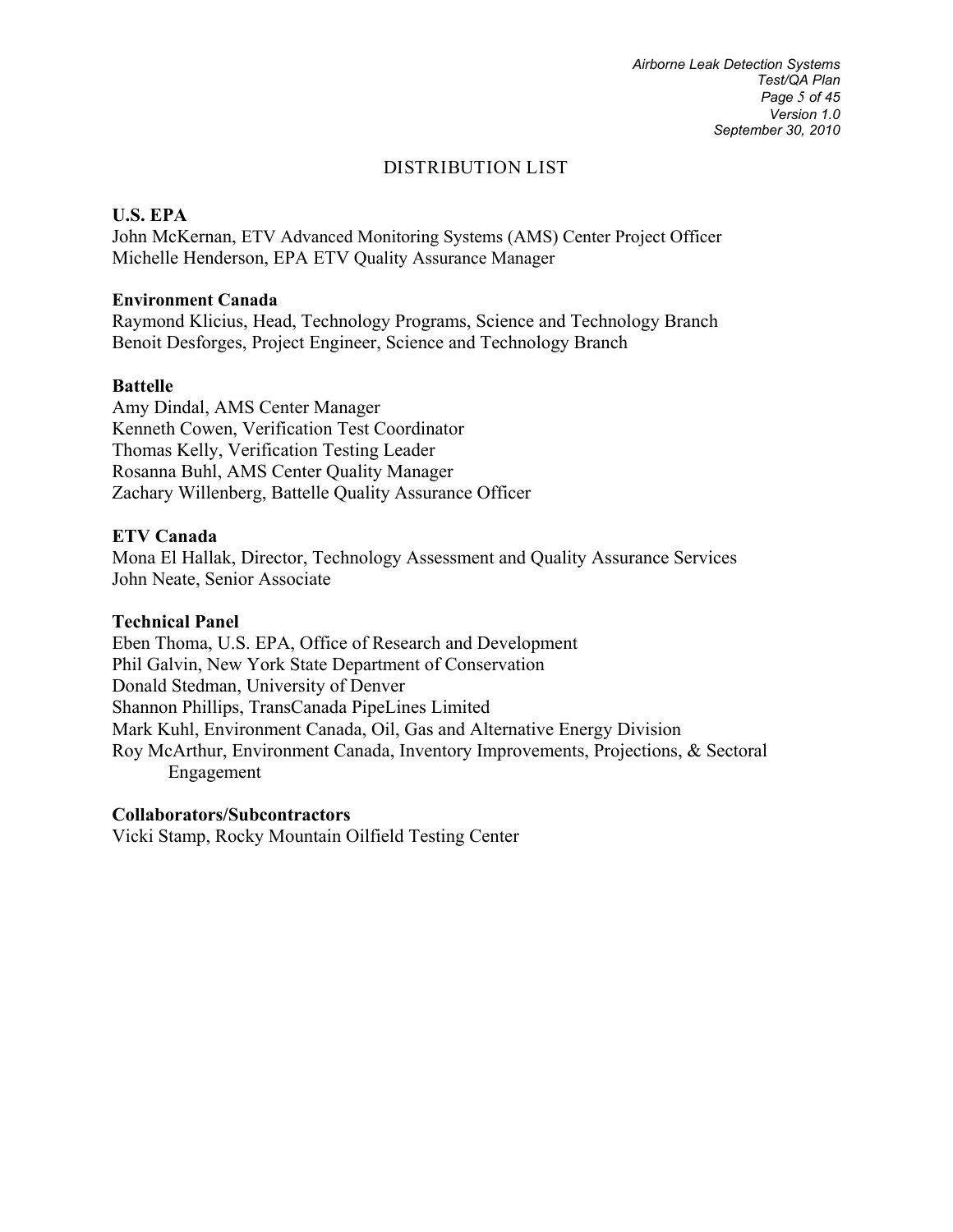# ABBREVIATIONS/ACRONYMS

<span id="page-8-0"></span>

| <b>ADQ</b>   | audit of data quality                          |
|--------------|------------------------------------------------|
| <b>AMS</b>   | <b>Advanced Monitoring Center</b>              |
| DQI          | data quality indicator                         |
| <b>DQO</b>   | data quality objective                         |
| <b>EPA</b>   | U.S. Environmental Protection Agency           |
| <b>ETV</b>   | <b>Environmental Technology Verification</b>   |
| <b>FID</b>   | flame ionization detection                     |
| <b>GFCR</b>  | Gas-Filter Correlation Radiometry              |
| <b>GPS</b>   | global positioning system                      |
| <b>GVP</b>   | <b>General Verification Protocol</b>           |
| <b>LEL</b>   | lower explosive limit                          |
| <b>LRB</b>   | laboratory record book                         |
| m            | meter                                          |
| <b>NIST</b>  | National Institute of Standards and Technology |
| nm           | nanometer                                      |
| <b>PEA</b>   | performance evaluation audit                   |
| QA           | quality assurance                              |
| QAM          | <b>Quality Assurance Manager</b>               |
| QAO          | <b>Quality Assurance Officer</b>               |
| QC           | quality control                                |
| <b>QMP</b>   | <b>Quality Management Plan</b>                 |
| <b>RMOTC</b> | Rocky Mountain Oilfield Testing Center         |
| scfh         | standard cubic feet per hour                   |
| Tg           | terragrams                                     |
| <b>TQAP</b>  | test/quality assurance plan                    |
| <b>TSA</b>   | Technical systems audit                        |
| <b>VTC</b>   | Verification Test Coordinator                  |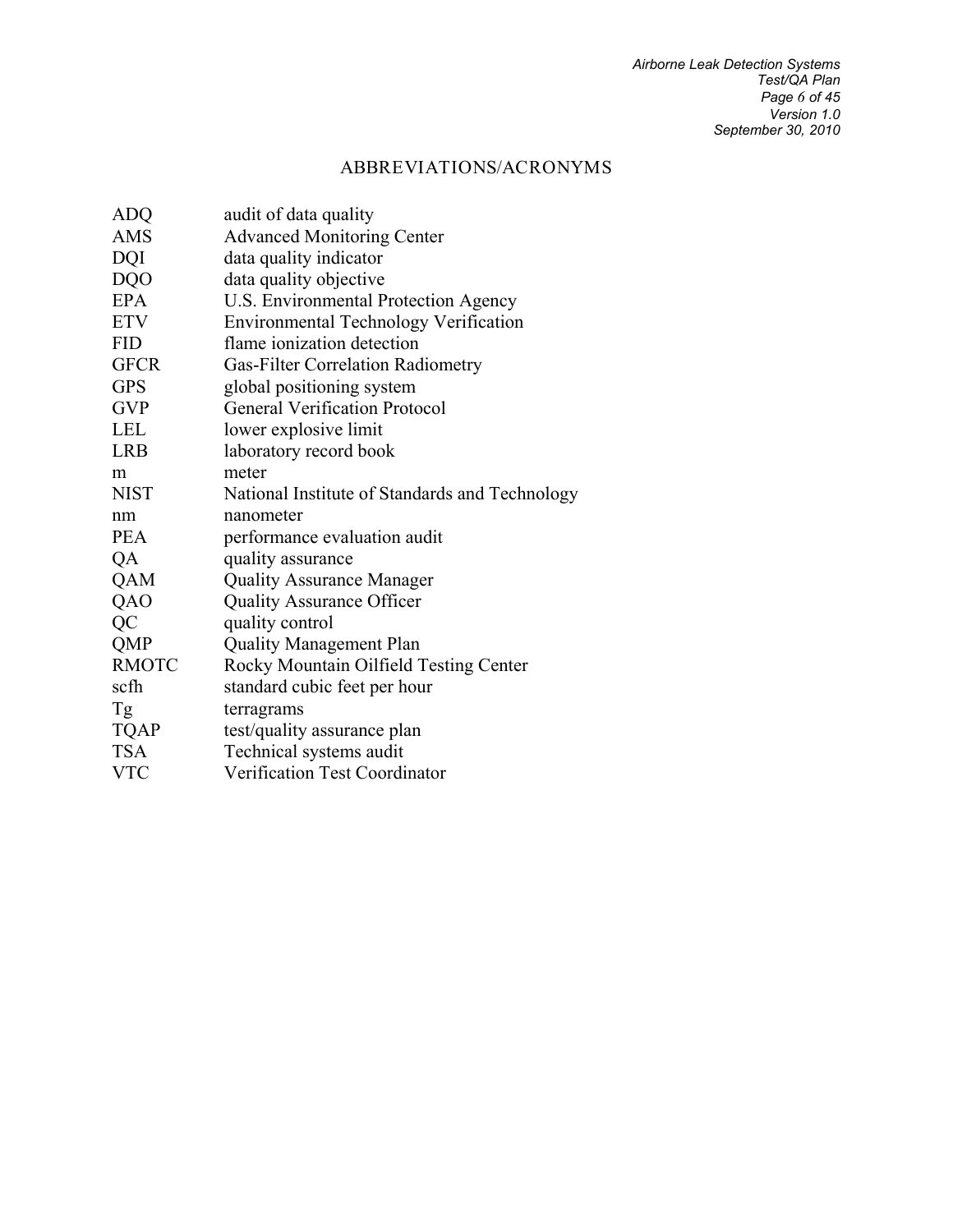#### **SECTION A**

#### PROJECT MANAGEMENT

#### A1 VERIFICATION TEST ORGANIZATION

This test/quality assurance plan (TQAP) describes specific procedures for the performance of a joint verification test of airborne leak detection technologies for the inspection of natural gas pipelines. The verification test described in this document will be conducted under the United States Environmental Protection Agency (EPA) Environmental Technology Verification (ETV) Program and the Canadian ETV Program. The verification test will be coordinated and directed jointly by Battelle and ETV Canada. The intent is for the results of this test to be recognized by both the U.S. and Canadian ETV programs. This TQAP reflects the requirements of a U.S. EPA Quality category III project.

 Testing will be performed at the Rocky Mountain Oilfield Testing Center (RMOTC) and involve a field testing campaign under potentially challenging measurement conditions. As described in this TQAP, testing will involve manned flights over a predefined virtual pipeline that includes a number of intentional natural gas leaks that will serve as targets for the leak detection technologies. Ground-based measurements will confirm the rates and geospatial coordinates of the leaks as well as provide estimates of airborne concentrations of natural gas (ethane/methane) in the vicinity of the leaks. Meteorological measurements will be recorded to establish conditions during testing.

The ETV Advanced Monitoring Systems (AMS) Center will facilitate the necessary reviews and audits, coordinate stakeholders and quality assurance (QA) personnel, develop the TQAP, lead the testing activities, and prepare the verification reports and statements. This role will provide the necessary oversight for the U.S. ETV program to ensure a quality process of evaluation, data collection, and reporting for this project. ETV Canada will facilitate the necessary activities by Environment Canada program management, stakeholders, and QA personnel including reviews of the TQAP and the verification reports and statements, and audit of the testing activities. This will provide the necessary oversight for the Canadian ETV program to ensure a quality process of evaluation, data collection, and reporting. QA oversight will be provided jointly by the Battelle AMS Center Quality Manager and the ETV Canada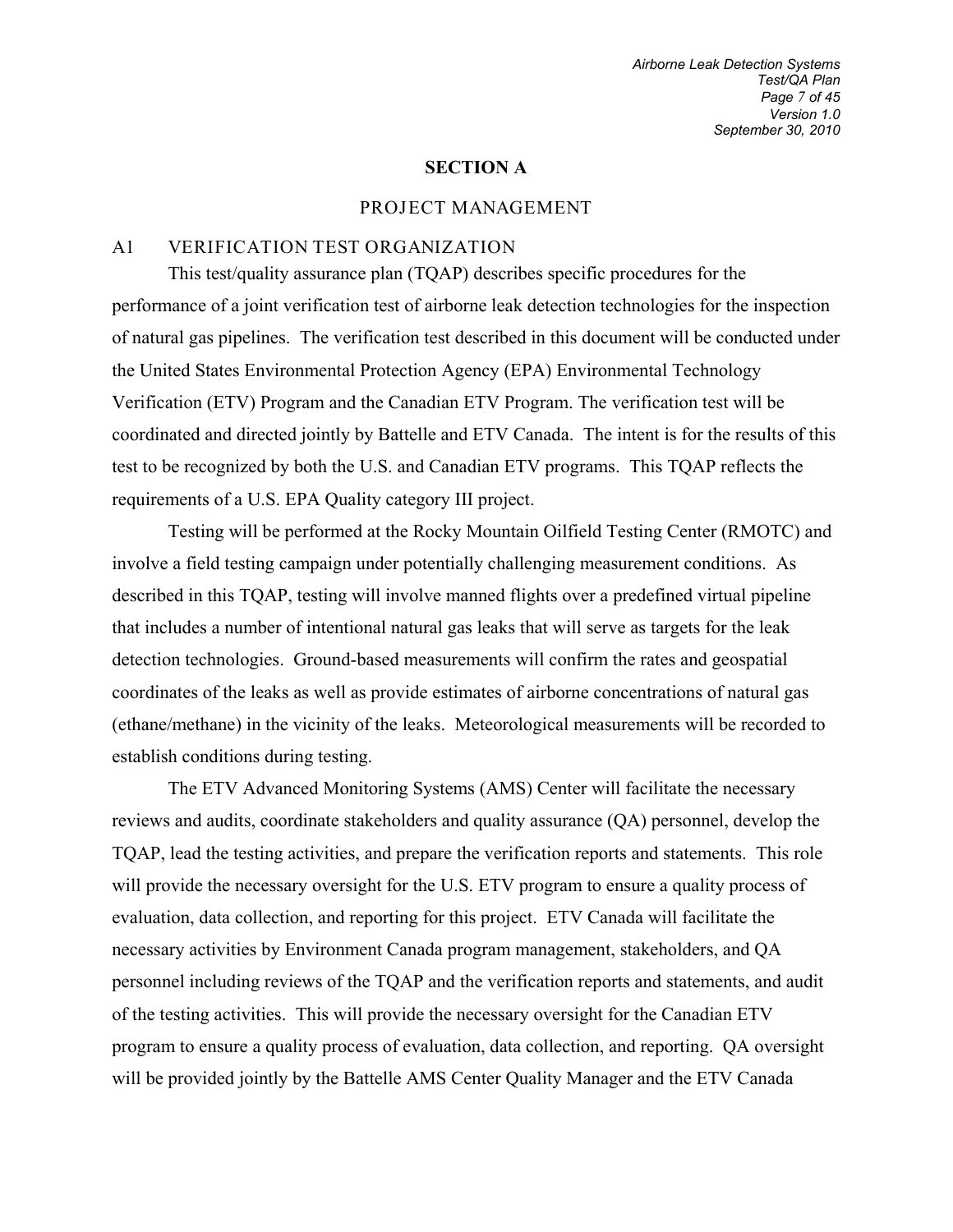Quality Assurance Manager (QAM). Additional QA oversight will be provided by the EPA AMS Center Quality Manager at her discretion.

 The organization chart in Figure 1 identifies the responsibilities of the organizations associated with the verification test. Roles and responsibilities are defined further below.



<span id="page-10-0"></span>**Figure 1. Organizational Chart** 

### **A1.1 Battelle**

 Dr. Kenneth Cowen is the AMS Center Verification Test Coordinator (VTC) for this test. In this role, Dr. Cowen will have overall responsibility for ensuring that the technical, schedule, and cost goals established for the verification test are met. Specifically, he will:

- $\triangleright$  Serve as the primary point of contact for vendor representatives and collaborators;
- $\triangleright$  Hold a kick-off meeting approximately one week prior to the start of the verification test to review the critical logistical, technical, and administrative aspects of the verification test;
- $\triangleright$  Be responsible, or assign responsibility, for each aspect of the verification test;
- $\triangleright$  Direct the team (Battelle testing staff and vendors) in performing the verification test in accordance with this TQAP;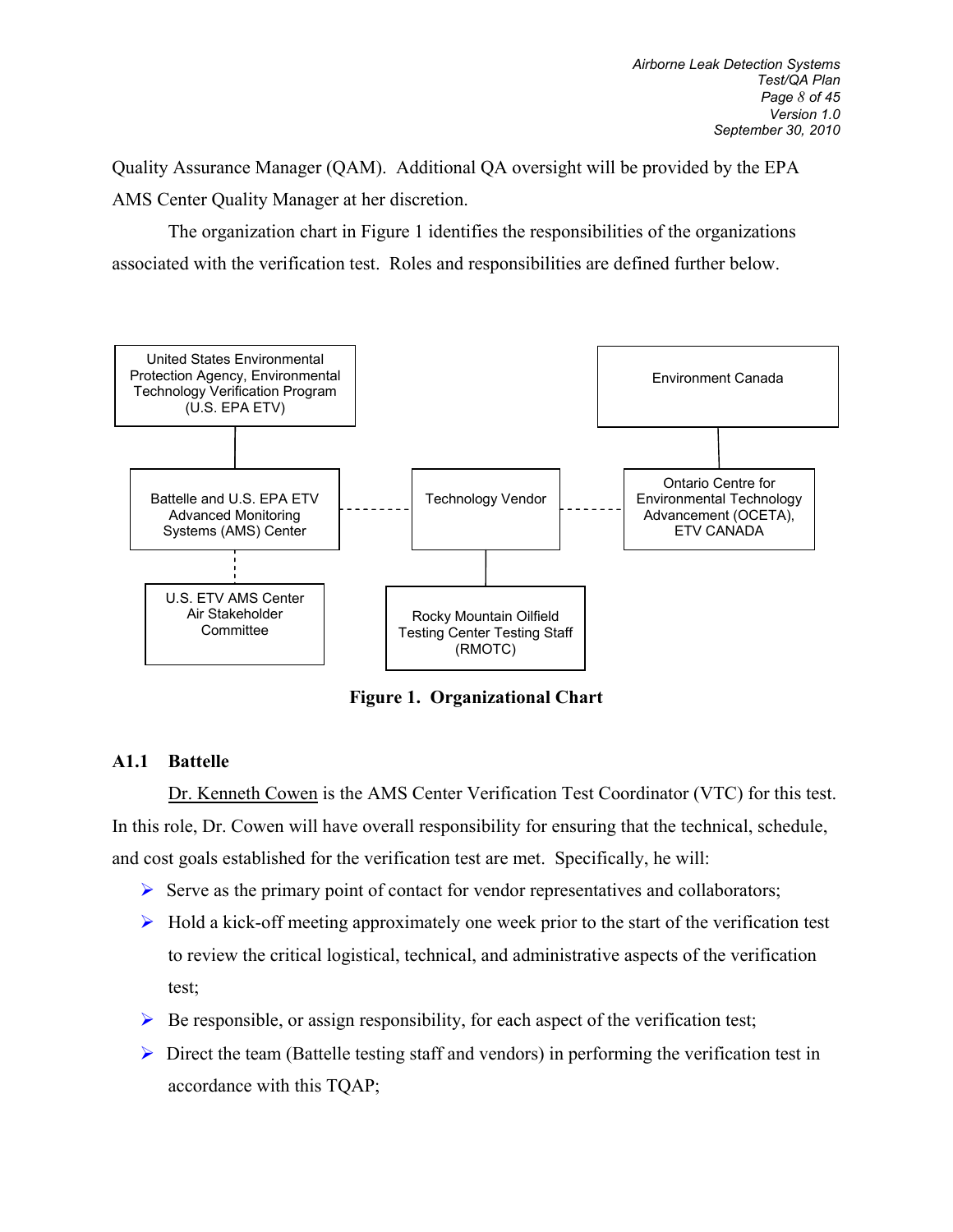- $\triangleright$  Ensure that all quality procedures specified in the TQAP and in the AMS Center Quality Management  $Plan<sup>1</sup> (OMP)$  are followed;
- Maintain real-time communication with the Battelle AMS Center Manager and EPA AMS Center Project Officer and QAM on any potential or actual deviations from the TQAP;
- $\triangleright$  Coordinate with testing staff to ensure that the planned testing will not interfere with the test site operations;
- $\triangleright$  Provide test data, including data from the first day of testing, to the Battelle AMS Center Manager and EPA AMS Center Project Officer and QAM;
- Prepare the draft and final TQAP, verification report(s), and verification statement(s);
- Conduct a technical review of all test data. Designate an appropriate Battelle technical staff member to review data generated by the VTC;
- Revise the draft TQAP, verification report(s), and verification statement(s) in response to reviewers' comments;
- $\triangleright$  Respond to any issues raised in assessment reports and audits, including instituting corrective action as necessary;
- $\triangleright$  Serve as the primary point of contact for vendor representatives and collaborators;
- $\triangleright$  Coordinate distribution of the final TQAP, verification report(s), and statement(s); and
- $\triangleright$  Establish a budget for the verification test and manage staff to ensure the budget is not exceeded.
- Ms. Amy Dindal is Battelle's manager for the AMS Center. Ms. Dindal will:
	- $\triangleright$  Review the draft and final TQAP;
	- Review the draft and final verification report(s) and verification statement(s);
	- Ensure that necessary Battelle resources, including staff and facilities, are committed to the verification test;
	- $\triangleright$  Ensure that confidentiality of sensitive vendor information is maintained;
	- Maintain communication with EPA's AMS Center Project Officer and Quality Manager; and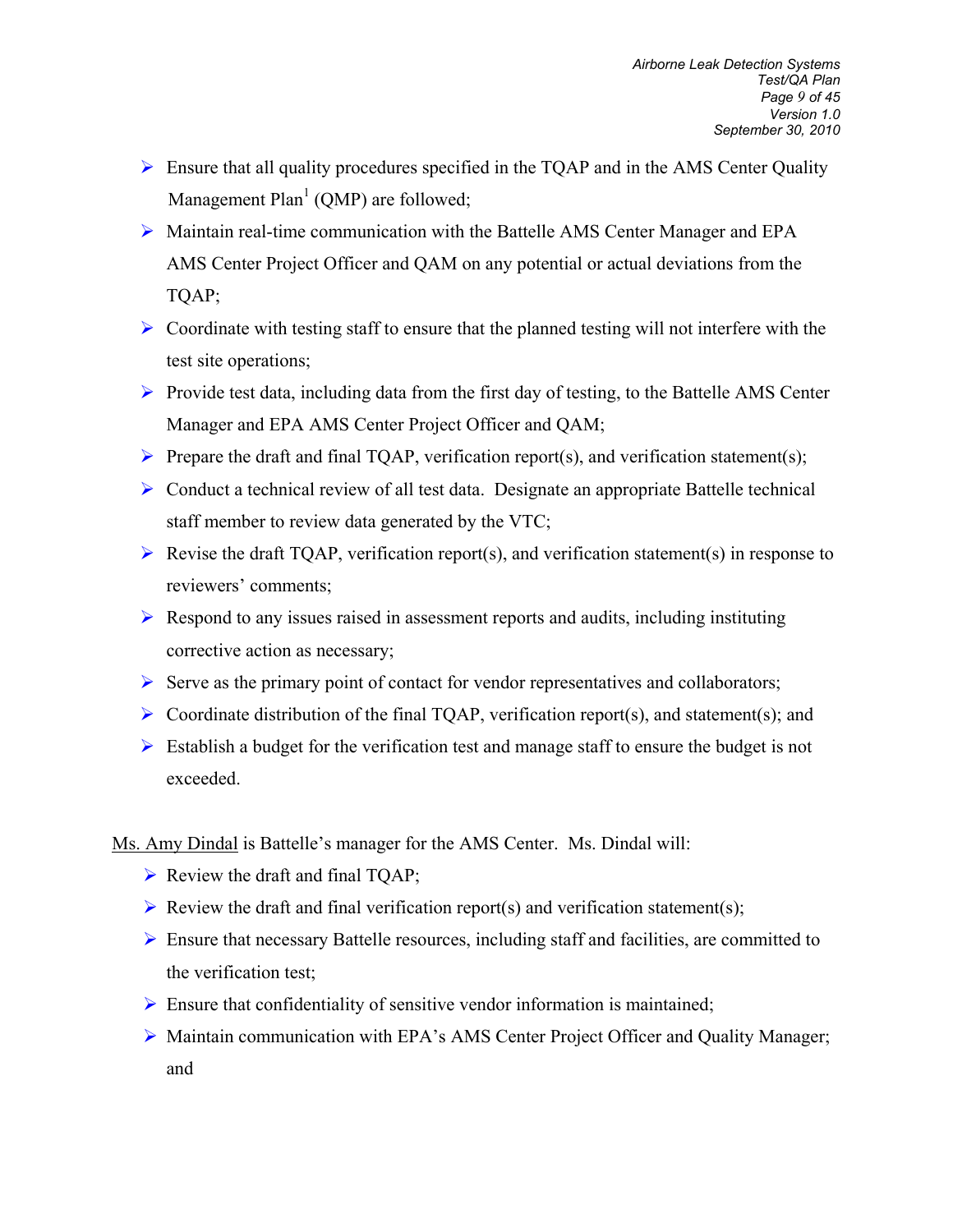Facilitate a stop-work order if Battelle or EPA QA staff discover adverse findings that will compromise data quality or test results.

Ms. Rosanna Buhl is Battelle's Quality Manager for the AMS Center. Ms. Buhl will:

- $\triangleright$  Review the draft and final TQAP;
- $\triangleright$  Assign a Quality Assurance Officer (QAO) for this verification test;
- ▶ Delegate to other Battelle quality staff any QAO responsibilities assigned below as needed to meet project schedules;
- $\triangleright$  Review any audit checklists prepared by the QAO for completeness and detail;
- $\triangleright$  Review draft and final audit reports prior to release to the VTC and/or EPA for clarity and appropriate assessment of findings;
- $\triangleright$  Review audit responses for appropriateness;
- $\triangleright$  Review and approve TQAPs and deviations;
- Review draft and final verification report(s) and verification statement(s);
- $\triangleright$  Maintain real-time communication with the QAO on QA activities, audit results, and concerns;
- Work with the QAO, VTC, and Battelle's AMS Center Manager to resolve data quality concerns and disputes; and
- $\triangleright$  Recommend a stop-work order if audits indicate that data quality or safety is being compromised.

### **A1.2 ETV Canada**

During this joint verification test, John Neate of ETV Canada will:

- $\triangleright$  Provide a person from ETV Canada to be the point of contact for Battelle and the vendors;
- Provide input, review, and comment on the TQAP, Verification Report, Verification Statement, and other documents pertaining to verification of the vendor technologies;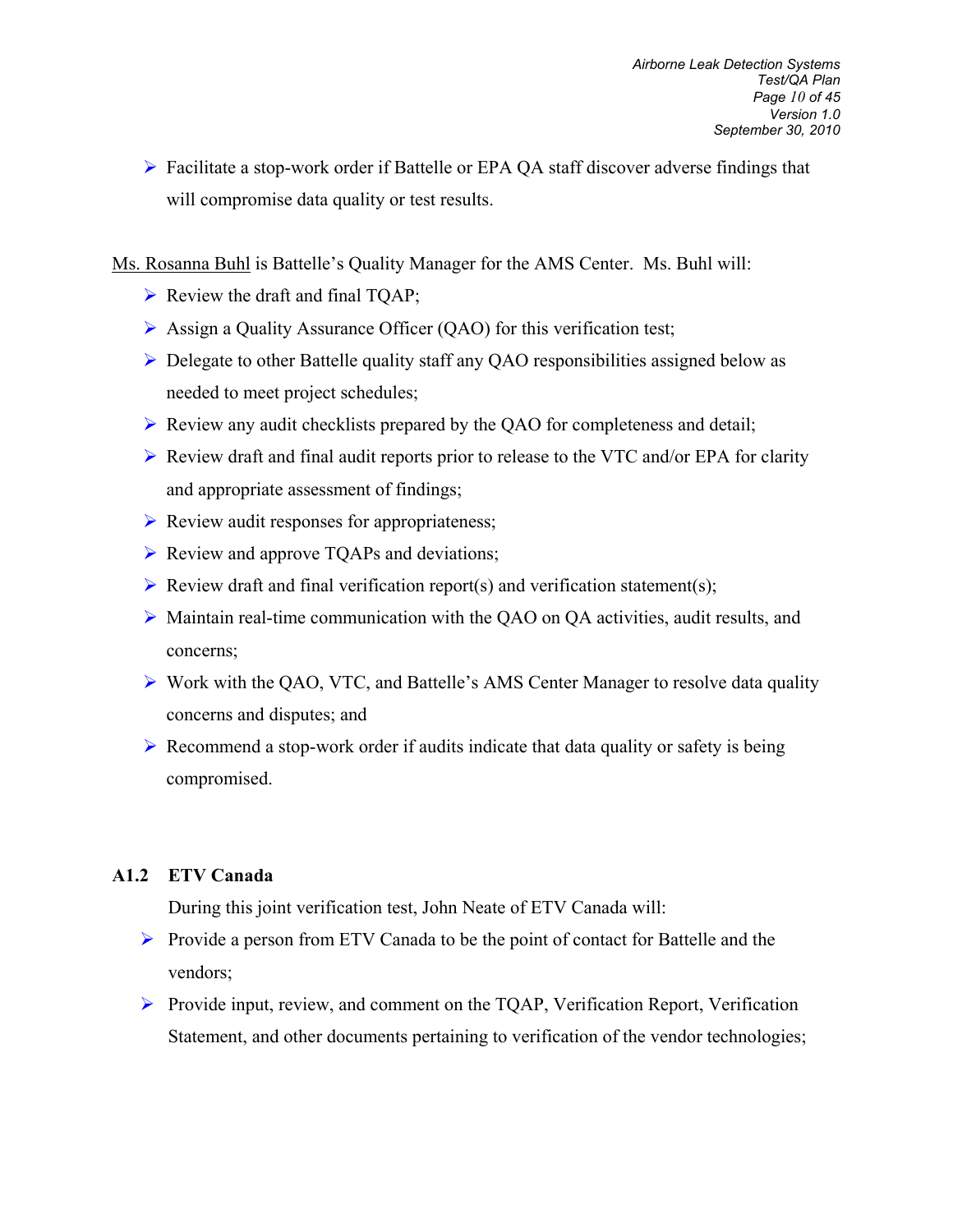- Coordinate review of the TQAP, Verification Report, Verification Statement, and other documents pertaining to verification of the vendor technologies with Environment Canada and Canadian expert reviewers as needed;
- $\triangleright$  Participate in a (virtual) joint kick-off meeting, led by Battelle prior to test initiation;
- $\triangleright$  Inform Environment Canada of the final TQAP, Verification Report, including the Verification Statement; and
- $\triangleright$  Comply with all quality procedures and program requirements specified in the TQAP, and ETV Canada General Verification Protocol  $(GVP)^2$ , as follows:
	- o Review the TQAP;
	- o Review test data;
	- o Provide summary of review; and
	- o Conduct on-site field audit.

### **A1.3 Vendors**

The responsibilities of the airborne leak detection system vendors are as follows:

- $\triangleright$  Review and provide comments on the draft TQAP;
- $\triangleright$  Approve the final TQAP prior to test initiation;
- Provide a complete leak detection system for evaluation during the verification test;
- $\triangleright$  Provide all other equipment/supplies/reagents/consumables needed to operate their leak detection system for the duration of the verification test;
- $\triangleright$  Supply a representative to operate and maintain their technology, including the airborne platform, during the verification test;
- $\triangleright$  Provide the data from the vendor's leak detection system to the Battelle field testing staff at the end of each day of testing; and
- Review and provide comments on the draft Verification Report and Statement for their leak detection system.

### **A1.4 EPA**

EPA's responsibilities in the AMS Center are based on the requirements stated in the U.S. ETV Program QMP. $3$  The roles of specific EPA staff are as follows: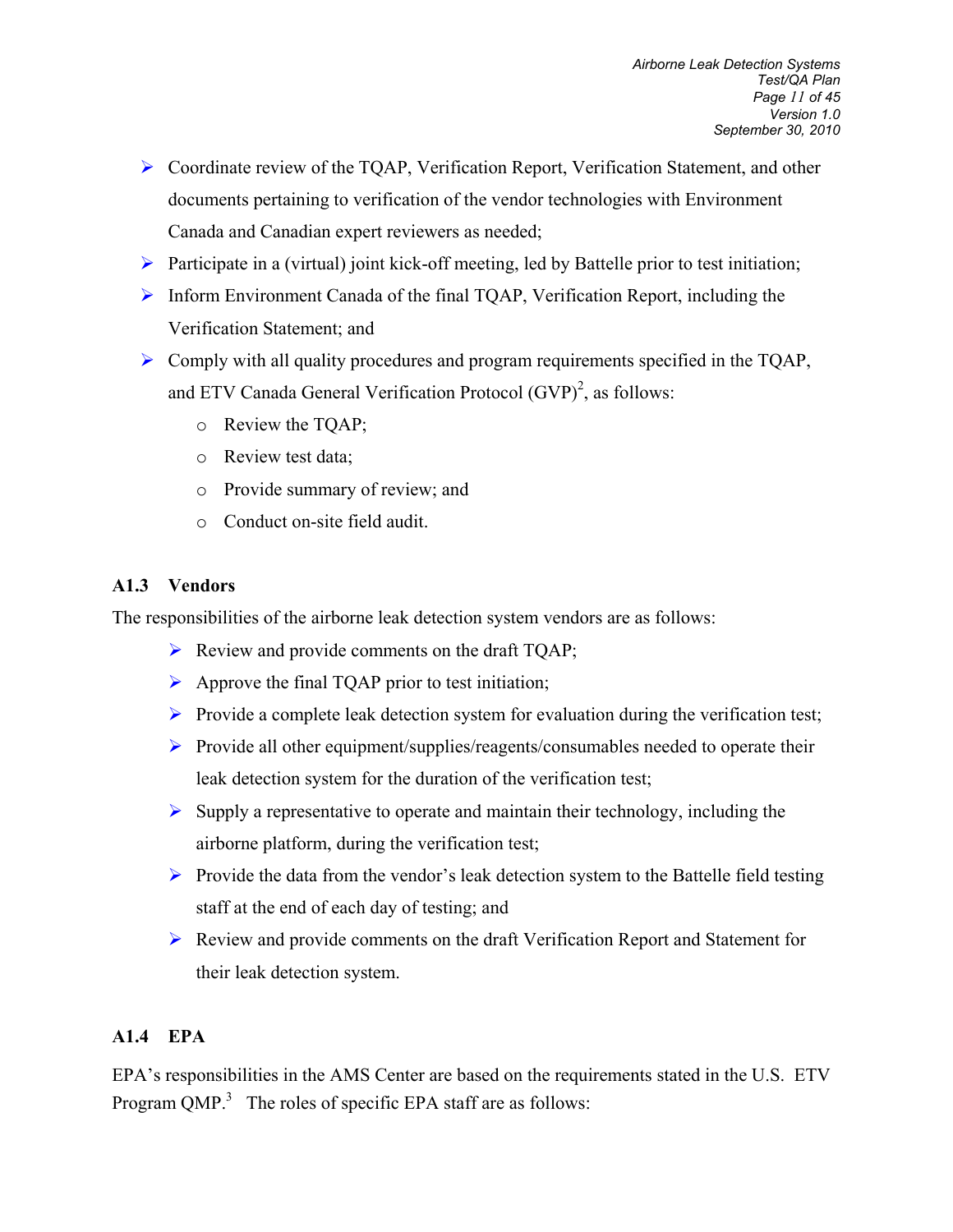Michelle Henderson is the EPA AMS Center QAM. For the verification test, Ms. Henderson will:

- $\triangleright$  Review the draft and approve the final TQAP;
- $\triangleright$  Attend the verification kickoff meeting, as available;
- $\triangleright$  Review checklists, reports, report responses, and closure statements of the technical systems audit (TSA), performance evaluation audit (PEA), and audits of data quality (ADQs) conducted by Battelle and/or ETV Canada;
- $\triangleright$  Perform at her option an external TSA of testing activities, and/or an ADQ during the verification test;
- $\triangleright$  Notify the EPA AMS Center Project Officer of the need for a stop-work order if evidence indicates that data quality is being compromised;
- $\triangleright$  Prepare and distribute an assessment report summarizing results of the external audit performed;
- $\triangleright$  Review the first day of data from the verification test and provide immediate comments if concerns are identified; and
- $\triangleright$  Review the draft and approve the final Verification Reports and Verification **Statements**

John McKernan is EPA's Project Officer for the AMS Center. Dr. McKernan will:

- $\triangleright$  Review the draft TQAP;
- $\triangleright$  Approve the final TQAP;
- $\triangleright$  Attend the verification kickoff meeting, as available;
- $\triangleright$  Be available during the verification test to authorize any TQAP deviations by phone and provide the name of a delegate to the Battelle AMS Center Manager should he not be available during the testing period. Review the first day of data from the verification test and provide immediate comments if concerns are identified;
- $\triangleright$  Review the draft verification reports and verification statements;
- $\triangleright$  Oversee the EPA review process for the TQAP, verification reports, and verification statements;
- $\triangleright$  Coordinate the submission of Verification Reports and Verification Statements for final EPA approval; and
- Post the TQAP, Verification Reports, and Verification Statements on the ETV Web site.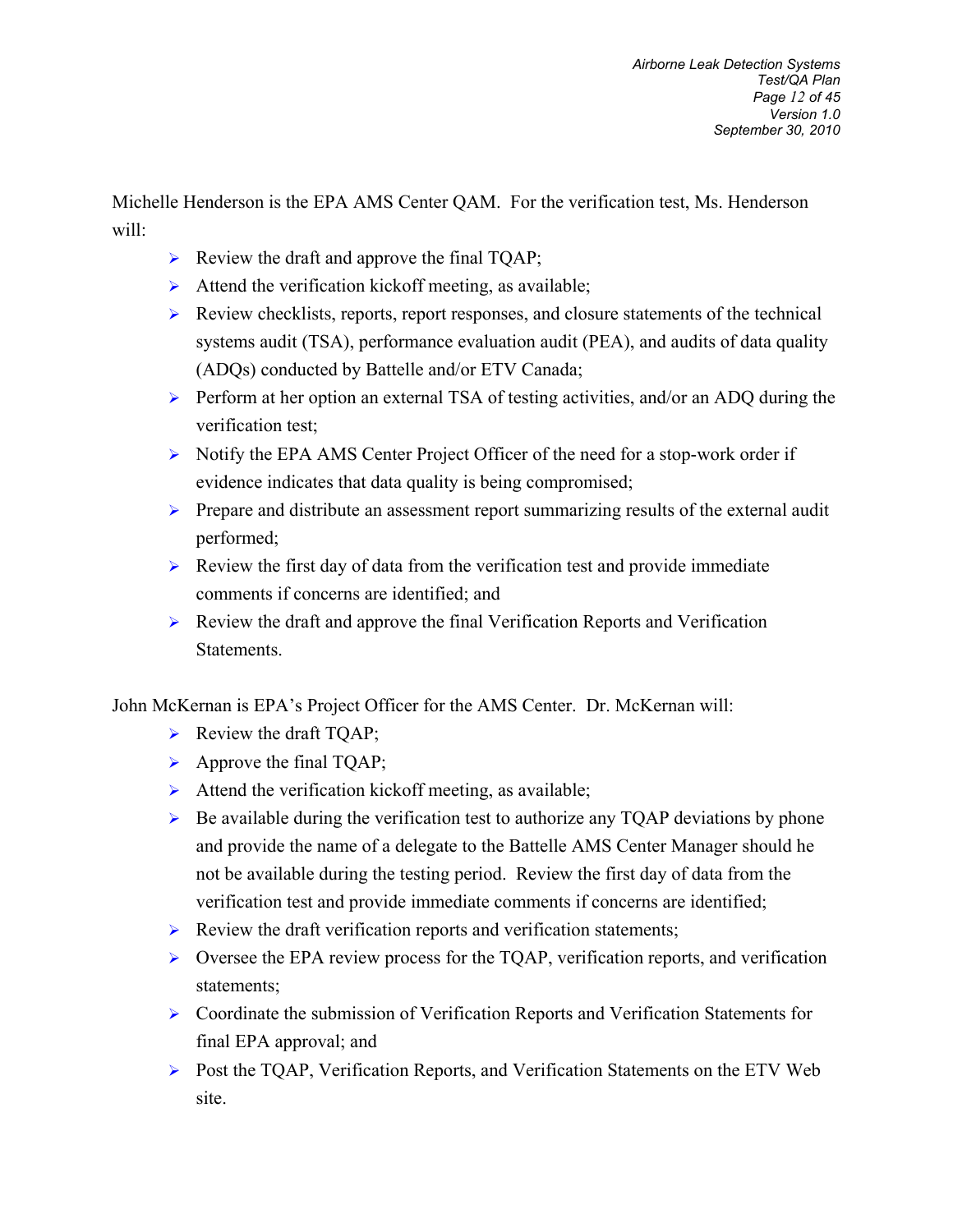#### **A1.5 Environment Canada**

The Canadian ETV program is delivered by ETV Canada under a license agreement from Environment Canada. ETV Canada will consult with Environment Canada as required.

#### **A1.6 RMOTC**

RMOTC will provide field testing sites for this verification and will coordinate access to these sites by testing personnel, vendor representatives, and subcontractors. Specifically, RMOTC staff will:

- $\triangleright$  Ensure the Battelle testing staff, the vendors, and aircraft operators have appropriate access to the test site prior to and during the testing period;
- $\triangleright$  Coordinate the installation of the necessary equipment to generate intentional leaks at the host facility;
- $\triangleright$  Communicate needs for safety and other training of staff working at the test site;
- $\triangleright$  Provide a secure location for safe-keeping of equipment when not being used for testing;
- $\triangleright$  Provide information regarding test site features for the Verification Reports;
- $\triangleright$  Review the draft TQAP; and
- $\triangleright$  Review the draft Verification Report and Statement.

#### **A1.7 Technical Panel**

The following experts provided input to this TQAP through participation in technical panel discussions:

- Eben Thoma, EPA, Office of Research and Development;
- Phil Galvin, New York State Department of Conservation;
- Donald Stedman, University of Denver;
- Shannon Phillips, TransCanada PipeLines Limited;
- Mark Kuhl, Environment Canada; and
- Roy McArthur, Environment Canada.

Mr. Galvin and Ms. Phillips also provided peer review of this TQAP.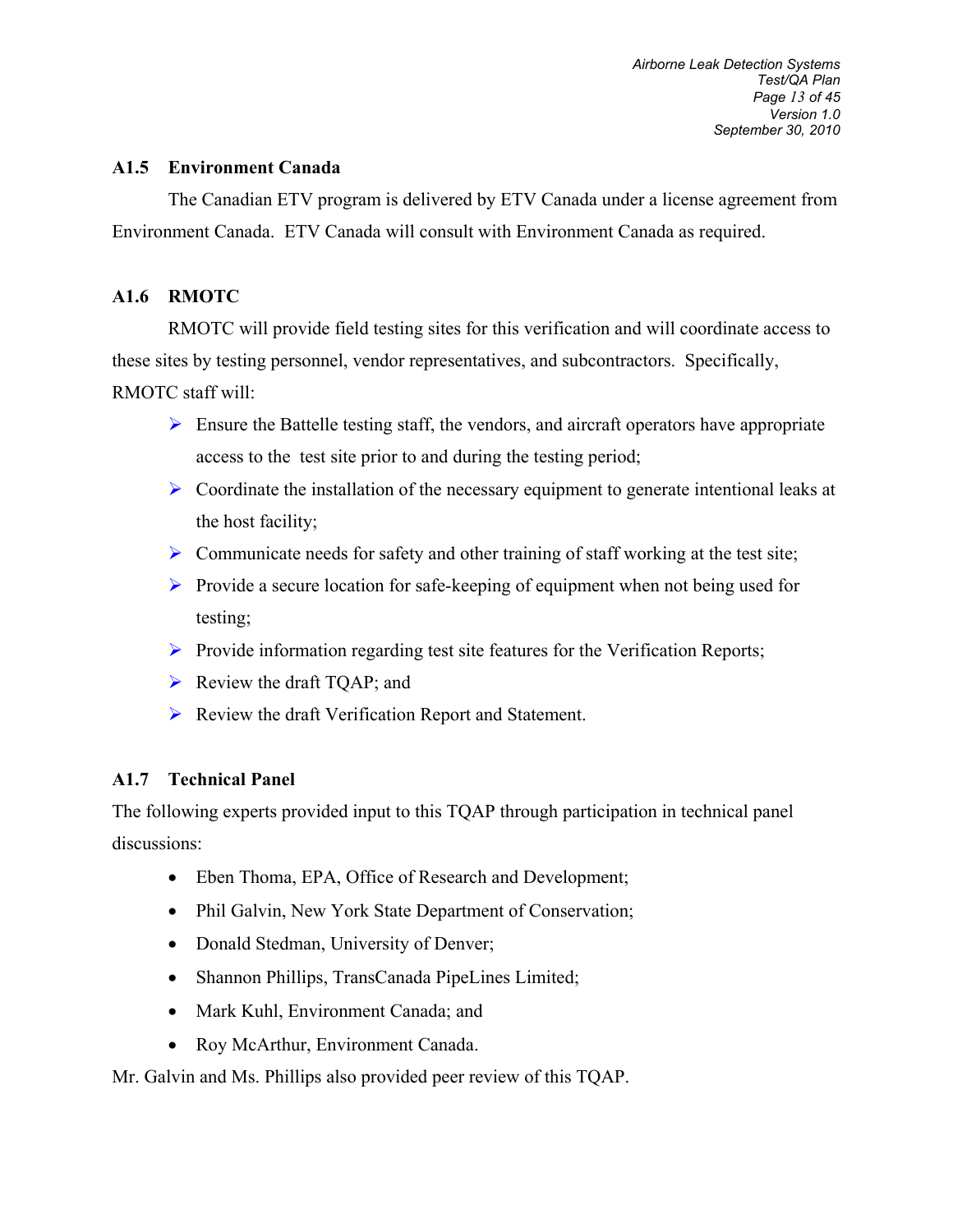#### <span id="page-16-0"></span>A2 BACKGROUND

The purpose of verification programs such as the EPA and Canadian ETV programs is to provide objective and quality-assured performance data on environmental technologies, so that users, developers, regulators, and consultants can make informed decisions about purchasing and applying these technologies. Stakeholder committees of buyers and users of such technologies recommend technology categories, and technologies within those categories, as priorities for testing. Among the technology categories recommended for testing are airborne leak detection systems for the identification of natural gas leaks in gas processing plants, distribution lines, and transmission lines.

#### **A2.1 Technology Need**

Fugitive emissions from natural gas systems have been estimated to account for approximately 18% of all methane emissions in the U.S. in 2007, and have a global warming potential equivalent to approximately 105 terragrams (Tg =  $10^6$ metric tons) of carbon dioxide (Tg carbon dioxide equivalent, see [http://www.methanetomarkets.org/documents/oil](http://www.methanetomarkets.org/documents/oil-gas_fs_eng.pdf)[gas\\_fs\\_eng.pdf\)](http://www.methanetomarkets.org/documents/oil-gas_fs_eng.pdf). These emissions are the result of leaking equipment, system upsets, and deliberate flaring and venting at production fields, processing facilities, transmission lines, storage facilities, and gas distribution lines. Identifying and mitigating the sources of these fugitive emissions will benefit not only the companies who own and operate the natural gas systems but will also lessen the environmental burden introduced by greenhouse gases in the atmosphere. However, while some sources of fugitive emissions are readily detected, those along gas pipelines are generally more difficult to detect because of the extended lengths of the pipelines, their frequent remote location, and the variable terrain and vegetative cover where the pipelines are located.

#### **A.2.2 Technology Category Description**

A variety of technologies are included in the category of airborne leak detection systems. At present, this TQAP has been developed for the verification of systems that employ a remote sensing technique known as Gas-Filter Correlation Radiometry (GFCR). However, this TQAP can be used for the verification of any airborne leak detection technology whether GFCR or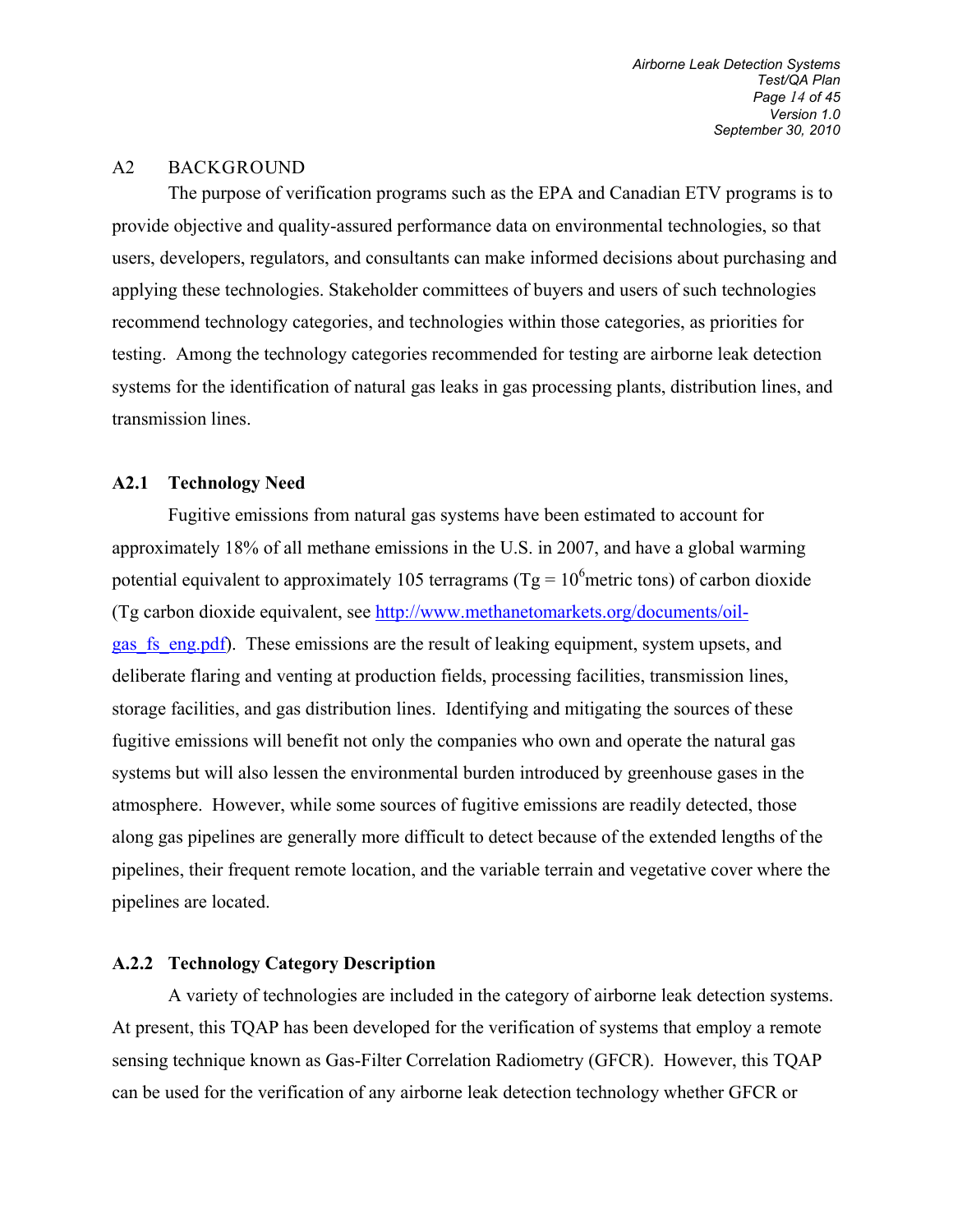another technique is employed. GFCR is a remote sensing technique used to measure the amount of a gas of interest in the section of an atmosphere located within the field of view of an instrument that employs this technique. As the name suggests, a sample of the target gas fills a container, referred to as a correlation cell, located within the path of the incoming electromagnetic radiation in the form of light. Light wavelengths are in the range of 10 nanometers (nm) for ultraviolet light to 300,000 nm for infrared light. This range includes visible light, which is between 400 and 700 nm. Light incident upon the cell first passes through a narrow band-pass filter that allows only a narrow range of infrared light frequencies through. The range allowed through the filter is centered on the absorption lines of the target gas in the correlation cell. The filtered light is then split into two beams, one of which is passed through the correlation cell, and the other is passed through a "null" cell containing a radiatively inert gas (i.e., transparent to the incoming filtered light). As the light passes through the two cells, the gas in the correlation cell absorbs some of the light, thereby reducing the amount of light exiting the cell. On the other hand, the "null" cell has no effect on the light passing through it. The radiation that exits both cells is then measured by separate detectors.

By modulating and demodulating the intensity of the radiation being absorbed, the signal associated with the absorption of target gas can be isolated from the background radiation which is not modulated. This modulation can be done by manipulating the density of the gas sample in the correlation cell, thus changing the width and strength of the absorption line and, implicitly, the transmittance of the cell. The difference between the detector signals from the correlation and null cells allows determination of light intensity modulation, allowing the technology to determine the intensity of the light being absorbed by the correlation cell. The presence and concentration of different gasses in the atmosphere can be determined by this modulation technique, simply by filling the correlation cell with the gas of interest.

#### A3 VERIFICATION TEST DESCRIPTION AND SCHEDULE

The purpose of this verification test is to generate performance data on airborne leak detection technologies. The data generated from this verification test are intended to provide organizations and users interested in these technologies with information on their potential utility and operational performance.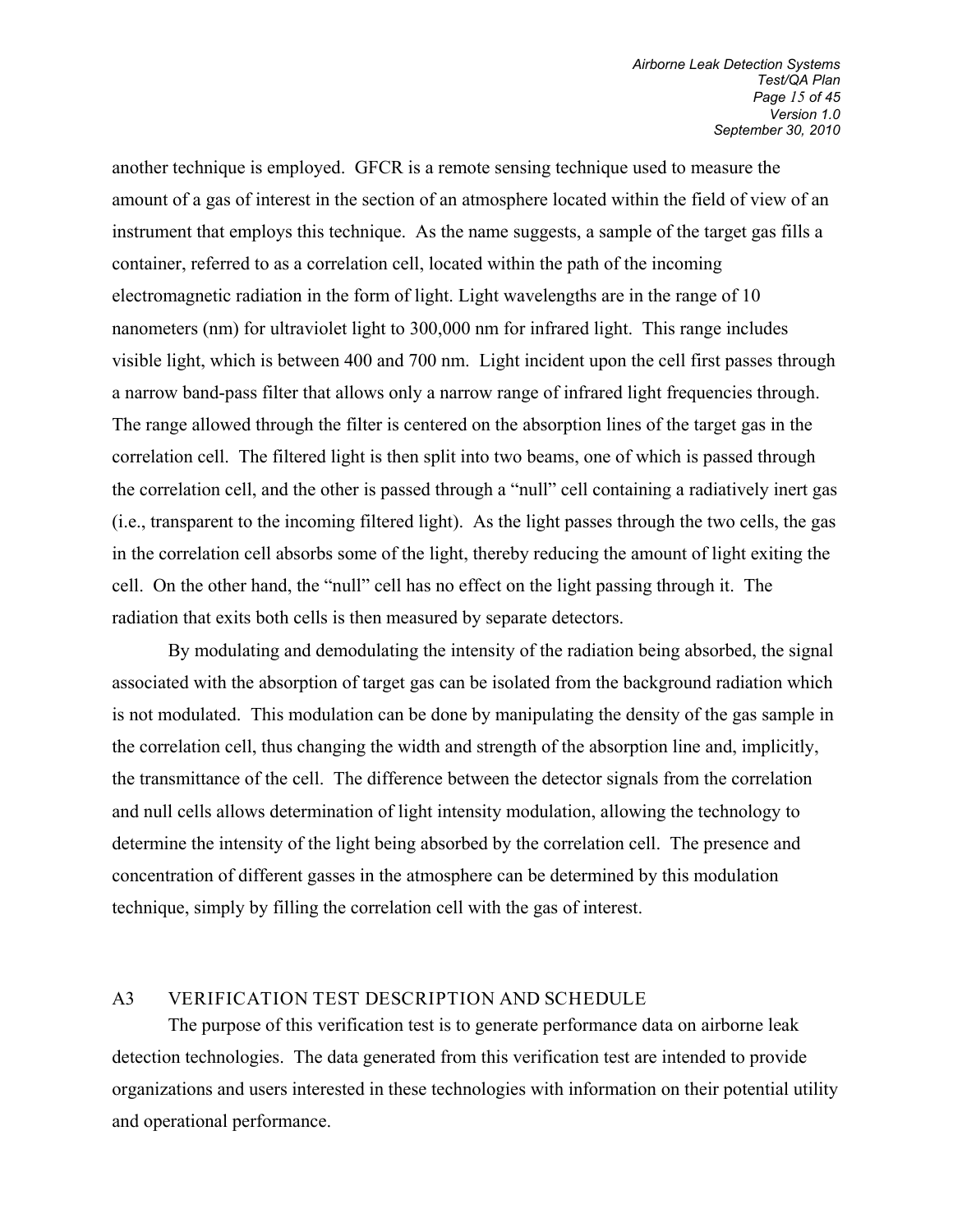#### **A3.1 Verification Test Description**

The verification test will include one field testing campaign conducted under potentially challenging conditions for the technologies being verified. Testing will focus on the evaluation of the following performance parameters:

- $\triangleright$  Leak location mapping capabilities;
- $\blacktriangleright$  Leak rate determination;
- $\triangleright$  Pipeline inspection rate;
- $\triangleright$  Speciation of ethane/methane; and
- $\triangleright$  Data processing time between runs.

For this test, multiple intentional gas leaks will be established along a predetermined virtual pipeline at the RMOTC testing site. The gas leaks will include both aboveground releases as well as buried releases, and will involve a range of pre-determined leak rates. The leaks will be established in variable terrain conditions to challenge the technologies over a variety of test conditions. Testing will involve the performance of multiple flight passes per day over the pipeline sections during a one week testing period. Testing will be conducted during different times of the day to assess performance under different illumination and meteorological conditions. Furthermore, the locations and the leak rates for the intentional leaks will be varied from run to run to provide differing challenge conditions. Ground-based measurements will be made to confirm the rate and location of each leak, as well as airborne natural gas concentrations in the vicinity of the leaks and meteorological conditions.

Subsequent to the verification test, a joint Verification Report including a joint Verification Statement will be drafted for each technology. This report will be reviewed by the vendor and by peer reviewers, after which they will be revised, and submitted to EPA and Environment Canada for final approval. In performing the verification test, Battelle will follow the technical and QA procedures specified in this TQAP and will comply with the data quality requirements in the AMS Center QMP<sup>1</sup> and the Canadian ETV Program GVP.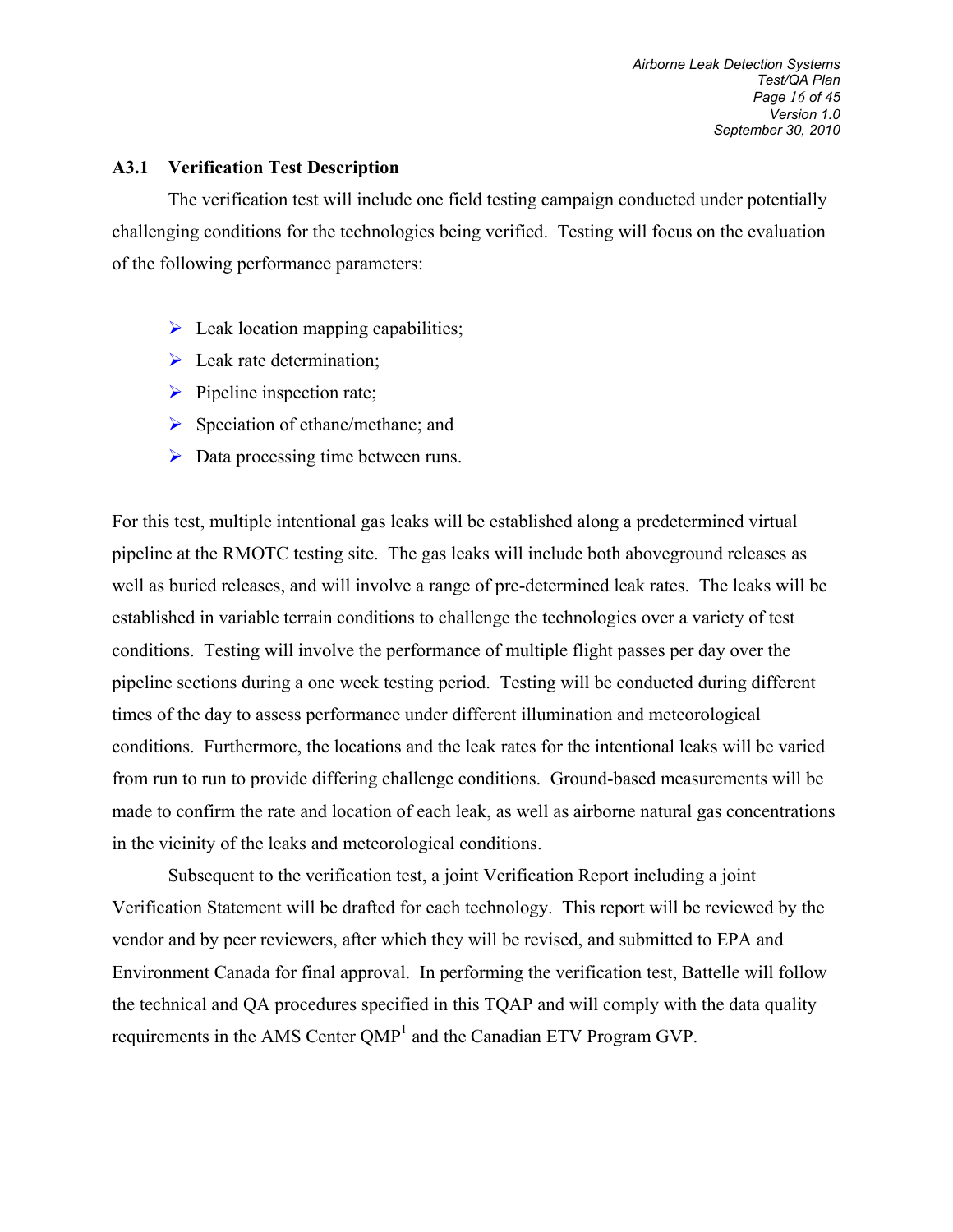#### **A3.2 Proposed Testing Schedule**

Table 1 shows the planned schedule of testing and data analysis/reporting activities to be conducted for this verification. The field campaign will be conducted over a period of one week. Exact dates for testing will be established based on availability of testing staff and the vendor representatives, and the on-site conditions that meet the criteria of this TQAP.

| <b>Time line (In Series)</b> | <b>Activity</b>        | <b>Data Analysis and Reporting</b>                                                                                                                                                                                                                                                            |  |
|------------------------------|------------------------|-----------------------------------------------------------------------------------------------------------------------------------------------------------------------------------------------------------------------------------------------------------------------------------------------|--|
| 1 week                       | Field testing campaign | Prepare report template<br>Review and summarize field testing staff<br>observations<br>Compile data from leak detection systems<br>Compile reference method results<br>Begin draft report<br>Perform data analysis<br><b>Conduct Technical Systems Audit</b><br>Conduct audit of Data Quality |  |
| 5 weeks                      | Prepare draft report   | Complete draft report                                                                                                                                                                                                                                                                         |  |
| 3 weeks                      | Conduct peer review    | Complete peer review of draft report                                                                                                                                                                                                                                                          |  |
| 4 weeks                      | Finalize report        | Revise draft report<br>Submit final report                                                                                                                                                                                                                                                    |  |

<span id="page-19-0"></span>**Table 1. Planned Verification Test Schedule**

## **A3.3 Test Facilities**

 The RMOTC field site (www.rmotc.doe.gov) is a U.S. Department of Energy field test site located 35 miles north of Casper, Wyoming, within the Naval Petroleum Reserve No. 3 in the Teapot Dome Oilfield. The RMOTC field site provides a test site for energy-related technologies and techniques for the federal government, private sector producers, service companies, equipment manufacturers, and research organizations. The RMOTC field site is a 10,000-acre operating oil and gas field with approximately 1,200 well bores and approximately 600 producing wells. Produced natural gas is currently processed, compressed, and reinjected via the RMOTC gas plant. The produced natural gas will be used as the gas source for many of the leak sites. Gas cylinders placed on the ground but hidden from view will be used for the leaks of single component gases (e.g., ethane or methane).

The climate and terrain at the RMOTC field site can be characterized as a high desert plain with an elevation of approximately 5,200 feet above sea level. Table 2 summarizes the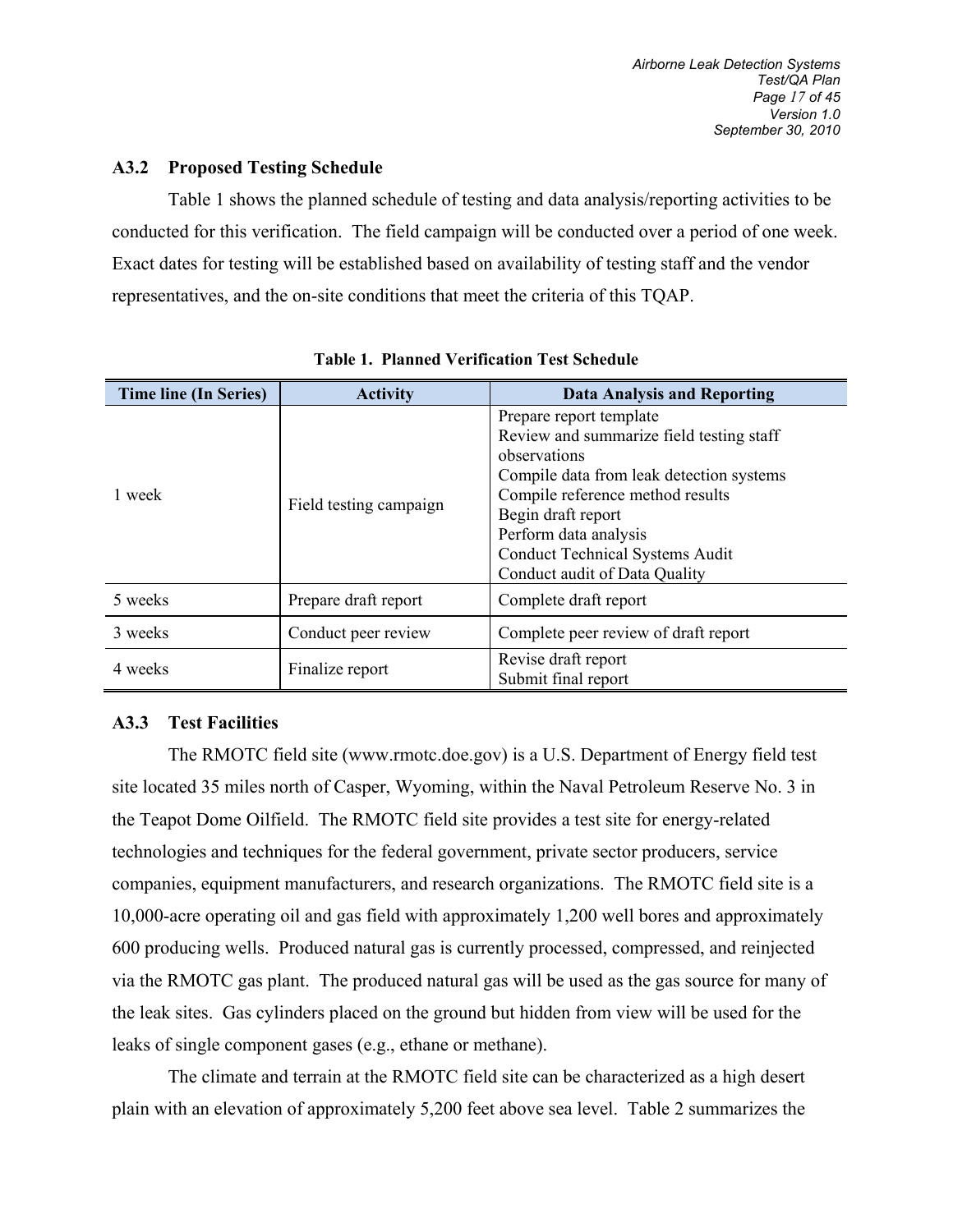<span id="page-20-0"></span>average high and low temperatures, record temperatures, and average precipitation for Casper, Wyoming in the spring, summer, and fall.

| <b>Seasonal Data</b>           | <b>Spring</b>  | <b>Summer</b>           | Fall           |
|--------------------------------|----------------|-------------------------|----------------|
| Average High Temperature       | 56 $\degree$ F | 87 °F                   | $73$ °F        |
| <b>Average Low Temperature</b> | 29 °F          | 53 $\textdegree$ F      | 42 °F          |
| Record High Temperature        | 84 °F          | $104 \text{ }^{\circ}F$ | 97 °F          |
| Record Low Temperature         | $-6$ °F        | 30 $\degree$ F          | $16^{\circ}$ F |
| <b>Average Precipitation</b>   | 1.5 inches     | 1.3 inches              | $0.98$ inches  |

**Table 2. Average and Record Seasonal Weather Conditions in Casper, Wyoming**

#### A4 QUALITY OBJECTIVES AND CRITERIA FOR MEASUREMENT DATA

The objective of this verification test is to evaluate the performance of the airborne leak detection technologies under potentially challenging operating conditions. This evaluation will involve a single field testing campaign where technologies being tested will be flown over predefined virtual pipelines that include a series of intentional natural gas releases to simulate leaks in the pipelines. The performance of the technologies being tested will be evaluated on their capabilities with respect to the performance parameters listed in Section A3.1. Additionally, the verification test will rely upon operator or Battelle testing staff observations (if Battelle staff are allowed to accompany the operator during test flights) to assess other performance characteristics of the airborne leak detection technologies, including data completeness, ease of use, and maintenance requirements.

 To ensure that this verification test provides suitable data for a robust evaluation of the performance of the airborne leak detection technologies being verified, data quality objectives (DQOs) have been established. The DQOs indicate the minimum quality of data required to meet the objectives of the verification test and were established to assess the performance of the airborne leak detection technologies relative to the stated performance parameters. In order to provide a suitable benchmark for comparison, the intentional leaks introduced to the virtual pipelines must be well characterized. The DQOs for this verification test include specific objectives for the accuracy of the leak rates, positioning of the leaks, meteorological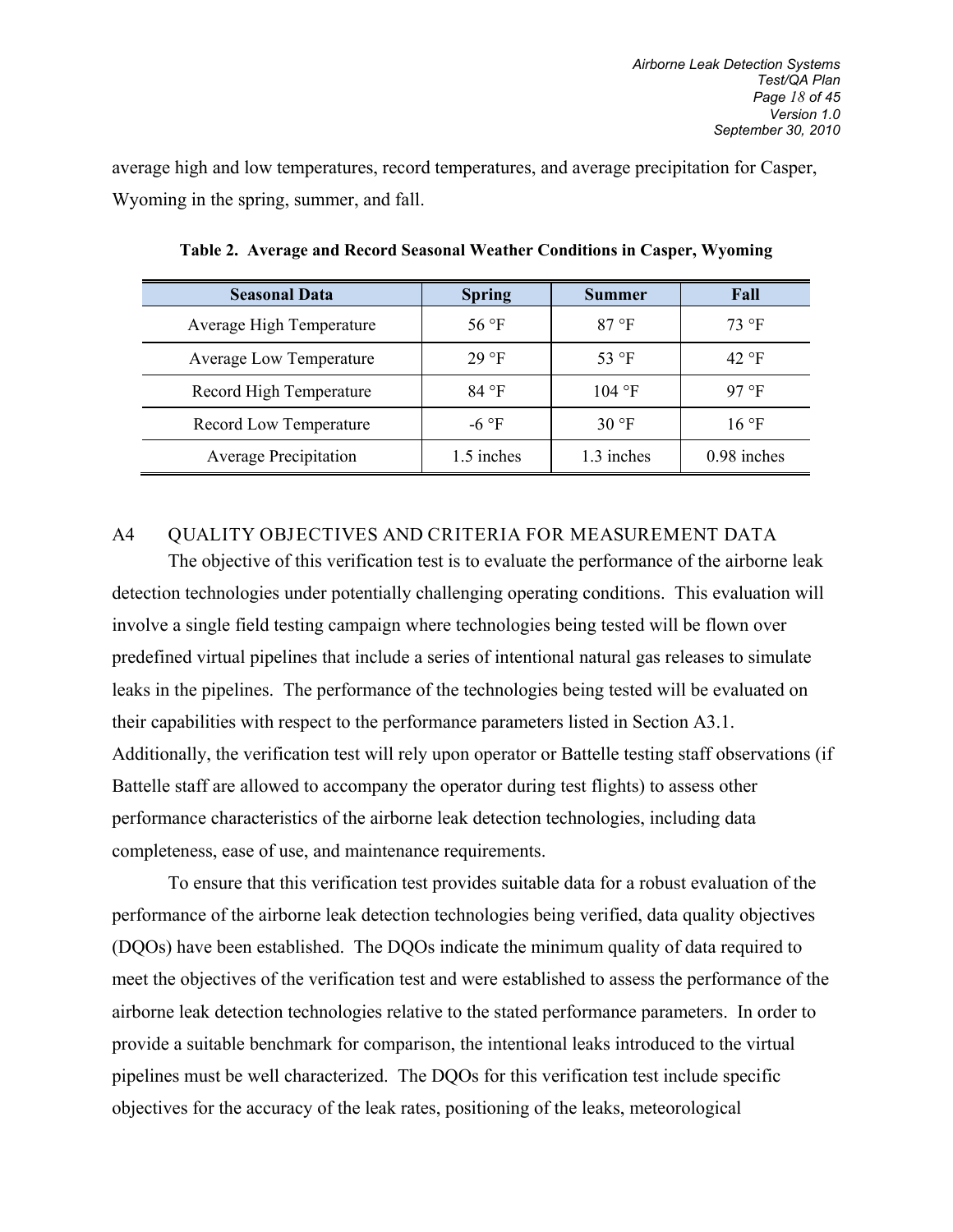measurements, and "ground-truth" concentration measurements. The DQOs are quantitatively defined in Table 3 in terms of specific data quality indicators (DQIs), along with their acceptance criteria.

 The quality of the data used for evaluation of the airborne leak detection system will be assured by adherence to these DQI criteria and the QA/quality control (QC) activities, which are discussed in detail in Sections B2-B7 of this TQAP. Calibration equipment and compressed gas standards used during this verification test will meet National Institute of Standards and Technology (NIST) traceability, when available.

The verification test relies in part on observations of the Battelle and ETV Canada field testing staff for assessment of the performance of the systems being tested. The requirements for these observations are described in Section B1.1.7. The discussion of documentation requirements and data review is found in Section B10, and Section D contains a discussion of and data verification requirements for this verification test.

Battelle's Quality Manager or designee will perform a TSA once during this verification test to review these QA/QC requirements. The ETV Quality Managers of the respective programs (U.S. and Canada) also may conduct an independent TSA at their discretion.

#### A5 SPECIAL TRAINING/CERTIFICATION

 Documentation of training related to technology testing, field testing, data analysis, and reporting should be maintained for all technical staff participating in verification testing. The Battelle Quality Manager may verify the presence of appropriate training records prior to the start of testing. Battelle technical staff and QA staff supporting this verification test will have a minimum of a bachelor's degree in science/engineering.

The verification test described in this TQAP will be performed at RMOTC. All participants in this verification test will adhere to the health and safety requirements of the RMOTC facility, and Battelle's standard environmental health and safety practices.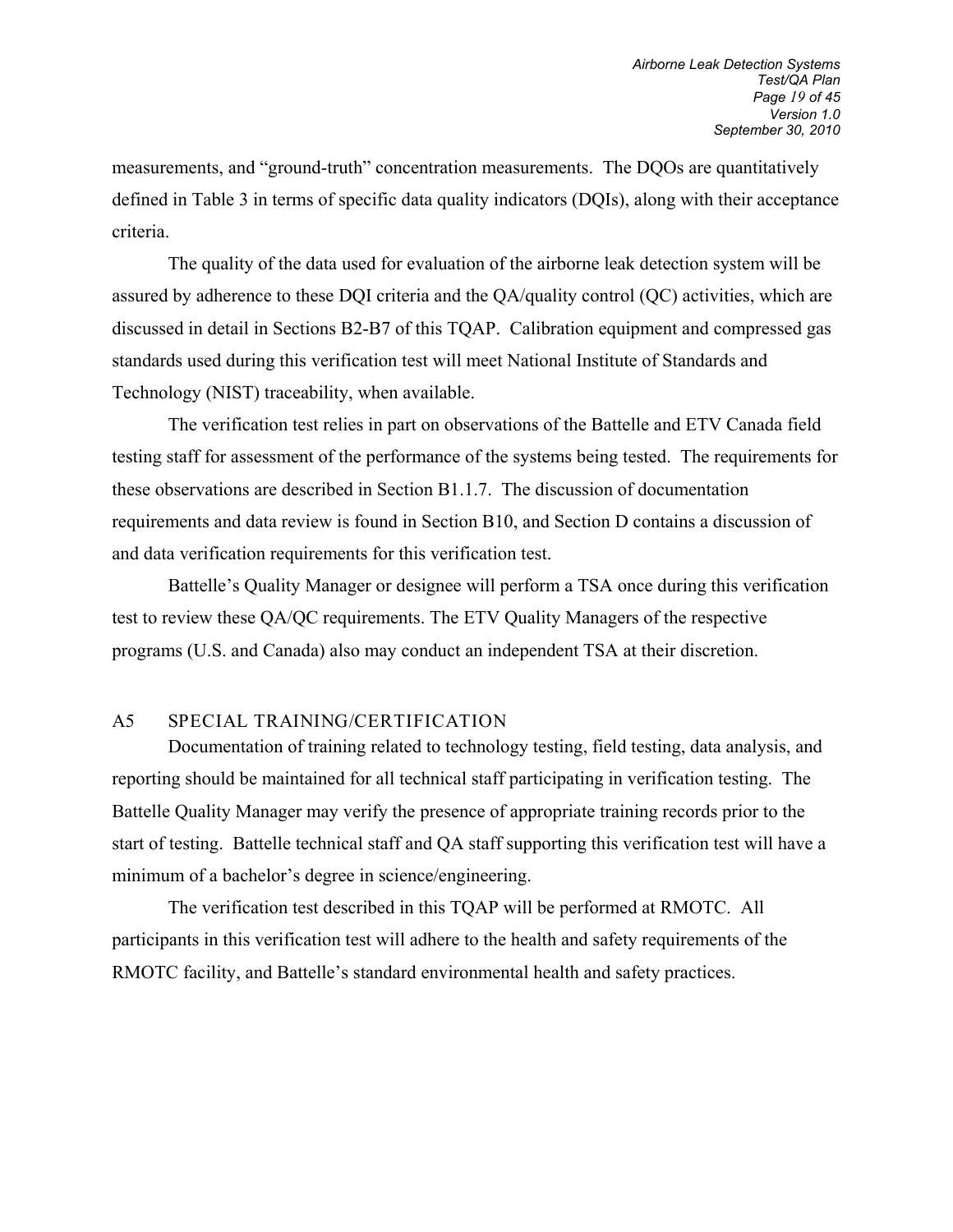| <b>DQI</b>                                                              | Performance<br>Parameter(s)                                        | <b>Method of</b><br><b>Assessment</b>                                                           | <b>Responsible</b><br>Party            | Frequency                                                                    | Acceptance<br>Criteria                      | <b>Corrective Action</b>                                                                                            |
|-------------------------------------------------------------------------|--------------------------------------------------------------------|-------------------------------------------------------------------------------------------------|----------------------------------------|------------------------------------------------------------------------------|---------------------------------------------|---------------------------------------------------------------------------------------------------------------------|
| Gas composition                                                         | Leak rate<br>determination;<br>Speciation of<br>ethane/methane     | Measurement of<br>collected gas sample<br>by GC analysis per<br><b>ASTM D1945 -</b><br>03(2010) | Commercial<br>analytical<br>laboratory | Once within 1<br>week prior to<br>testing<br>campaign                        | NA                                          | <b>NA</b>                                                                                                           |
| Leak rate<br>accuracy                                                   | Leak location mapping<br>capabilities;<br>Leak rate determination  | Comparison to<br>independent flow<br>transfer standard                                          | <b>Battelle</b>                        | At least once<br>for each leak<br>location                                   | $\pm$ 10% of<br>target flow<br>rate         | Adjust leak rate; replace<br>needle valve/orifice as<br>needed.                                                     |
| Leak rate<br>consistency                                                | Leak location mapping<br>capabilities;<br>Leak rate determination  | Measurement before<br>and after each test run                                                   | <b>Battelle</b>                        | Each leak                                                                    | $\pm$ 10% of<br>target flow<br>rate         | Investigate discrepancy.<br>Replace leak source for<br>future tests. Flag data.                                     |
| Leak position<br>accuracy                                               | Leak location mapping<br>capabilities;<br>Pipeline inspection rate | Comparison to<br>independent GPS<br>coordinates                                                 | <b>Battelle</b>                        | When hardware<br>for leak<br>generation is<br>installed                      | $\pm$ 2 m<br>agreement                      | Investigate discrepancy if<br>possible. Repeat<br>measurements. Replace<br>measurement device(s) if<br>necessary.   |
| Flame Ionization<br>Detector (FID)<br>or LEL<br>measurement<br>accuracy | Leak location mapping<br>capabilities;<br>Leak rate determination  | Calibration with<br>compressed gas<br>standards                                                 | <b>Battelle</b>                        | At start and end<br>of each test day                                         | $\pm$ 10% of<br>calculated<br>concentration | Investigate discrepancy if<br>possible. Repeat<br>measurement and<br>recalibrate FID/LEL if<br>necessary.           |
| Wind<br>speed/direction<br>accuracy                                     | Leak location mapping<br>capabilities;<br>Leak rate determination  | Comparison to<br>independent sensor(s)                                                          | <b>Battelle</b>                        | At least once<br>during periods<br>1-3 of each day<br>of testing<br>campaign | ± 10%                                       | Investigate discrepancy if<br>possible. Repeat<br>measurement and<br>recalibrate or replace sensor<br>if necessary. |

#### <span id="page-22-0"></span>**Table 3. DQIs and Criteria for Critical Measurements for Reference Methods**

NA – Not Applicable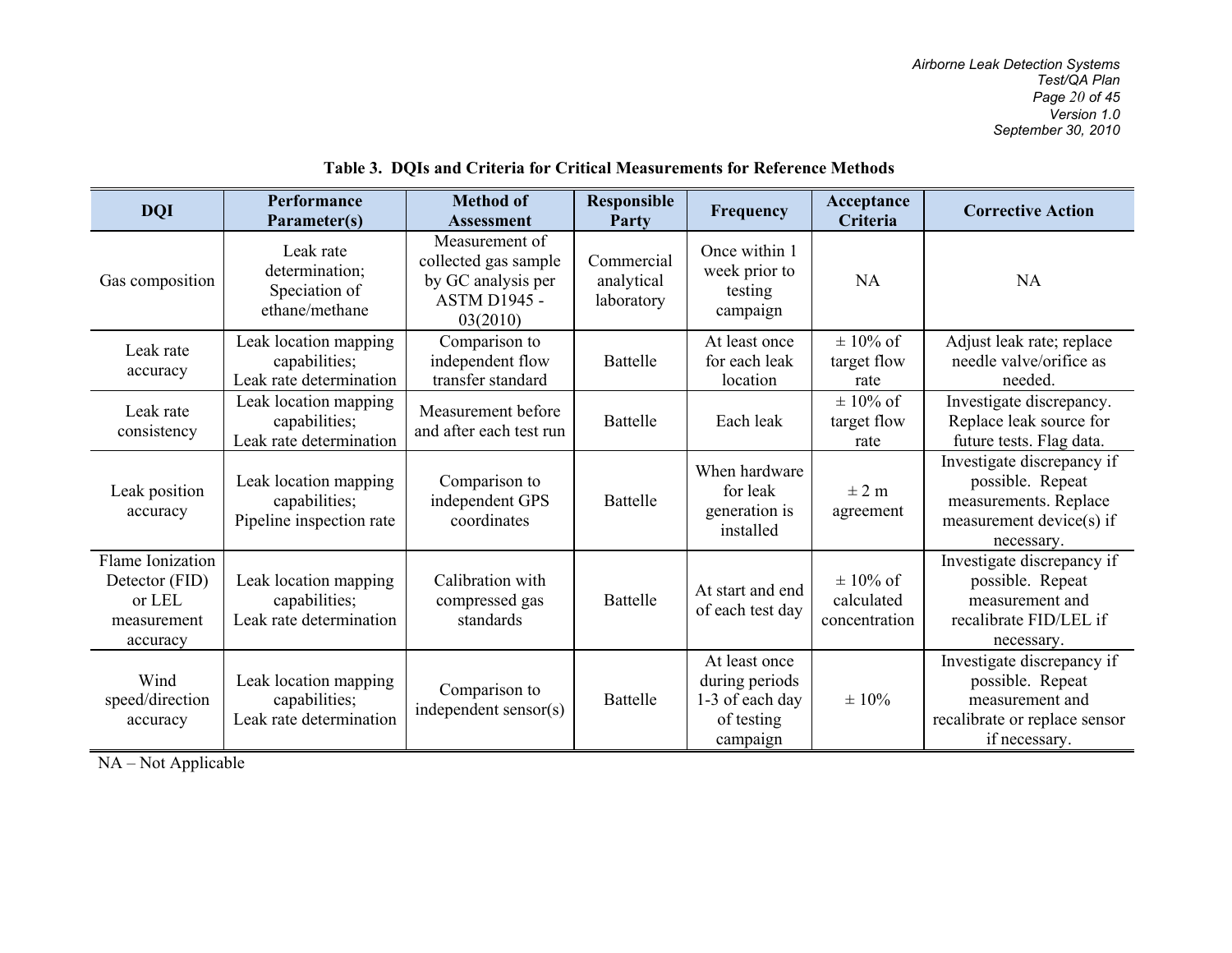During the verification test, vendor staff will operate their own technologies. The vendors will be responsible for securing the services of a qualified pilot to conduct the test flights during verification of their technologies.

#### A6 DOCUMENTATION AND RECORDS

 The records and documents generated for this verification test include the TQAP, chainof-custody forms, laboratory record books (LRB), data collection forms, electronic files (both raw data and spreadsheets), video and photographic records, final verification reports, and verification statements. The documentation and results of the leak rate measurements, leak positions, meteorological data, and "ground-truth" concentration measurements will be compiled and provided to the Battelle VTC. Copies of all of these records will be maintained by the Battelle VTC during the test, shared with EPA and ETV Canada at the end of each testing period, and then transferred to permanent storage within 2 months of the final verification reports being issued. All Battelle LRBs are stored indefinitely by Battelle's Record Management Office. EPA will be notified before disposal of any files. Section B10 further details the data recording practices and responsibilities.

 All data generated during the conduct of this project will be recorded directly, promptly, and legibly in ink. All data entries will be dated on the date of entry and signed or initialed by the person entering the data. Any changes in entries will be made so as not to obscure the original entry, will be dated and signed or initialed at the time of the change and shall indicate the reason for the change. Project-specific data forms will be developed prior to testing to ensure that all critical information is documented in real time. The draft forms will be provided to the Battelle QAM for review.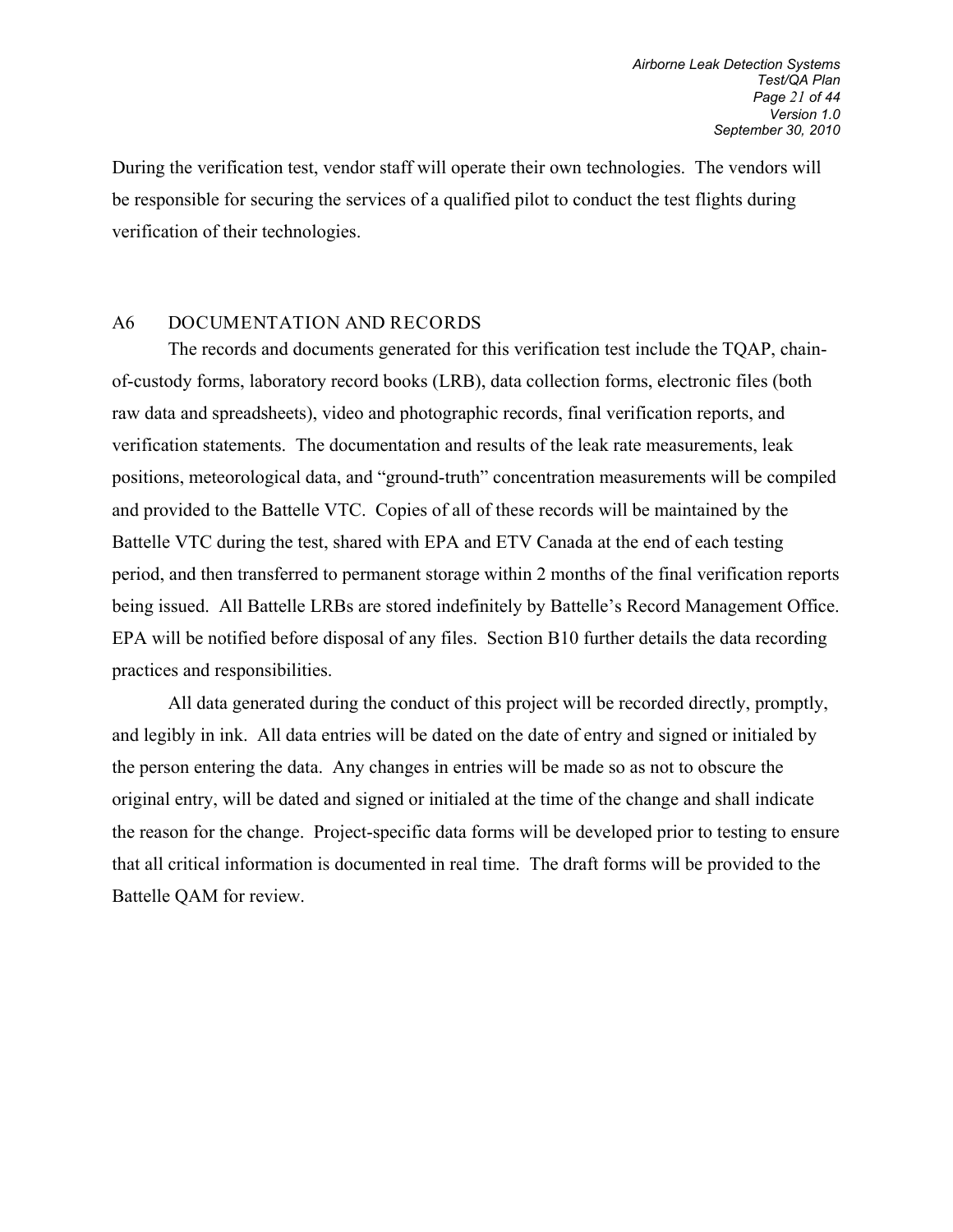#### **SECTION B**

#### MEASUREMENT AND DATA ACQUISITION

#### B1 EXPERIMENTAL DESIGN

The verification test described in this joint TQAP will address verification of airborne leak detection technologies. The verification test has been designed to include a single field testing campaign under potentially challenging conditions. Testing will focus on the evaluation of the following performance parameters:

- $\triangleright$  Leak location mapping capabilities;
- $\triangleright$  Leak rate determination;
- $\triangleright$  Pipeline inspection rate;
- $\triangleright$  Speciation (ethane/methane); and
- $\triangleright$  Data processing time between runs.

To the extent possible, the testing procedures performed during the field campaign will be comparable. Detailed descriptions of the testing procedures are given below.

#### **B1.1 Field Testing Procedures**

During the field testing campaign, a series of intentional leaks of compressed natural gas will be generated by RMOTC staff to simulate leaks along a "virtual" pipeline. The virtual pipeline will be laid out by RMOTC staff to simulate an actual natural gas pipeline and the vendors participating in the verification test will be provided with global positioning system (GPS) coordinates for the pipeline, but not of the intentional leaks. Infrastructure will be installed to allow for a number of potential leak sources along the pipeline, and the potential leaks will include both aboveground and buried leaks. Flow restrictions (e.g., critical orifice or pressure gauge) will be used to allow the leak sources to be set to a predetermined flow rate. The potential leaks along the pipeline will vary in leak rate intensity over a range of flow rates from 50 to 2,000 standard cubic feet per hour (scfh). During each testing day, a selected number of the potential leak sources will be used, and the flow rates from the individual potential sources may be varied from day to day. The leaks will be initiated by RMOTC at the direction of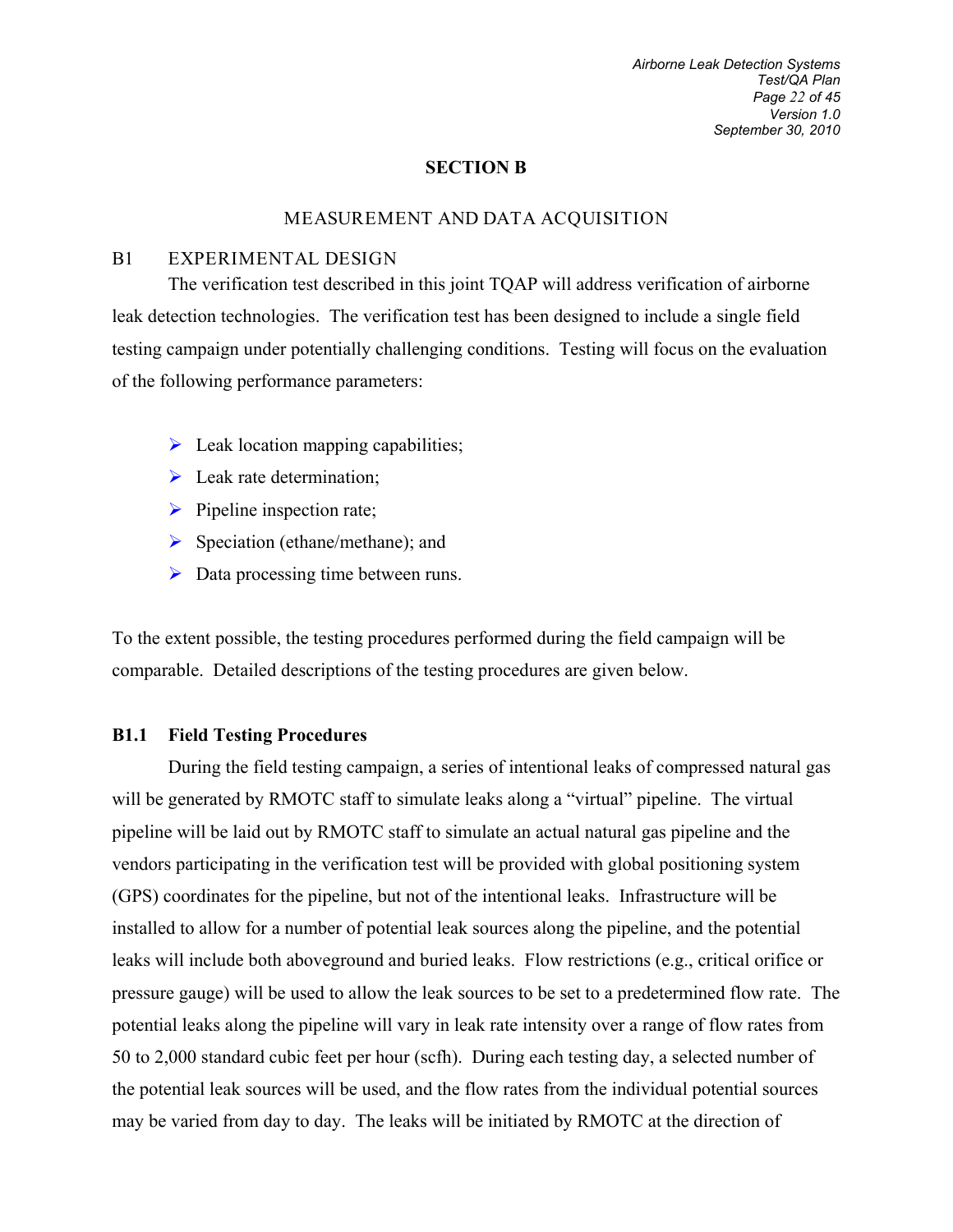Battelle technical staff and on each day, the position and leak rate of one leak during each test run will be disclosed to the vendors and serve as a calibration point for the systems being verified each day. Other than the calibration leak, the positions and leak rates of the other intentional leaks will not be disclosed to vendor representatives.

 During each day of testing, the flow rates at each of the intentional leaks will be measured by Battelle staff before and after the testing period using one or more dry gas meters or rotameters with an accuracy of 10% of target flow rate to ensure consistent leak rates. If the flow rates for more than one of the leaks vary by more than 10%, an additional test flight will be performed if possible, otherwise the drift in flow rate will be noted, and the lower of the two flow rates will be used for the technology evaluation. Additionally, after sufficiently low gas concentrations are confirmed by RMOTC safety personnel, concentration measurements will be made by Battelle staff using a flame ionization detector (FID) hydrocarbon monitor or lower explosive limit (LEL) sensor. These measurements will only be made when airborne concentrations are below 10% of the LEL. Because of the flammable nature of the gases used in this verification test, appropriate safety procedures will be implemented to avoid potentially hazardous situations. All testing staff, vendor representatives, and test observers will adhere to Battelle environmental health and safety, as well as all RMOTC site specific safety procedures. A LEL sensor will be used to ensure that testing staff are performing activities within a safe environment. The concentration measurements will be made at a minimum of four equally spaced positions around the leak on concentric circles at two distances of approximately 1 and 5 meters from the leak (see Figure 2), with at least one position nominally downwind of the perceived predominant wind direction. The actual measurement distances will be determined based on readings from an LEL sensor. The concentration measurements will be made at three heights corresponding to approximately knee, waist, and chest height and are intended to be indications of the plume position and relative concentration for illustrative purposes representing an "instantaneous" indication of the plume position rather than a long-term monitoring of plume position during testing.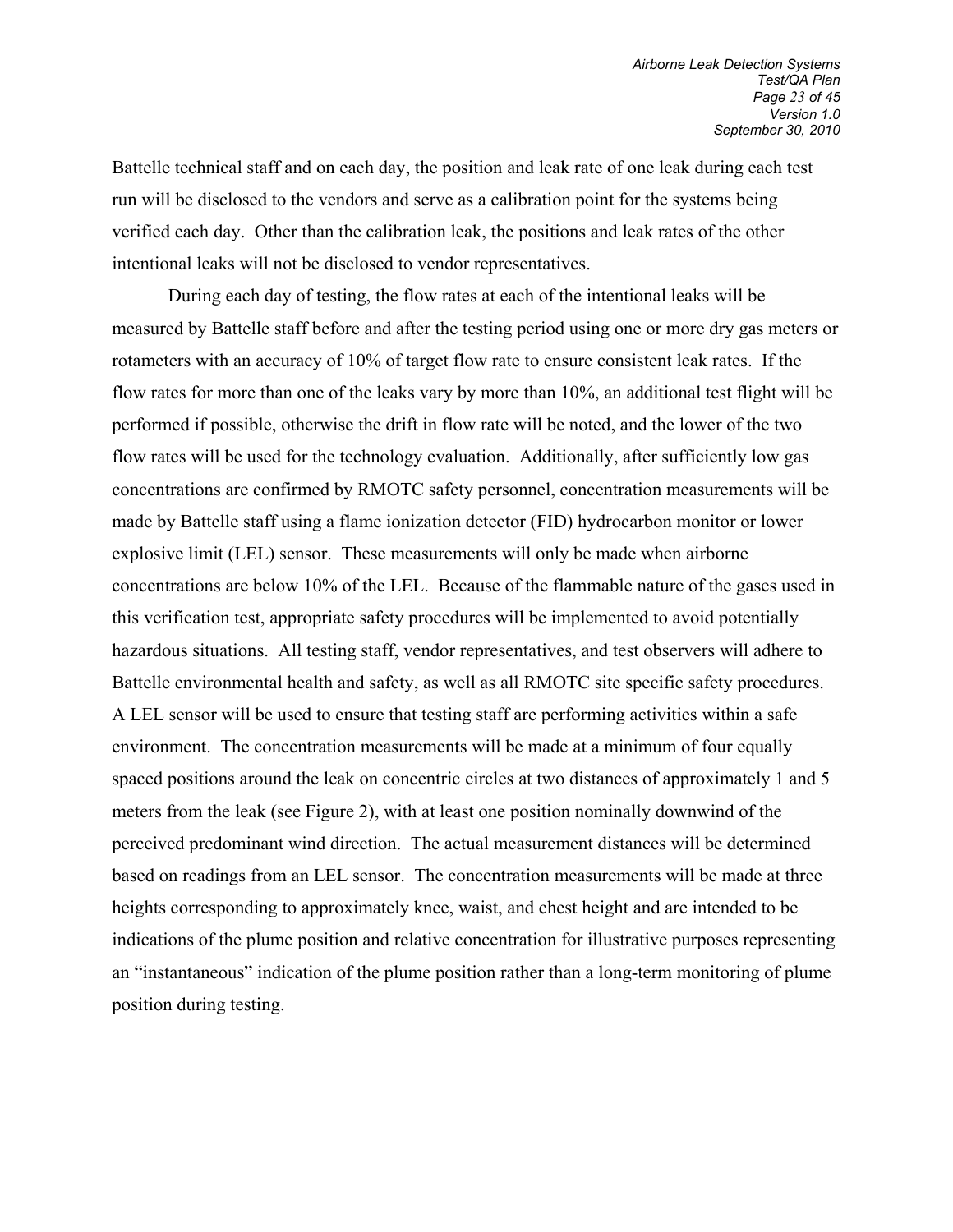

<span id="page-26-0"></span>**Figure 2. Diagram of Sampling Near Intentional Leak** 

 A minimum of one portable meteorological station will be installed by Battelle staff and operated in the vicinity of the virtual pipeline during each day of testing to record ambient temperature, barometric pressure, relative humidity, and wind speed/direction. If available, additional portable meteorological stations will be deployed along the virtual pipeline. Meteorological measurements will also be recorded using sensors installed at the RMOTC central meteorological station. Spot checks of ambient temperature, barometric pressure, relative humidity, and wind speed will also be recorded daily using calibrated handheld sensors.

 Testing will be performed over three days during the field campaign. On each day, a total of three to six test flights will be performed to characterize leaks in the virtual pipeline. Between four and eight leaks will be established for each test flight. The number and position of the leaks will not be revealed to the vendors until after completion of the test flights and receipt of the data report from the vendors. Between flights, the technology operator will be allowed to review collected data and make adjustments to the technology or data collection parameters as deemed necessary. Any adjustments will be observed and documented by Battelle technical staff. During each day of testing at least one flight will be performed within each of the following time periods to evaluate performance under differing daylight conditions:

Period 1: 8:00 – 10:00 a.m., Period 2: 11:00 – 1:00 p.m.,

Period 3: 3:00 – 5:00 p.m.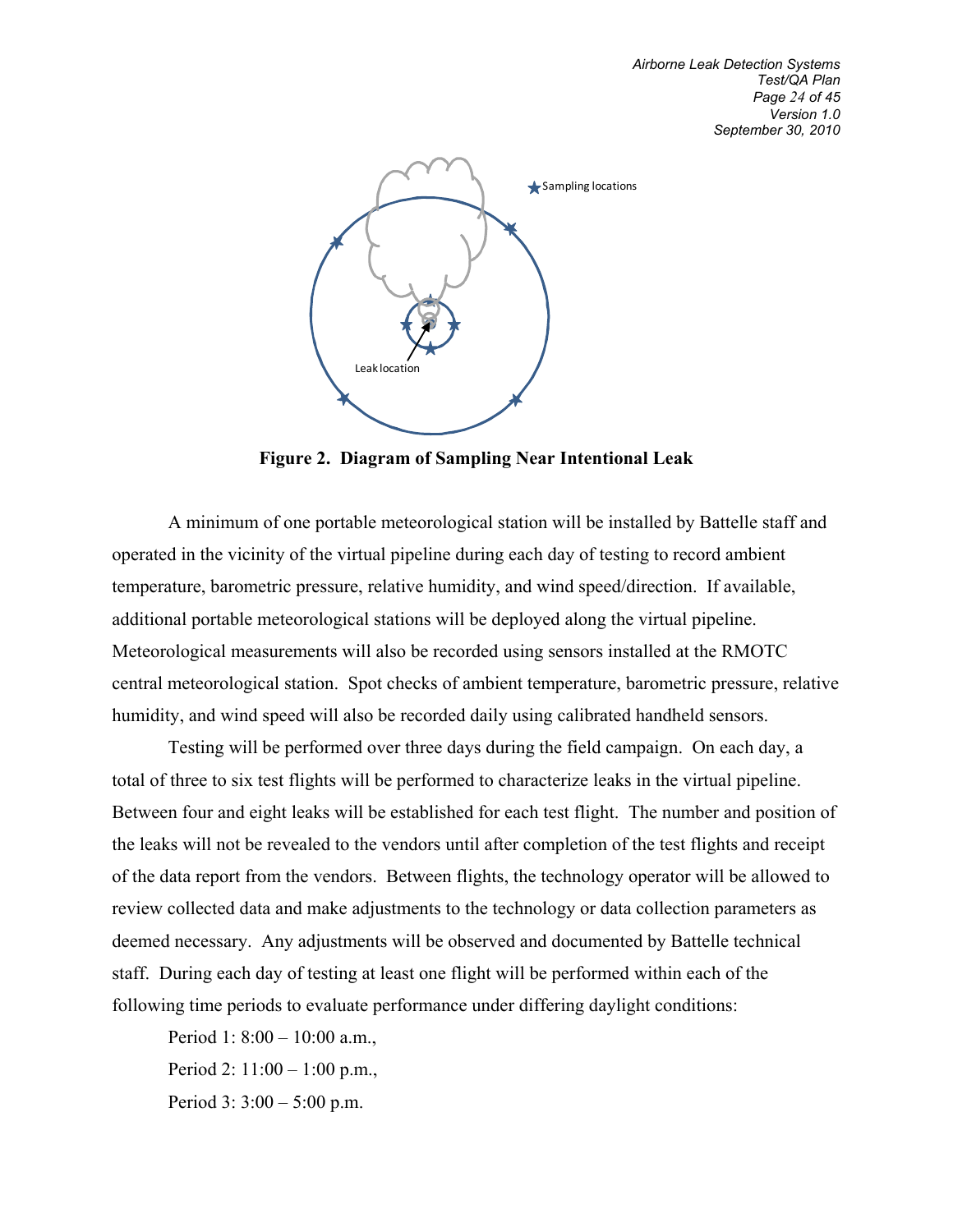Additional flights may be performed within these periods or between periods. Between flights, the intentional leaks may be changed by RMOTC, Battelle, or ETV Canada staff to vary the conditions of testing.

As soon as possible after the completion of each test day, the operators will provide the Battelle and ETV Canada technical staff with preliminary results in the form of a completed table indicating the position and estimated leak rate (if available) for each of the detected leaks (see example table in Appendix A). Preliminary results should be provided within 24-hours after each testing day, with a complete, detailed report provided within two weeks of the completion of the testing campaign.

#### *B1.1.1 Leak location mapping capabilities*

During the field campaign, a summary table will be prepared by Battelle technical staff showing the GPS coordinates of each leak along with the measured leak rates in scfh and ground-truth concentration measurements. (i.e., measurements from FID or LEL sensors). The GPS coordinates of the actual leaks and the leaks detected by the airborne leak detection technologies will be tabulated and reported to assess leak location mapping capabilities. False positive and false negative indications (i.e., detect/non-detect) by the airborne leak detection technologies will also be indentified and reported.

#### *B1.1.2 Leak rate determination*

Quantitative estimates of leak rates determined from the airborne leak detection technologies will be compared to the actual measured leak rates and will be reported, along with the relative percent difference between the measured and actual rates. Since the technologies being tested may measure only one component of natural gas, the composition of the natural gas released from the intentional leaks will be measured and provided to the technology vendors to allow for the calculation of the gas mixture leak rate based on the measurement of only one component (e.g., natural gas leak rate based on measurement of ethane only).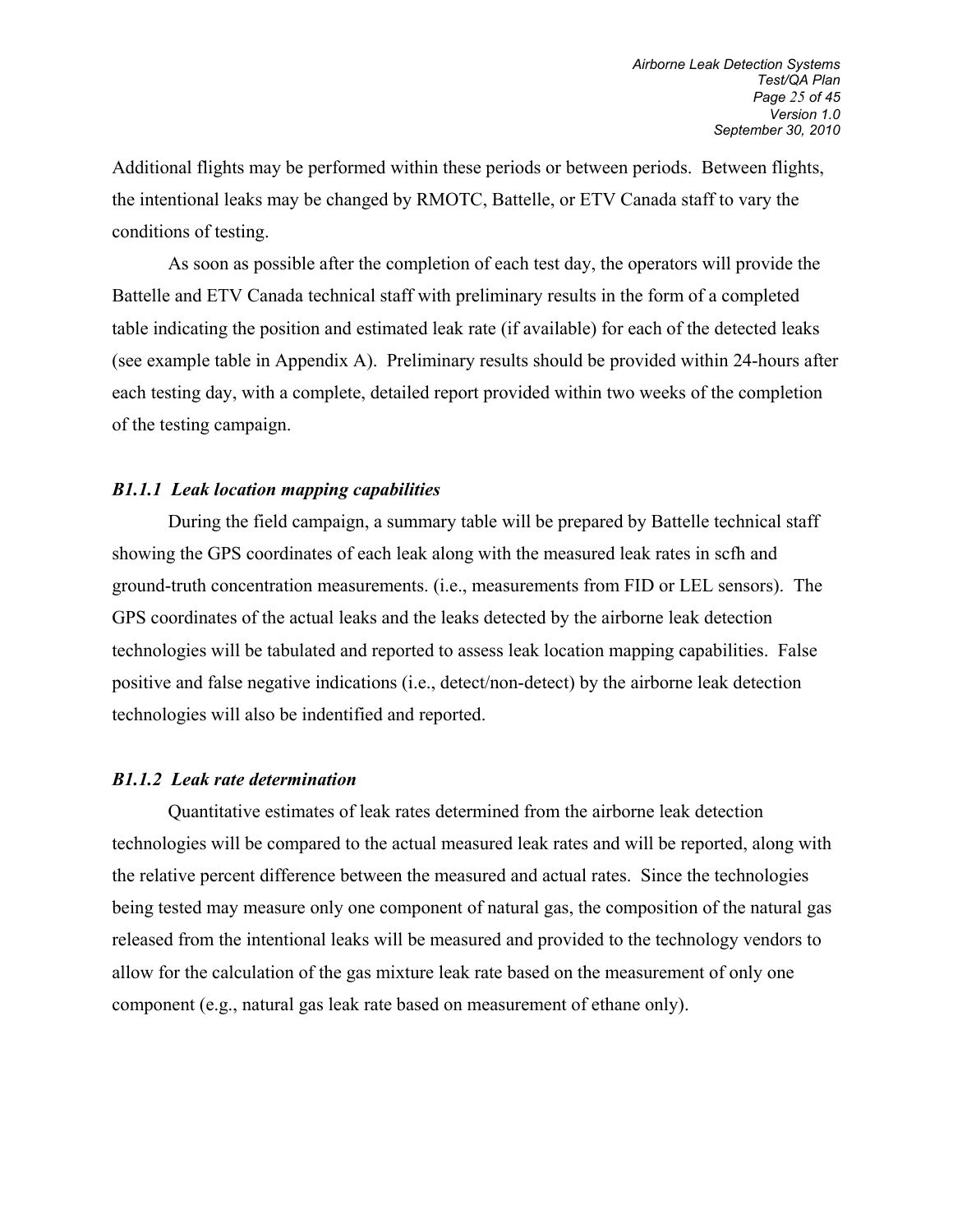#### *B1.1.3 Pipeline inspection rate and capabilities*

The pipeline inspection capabilities will be determined from both the fraction of pipeline that the systems are able to fly over and the time required to inspect the virtual pipeline used for the verification test. The fraction of pipeline scanned per flight pass will be calculated and reported as:

$$
Fraction = \frac{Miles\ of\ pipeline\ inspected}{Total\ miles\ of\ pipeline\ in\ test.}
$$

The pipeline inspection rate will be calculated and reported in terms of miles of pipeline inspected per hour of flight as:

$$
Rate = \frac{Miles\ of\ pipeline\ inspected}{Duration\ of\ inspection.}
$$

For each technology, the minimum leak rate that was detected will also be reported to indicate the level of sensitivity that was achieved at the reported inspection rate to allow potential users of these technologies to assess appropriateness for their needs.

#### *B1.1.4 Speciation (ethane/methane discrimination)*

The majority of the intentional leaks will involve natural gas, however, the ability of the technologies to speciate pure methane and ethane will be assessed by including intentional leaks of pure ethane or methane at different locations along the pipeline section being inspected. Based on the measurement capabilities of the technologies being verified, at least one of the leaks for each test run will be either methane or ethane. Species that cannot be measured by the technology being tested will not be included as a pure gas.

#### *B1.1.5 Data processing time between runs*

Data processing time for the individual technologies being tested may vary dramatically depending on the amount of post-test processing that is necessary. For this verification test, the vendors will submit preliminary data within 24 hours of completion of each day of testing, with a final comprehensive report submitted within two weeks of completion of the testing campaign. Data processing time will be reported in terms of the number of days for which preliminary data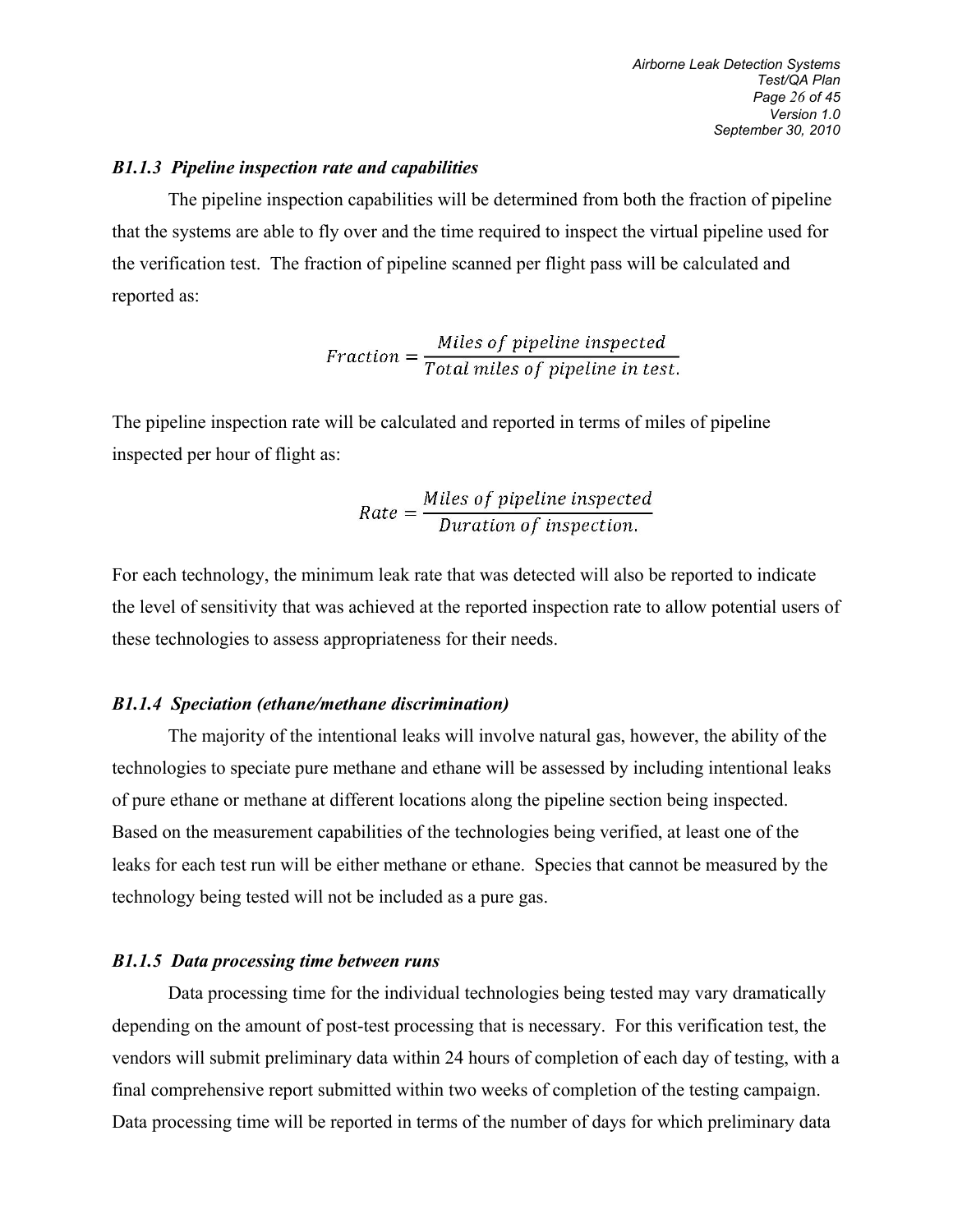are submitted within 24 hours of testing completion. Preliminary results may simply include the identification of approximate GPS coordinates for individual leak sites. The time from completion of the testing campaign that is required to submit the final reports will also be presented.

#### *B1.1.6 Data Completeness*

Data completeness will be calculated as the percentage of valid data collected during each test run from the initiation to completion of the flight path over the virtual pipeline. The data completeness for each test run will be reported along with the fraction of test runs from which at least 75% valid data are collected.

#### *B1.1.7 Operational Factors*

Operational factors such as maintenance needs, data output, consumables used, ease of use, repair requirements, etc., will be evaluated based on observations recorded by Battelle or ETV Canada staff, and explained by the vendors as needed. Battelle or ETV Canada technical staff will be present during testing, including during each test run, and will record all activities performed on the monitoring systems. A LRB will be maintained by Battelle and will be used to enter daily observations on these factors. Examples of information to be recorded in the record books include observations about meteorological conditions; use or replacement of any consumables for the airborne leak detection systems; the effort or cost associated with maintenance or repair; vendor effort for repair or maintenance; the duration and causes of any down-time or data acquisition failure; and observations about ease of use of the airborne leak detection systems. These observations will be summarized to aid in describing operational performance in the joint verification report.

#### **B1.2 Reporting**

 Reporting on each of the variables described above will be based on the results of the verification testing, and information on the operational performance will be compiled and reported. A joint Verification Report will be prepared that presents a summary of the test procedures and test data, as well as the results of the evaluation of those data.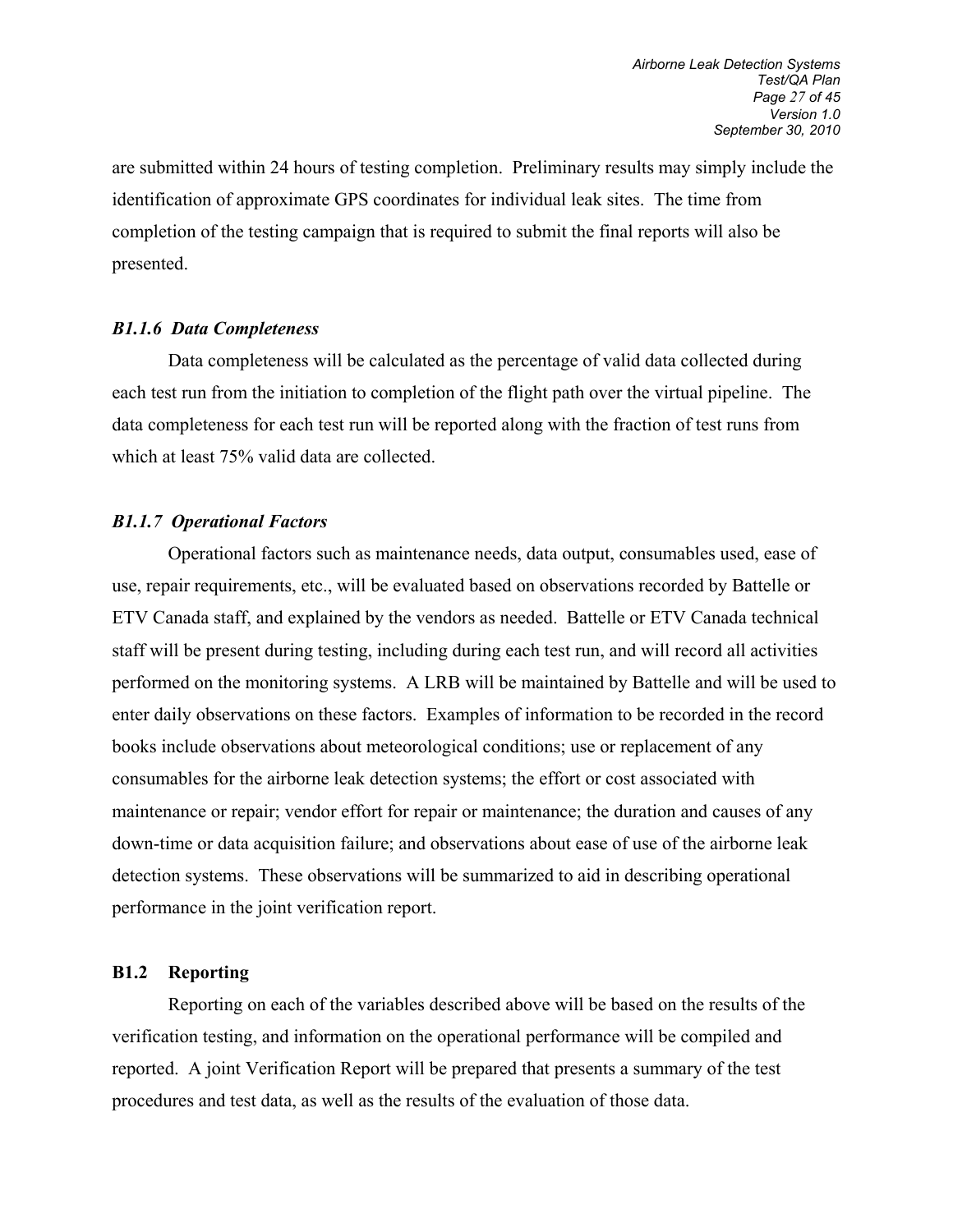Operational aspects of the leak detection systems will be recorded by Battelle testing staff at the time of observation during the field tests, and summarized in the joint Verification Report. For example, descriptions of the data acquisition procedures, use of vendor-supplied proprietary software, consumables used, repairs and maintenance needed, and the nature of any problems will be presented in the report. The verification report will briefly describe the U.S. and Canadian ETV programs, and the procedures used in verification testing. The results of the verification test regarding performance of the leak detection systems will be stated quantitatively. The draft joint verification report will be subjected to review by the vendor, EPA, Environment Canada, and peer reviewers. The resulting review comments will be addressed in a subsequent revision of the report, and the peer review comments and responses will be tabulated to document the peer review process and submitted to EPA and Environment Canada. The reporting and review process will be conducted according to the requirements of the ETV/AMS Center QMP and the Canadian ETV Program GVP.

#### B2 SAMPLING METHOD REQUIREMENTS

No samples will be collected during this verification test.

# B3 SAMPLE HANDLING AND CUSTODY REQUIREMENTS No samples will be collected during this verification test.

#### B4 ANALYTICAL METHOD REQUIREMENTS

#### **B4.1 FID Hydrocarbon Measurements**

 FID measurements will be performed in the vicinity of each of the leaks prior to and at the end of each testing period. Field measurements will be made by Battelle staff using a Foxboro TVA 1000 FID analyzer, or equivalent. Field testing staff will make measurements at eight locations surrounding each leak, with four measurements approximately 90 degrees apart on a circle with a radius of one meter centered on the leak, and four similar measurements five meters from the leak. The concentration measurements will be made at three heights corresponding to approximately knee, waist, and chest height and are intended to be indications of the plume position and relative concentration for illustrative purposes rather than definitive mapping of the plume. The actual distances from the leak will be determined using an LEL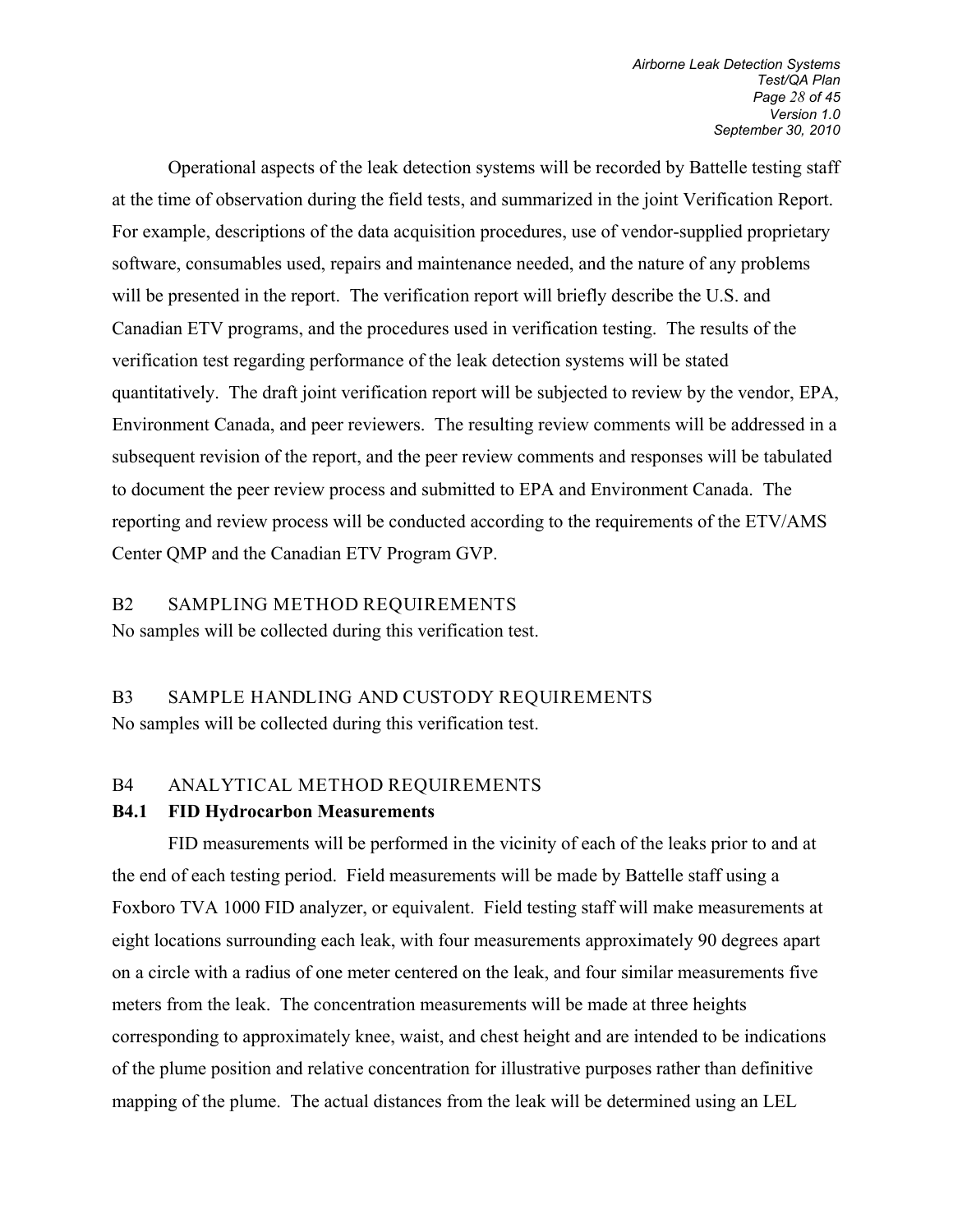sensor to ensure safety for the measurement personnel. FID measurements will only be made when airborne concentrations are below 10% of the LEL.

#### B5 QUALITY CONTROL REQUIREMENTS

Table 4 summarizes the QC requirements for the verification test, including frequency of the QC activities, the acceptance criteria, and corrective actions.

| <b>QC</b> Activity | <b>Frequency</b>     | <b>Minimum Acceptance</b>     | <b>Corrective Action</b>      |
|--------------------|----------------------|-------------------------------|-------------------------------|
|                    |                      | <b>Criterion</b>              |                               |
| Leak rate          | Each leak            | $\pm 10\%$ of nominal         | Adjust flow rate. Replace     |
| measurement        |                      |                               | metering device if necessary. |
| FID calibration    | At the beginning and | $\pm$ 10% of actual           | Recalibrate FID. Remeasure.   |
|                    | end of the testing   | concentration for span        | Replace or repair FID if      |
|                    | day                  | value;                        | necessary.                    |
|                    |                      | $\pm$ 1% of range setting for |                               |
|                    |                      | zero air                      |                               |
| FID calibration    | At the beginning of  | $\pm$ 10% of actual           | Recalibrate FID. Remeasure.   |
| check              | the testing day      | concentration                 | Replace or repair FID if      |
|                    |                      |                               | necessary.                    |
| Duplicate          | Each leak            | $\pm$ 2 m                     | Remeasurement of              |
| measurement of GPS |                      |                               | coordinates. Replacement of   |
| coordinates        |                      |                               | GPS units if necessary.       |

<span id="page-31-0"></span>**Table 4. Quality Control Activities**

### B6 INSTRUMENT/EQUIPMENT TESTING, INSPECTION, AND MAINTENANCE

Prior to testing the gas leak system components, including casings, compressed gas cylinders, regulators, and leak metering devices, will be visually inspected by RMOTC staff to ensure proper structural integrity and installation. Damaged or improperly operating components will be removed from the gas system and replaced. Once inspected, care will be observed to properly maintain the gas system and avoid damage to any components during the field testing campaign.

 Instrumentation and equipment used for measurement of gas flow rates and airborne gas concentrations will be tested to ensure proper operation as summarized in Table 4. This testing will include instrument calibrations and calibration checks to be performed prior to and at the completion of testing. Based on the relatively short duration of the field testing campaign, no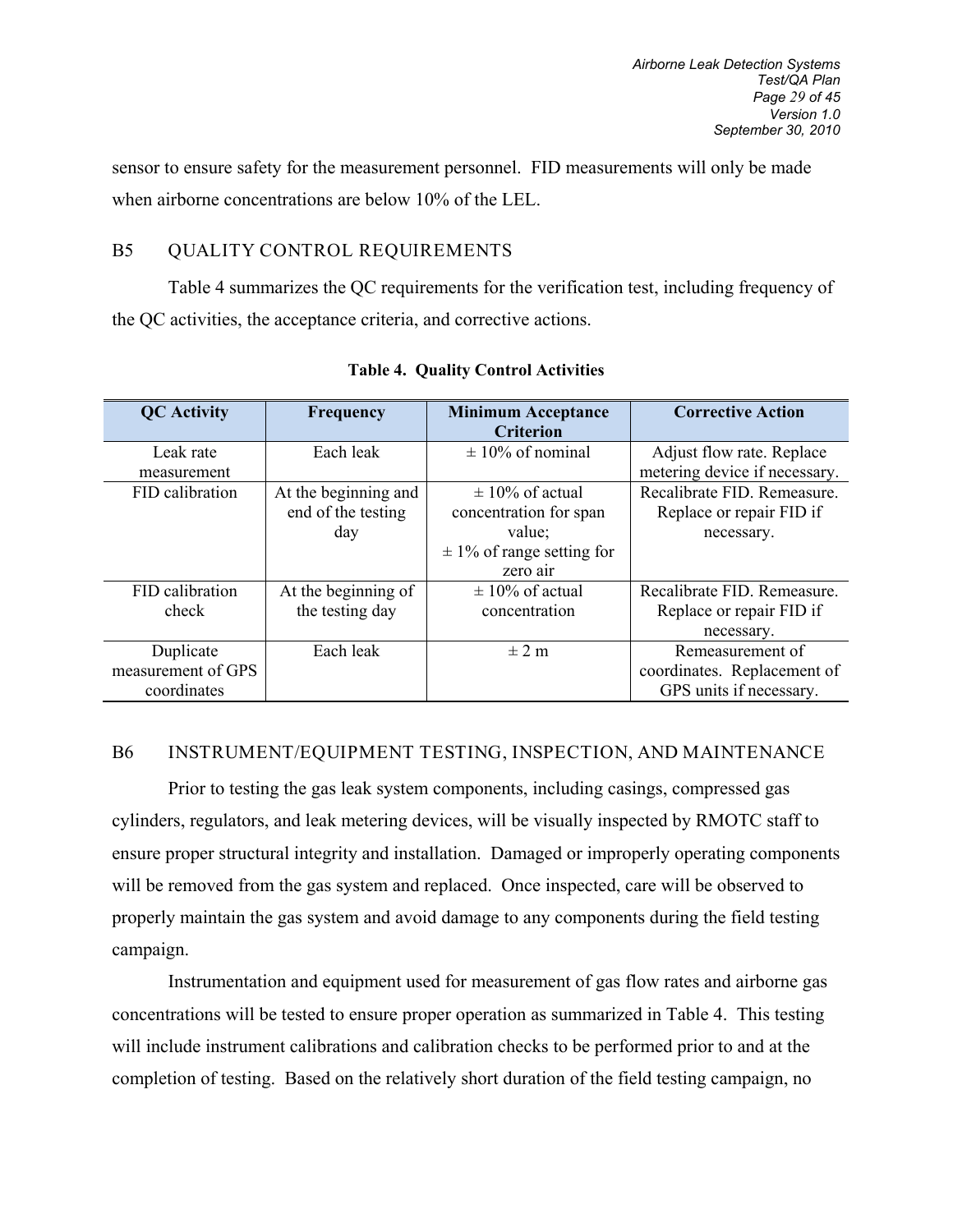preventive maintenance activities outside of routine operating procedures and calibration procedures are anticipated.

#### B7 INSTRUMENT CALIBRATION AND FREQUENCY

#### **B7.1 FID Analyzer**

The FID analyzers will be calibrated daily during the field campaign. The analyzers will undergo a minimum of a two-point calibration using a compressed methane gas standard at a concentration at the upper end of the range of concentrations expected to be measured in the field (e.g.,  $\leq 10\%$  LEL), and using zero air. The calibration will be verified by measuring the calibration standard gases after completion of the calibration, and comparing the measured concentrations to the expected concentrations. The measured concentration at the upper calibration point should agree with the actual concentration to within  $\pm 10\%$ . The measured value at zero should be equal to zero within 1% of the range setting. A separate NIST traceable standard, whose concentration is approximately midrange of the anticipated testing range, will be analyzed following the calibration each day as an independent check standard. Agreement between the measured and actual concentrations should be within  $\pm 10\%$ . Testing will not begin before this daily calibration standard meets acceptable QC criteria.

#### **B7.2 Meteorological Sensors**

The meteorological sensors used for this verification will include those installed on the central weather station at the RMOTC as well as a portable meteorological station provided by Battelle. The sensors on the portable meteorological station will be calibrated by the manufacturer within 12 months prior to the beginning of the field campaign. These calibrated sensors will be collocated with the RMOTC sensors prior to the beginning of the field campaign to verify the accuracy of the RMOTC sensors. Handheld meteorological sensor units (Kestrel Model 4000) will be used to conduct spot check measurements of ambient temperature, barometric pressure, relative humidity, and wind speed. These sensors will be calibrated within 12 months prior to the beginning of the field campaign. Table 5 shows the nominal sensor resolution and acceptance criteria for the calibration of the meteorological sensors.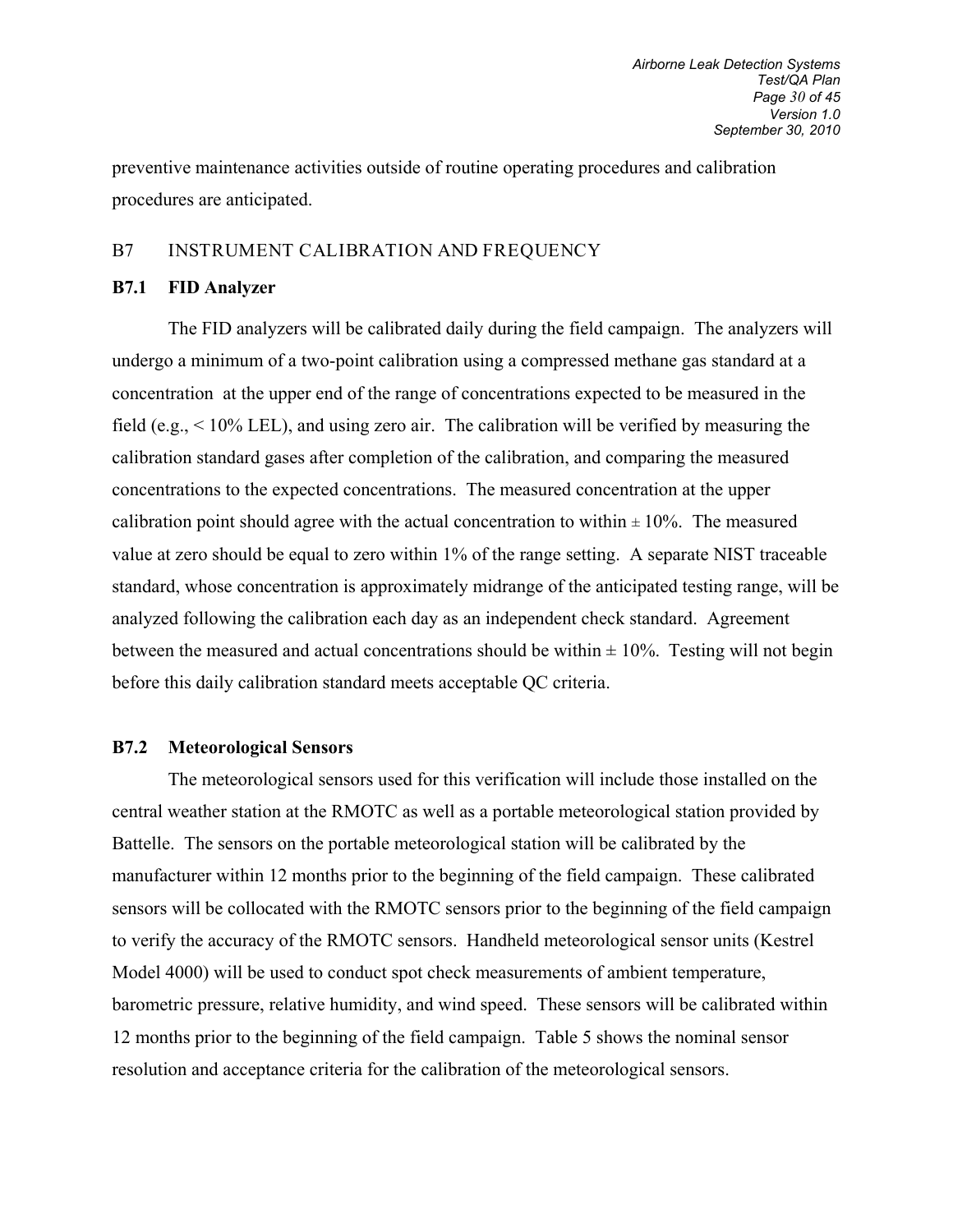| <b>Parameter</b>    | <b>Sensor Resolution</b> | <b>Acceptance Criterion</b> |
|---------------------|--------------------------|-----------------------------|
| Wind speed          | $0.1 \text{ m/s}$        | $0.2 \text{ m/s} + 5\%$     |
| Wind direction      | $1^{\circ}$              | $< 5$ <sup>o</sup>          |
| Temperature         | $0.1 \degree C$          | $0.5\degree C$              |
| Barometric pressure | $0.05$ mmHg              | $\leq 1$ mmHg               |
| Relative humidity   | 2% RH                    | $< 5\%$                     |

<span id="page-33-1"></span>**Table 5. Resolution and Calibration Acceptance Criteria for Meteorological Sensors**

#### **B7.3 Flow Meters**

Approximate flow rates will be established based on preliminary readings from factory pre-calibrated rotameters (e.g., Dwyer or similar). Actual flow rates of the intentional leaks will be measured by Battelle staff using one or more calibrated dry gas meters or rotameters. If needed, multiple flow meters will be used in order to span the range of anticipated flow rates. The flow meters used to measure the intentional leak rates will undergo NIST-traceable calibration within two months prior to the beginning of the field campaign, and will have a calibrated accuracy of  $\leq 1.5\%$ . The calibration of these meters will be verified within 2 weeks of completion of the field campaign to assess the degree of drift that may have been introduced to the meters. If the measured drift exceeds 1.5%, the leak rates measured during the field campaign will be flagged and may be corrected based on extrapolation between the pre- and post-campaign calibration results.

#### <span id="page-33-0"></span>**B7.4 Aircraft Sensors**

On-board instrumentation for measurement of elevation and air speed will be calibrated per the standard procedures of the aviation company contracted to perform the flights and will comply with appropriate Federal Aviation Administration regulations. The accuracy of these sensors will not be verified in this verification test.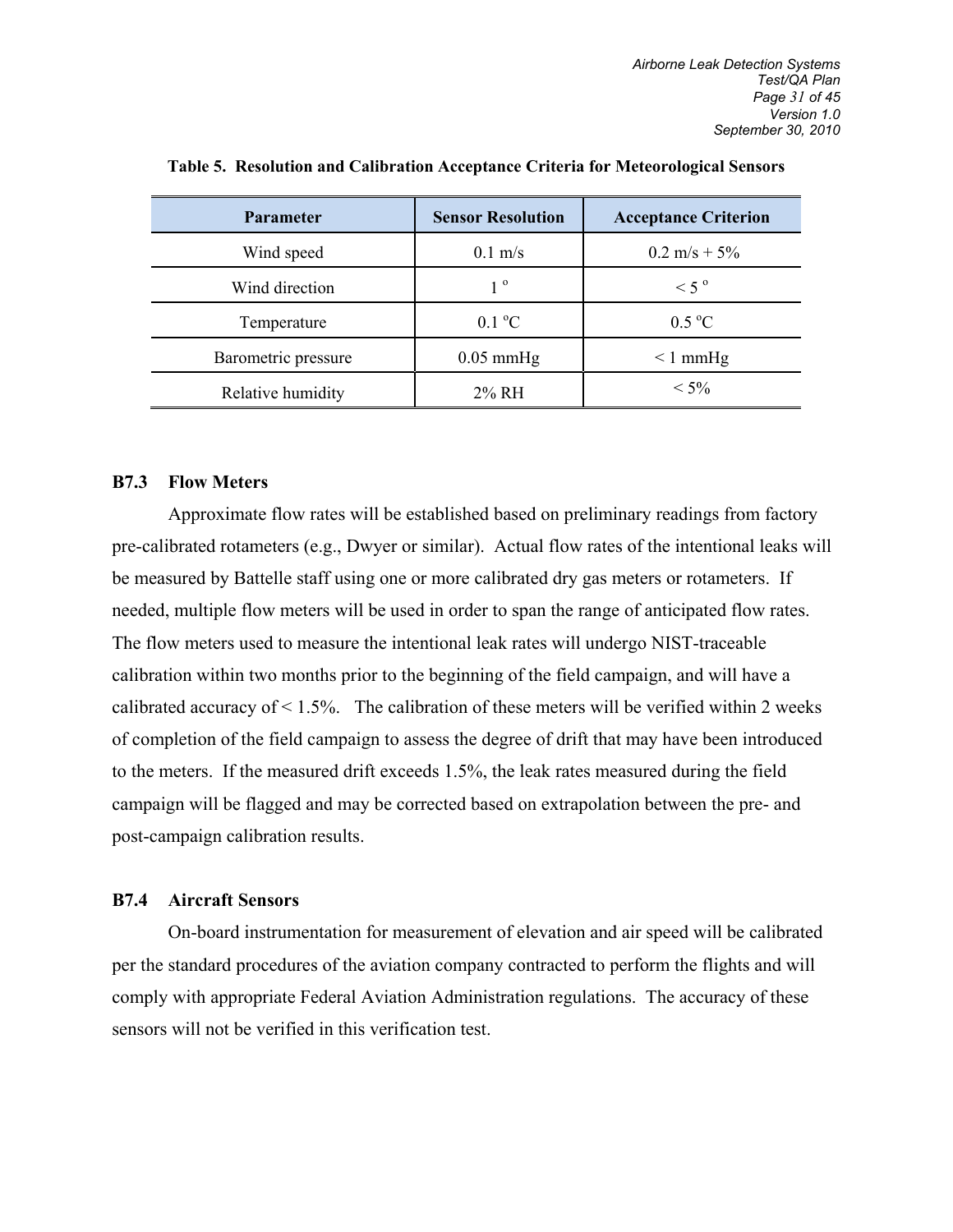#### <span id="page-34-0"></span>B8 INSPECTION/ACCEPTANCE OF SUPPLIES AND CONSUMABLES

 Upon receipt of any supplies or consumables used for the testing Battelle or RMOTC facility staff will visually inspect and ensure that the materials received are those that were ordered and that there are no visual signs of damage that could compromise the suitability of the materials. If damaged or inappropriate goods are received, they will be returned or disposed of and arrangements will be made to receive replacement materials. Certificates of analysis or other documentation of analytical purity will be checked for all reagents, gases, and standards used to ensure suitability for this verification test. Unsuitable materials will be returned or disposed of and arrangements for the receipt of replacement materials will be made.

#### B9 NON-DIRECT MEASUREMENTS

<span id="page-34-2"></span><span id="page-34-1"></span>No non-direct measurements will be used during this verification test.

#### B10 DATA MANAGEMENT

 Various types of data will be acquired and recorded electronically or manually by Battelle, ETV Canada, RMOTC, and vendor staff during this verification test. Table 6 summarizes the types of data to be recorded. All maintenance activities, repairs, calibrations, and operator observations relevant to the operation of the monitoring systems being tested will be documented by Battelle, ETV Canada, or vendor staff in the LRB or data forms developed for the test. Measurements taken during the collection of the reference method samples will be compiled by subcontractor staff in electronic format, and submitted to Battelle in the form of an analytical report at the conclusion of reference sampling periods. A dedicated shared folder within the ETV AMS Center SharePoint site will be established for all project records.

 Battelle will provide technology test data and associated reference data (including records, data sheets, and notebook records) from the first day of testing within one day of receipt to EPA and ETV Canada for simultaneous review. The goal of this data delivery schedule is prompt identification and resolution of any data collection or recording issues. The final data report generated by each technology vendor for the test campaign will be provided by Battelle to EPA and ETV Canada within one week of completion of field testing. This will be provided to EPA and ETV Canada for informational purposes as the Battelle audit of data quality will not have been completed.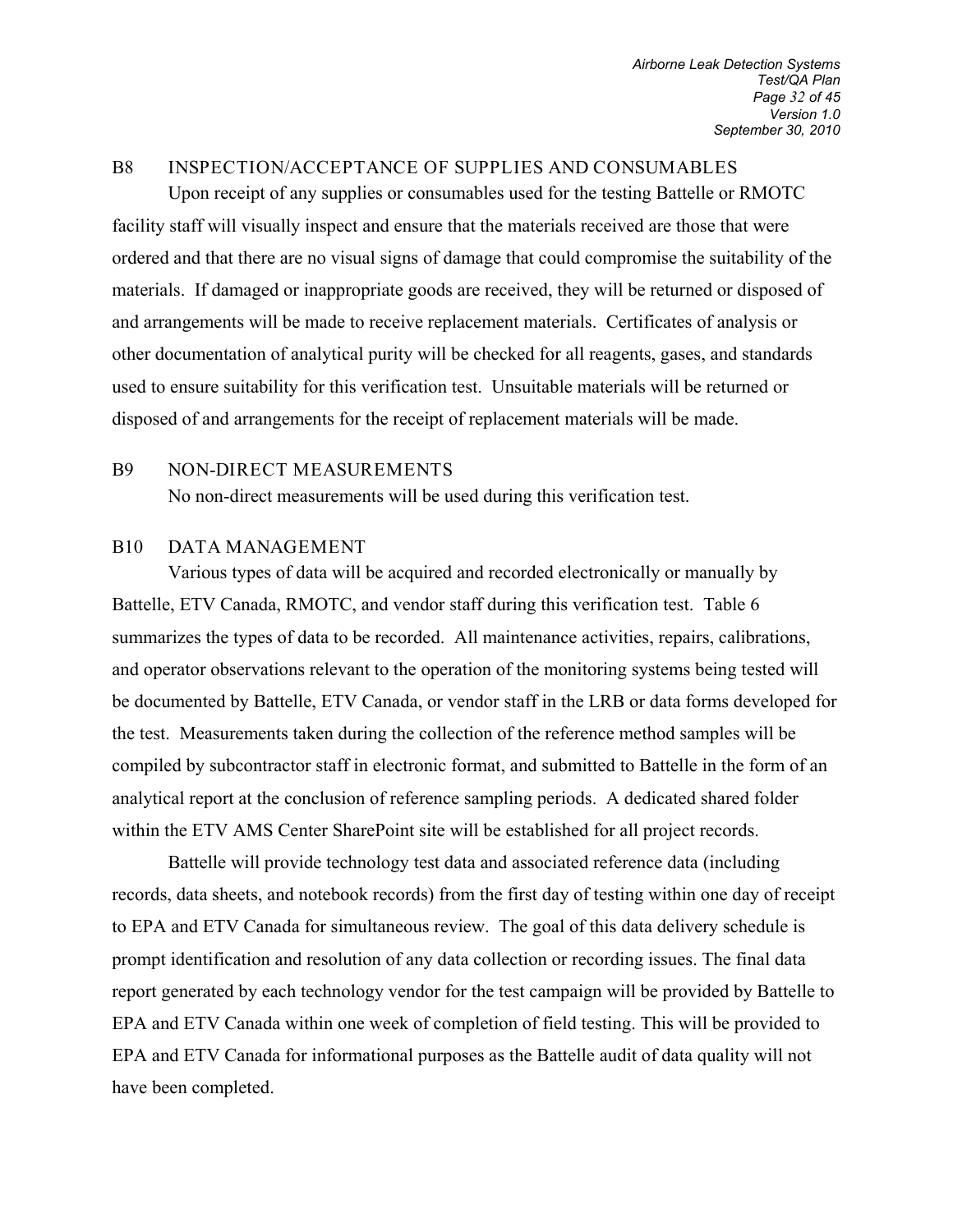Records received by or generated by any of the verification staff during the verification test will be reviewed by a Battelle staff member within two weeks of receipt or generation, respectively, before the records are used to calculate, evaluate, or report verification results. The review will be documented as the dated initials of the reviewer. Some of the checks that will be performed include the following.

- $\triangleright$  Check that QC samples and calibration standards were analyzed according to the TQAP, and the acceptance criteria were met. Ensure corrective action for exceedances was taken.
- $\triangleright$  Ensure that 100% hand-entered and/or manually calculated data were checked for accuracy.
- $\triangleright$  Check that the calculations performed by software were verified at a frequency sufficient to ensure that the formulas are correct, appropriate, and consistent.
- $\triangleright$  Ensure that for each cut and paste function, the first and last data values were correct.
- Ensure data are reported in the units specified in the TQAP.
- $\triangleright$  Check that the results of QC samples are reported.

If a Battelle staff member generated the record, this review will be performed by a Battelle technical staff member involved in the verification test, but not the staff member that originally received or generated the record. The review will be documented by the person performing the review by adding his/her initials and date to the hard copy of the record being reviewed. In addition, data calculations performed by verification staff will be spot-checked by Battelle technical staff to ensure that calculations are performed correctly. Calculations to be checked include any statistical calculations described in this TQAP.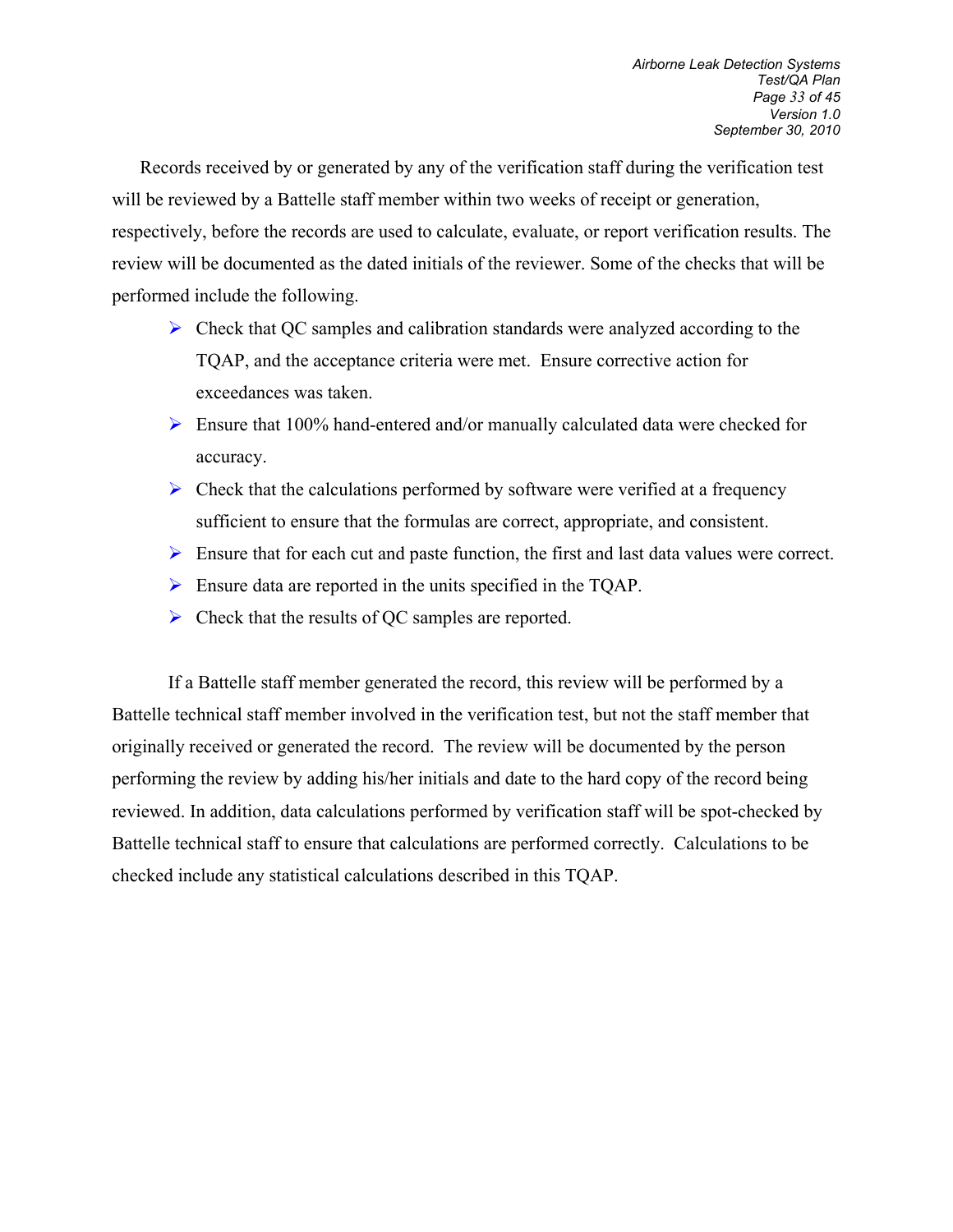<span id="page-36-0"></span>

| <b>Data to Be Recorded</b> | Where<br><b>Recorded</b> | <b>How Often</b><br><b>Recorded</b> | <b>By Whom</b> | <b>Disposition of</b><br>Data |
|----------------------------|--------------------------|-------------------------------------|----------------|-------------------------------|
| Dates, times, and          | ETV LRBs, field          | Start/end of test                   | Testing staff  | Used to                       |
| details of test events,    | sampling records         | event                               |                | organize/check test           |
| leak rates, leak           |                          |                                     |                | results; manually             |
| locations, pipeline        |                          |                                     |                | incorporated in data          |
| coordinates,               |                          |                                     |                | spreadsheets as               |
| meteorological data        |                          |                                     |                | necessary                     |
| Flight times, flight       | ETV LRBs, or             | When                                | Vendor and/or  | Incorporated in               |
| paths, and flight          | electronically           | performed                           | testing staff  | verification report           |
| durations for each test    |                          |                                     |                | as necessary                  |
| run                        |                          |                                     |                |                               |
| Leak detection system      | Recorded                 | Recorded                            | Vendor for     | Converted to                  |
| readings                   | electronically by        | continuously                        | transfer to    | spreadsheet for               |
|                            | each system and          | by each                             | testing staff  | statistical analysis          |
|                            | then downloaded          | monitoring                          |                | and comparisons               |
|                            | to computer daily        | system                              |                |                               |
| FID method                 | ETV LRBs, or             | Throughout                          | Testing staff  | Retained as                   |
| procedures, results,       | data recording           | sampling and                        |                | documentation of              |
| calibrations, QC, etc.     | forms                    | analysis                            |                | reference method              |
|                            |                          | processes                           |                | performance                   |

### **Table 6. Summary of Data Recording Process**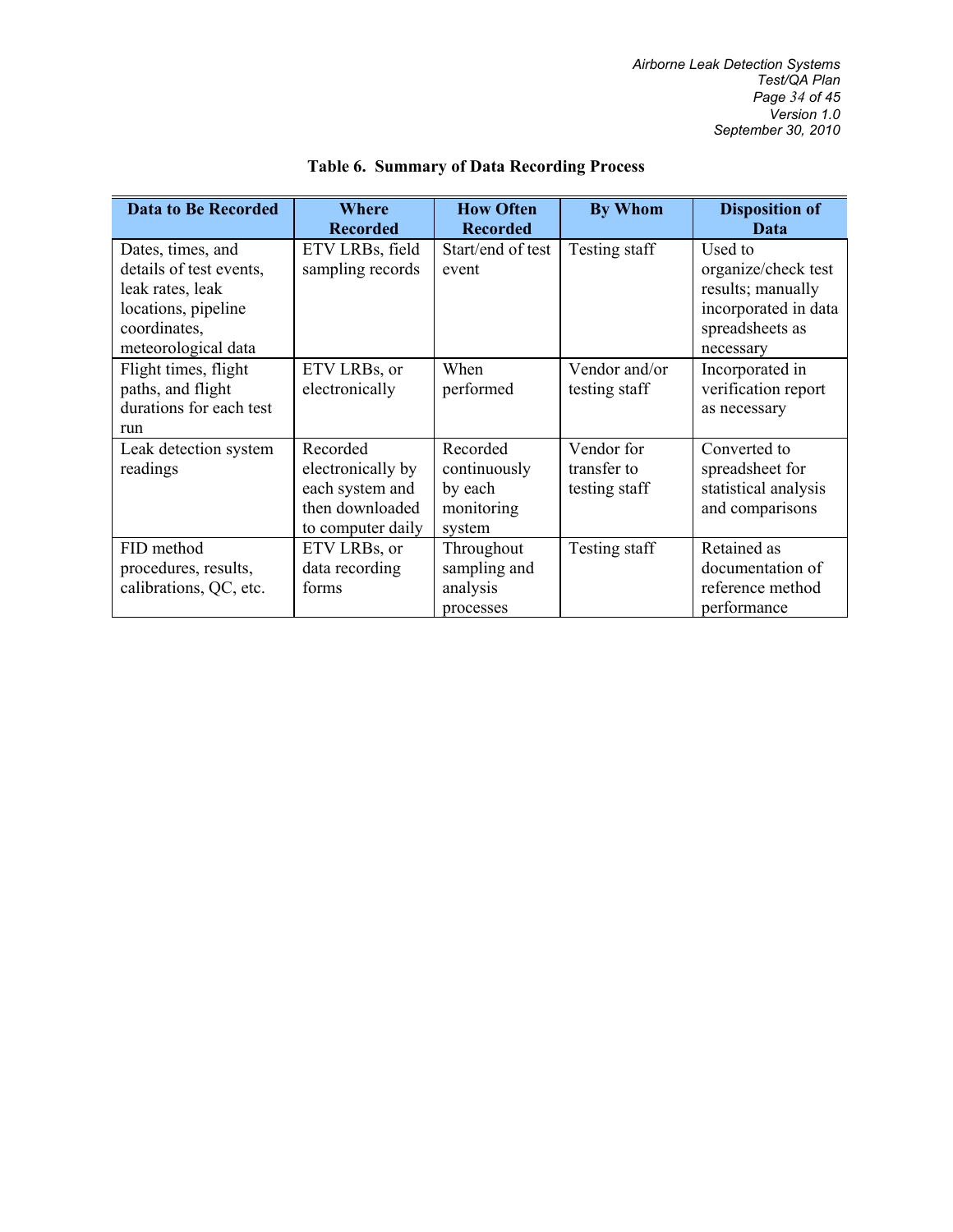#### <span id="page-37-1"></span><span id="page-37-0"></span>**SECTION C**

#### ASSESSMENT AND OVERSIGHT

#### C1 ASSESSMENTS AND RESPONSE ACTIONS

 Every effort will be made in this verification test to anticipate and resolve potential problems before the quality of performance is compromised. One of the major objectives of this TQAP is to establish mechanisms necessary to ensure this. Internal QC measures described in this TQAP, which is peer reviewed by a panel of outside experts, implemented by the technical staff and monitored by the Battelle and ETV Canada VTCs, will give information on data quality. The responsibility for interpreting the results of these checks and resolving any potential problems resides with the Battelle VTC, who will contact the Battelle AMS Center Manager, Battelle AMS Center Quality Manager, EPA AMS Center Project Officer, and EPA AMS Center Quality Manager if any deviations from the TQAP are observed. The Battelle VTC will describe the deviation in a teleconference or by e-mail, and once a path forward is determined and agreed upon with EPA, the deviation form will be completed.

Technical staff has the responsibility to identify problems that could affect data quality or the ability to use the data. Any problems that are identified will be reported to the Battelle and ETV Canada VTCs, who will work with the Battelle and ETV Canada Quality Managers to resolve any issues. Action will be taken to identify and appropriately address the issue, and minimize losses and correct data, where possible. Independent of any EPA QA activities, Battelle and ETV Canada will be responsible for ensuring that the following audits are conducted as part of this verification test.

#### <span id="page-37-2"></span>**C1.1 Performance Evaluation Audit**

A PEA will be conducted immediately prior to or within the first day of testing during the field campaign to assess the quality of the critical measurements associated with the leak rate determination and the coordinates of the individual leaks. Table 7 shows the critical measurements to be audited, with the audit procedures and acceptance criteria for the audit comparisons. If the PEA results do not meet the acceptance criteria shown, they will be repeated. If the outlying results persist, a change in instrumentation and a repeat of the PEA may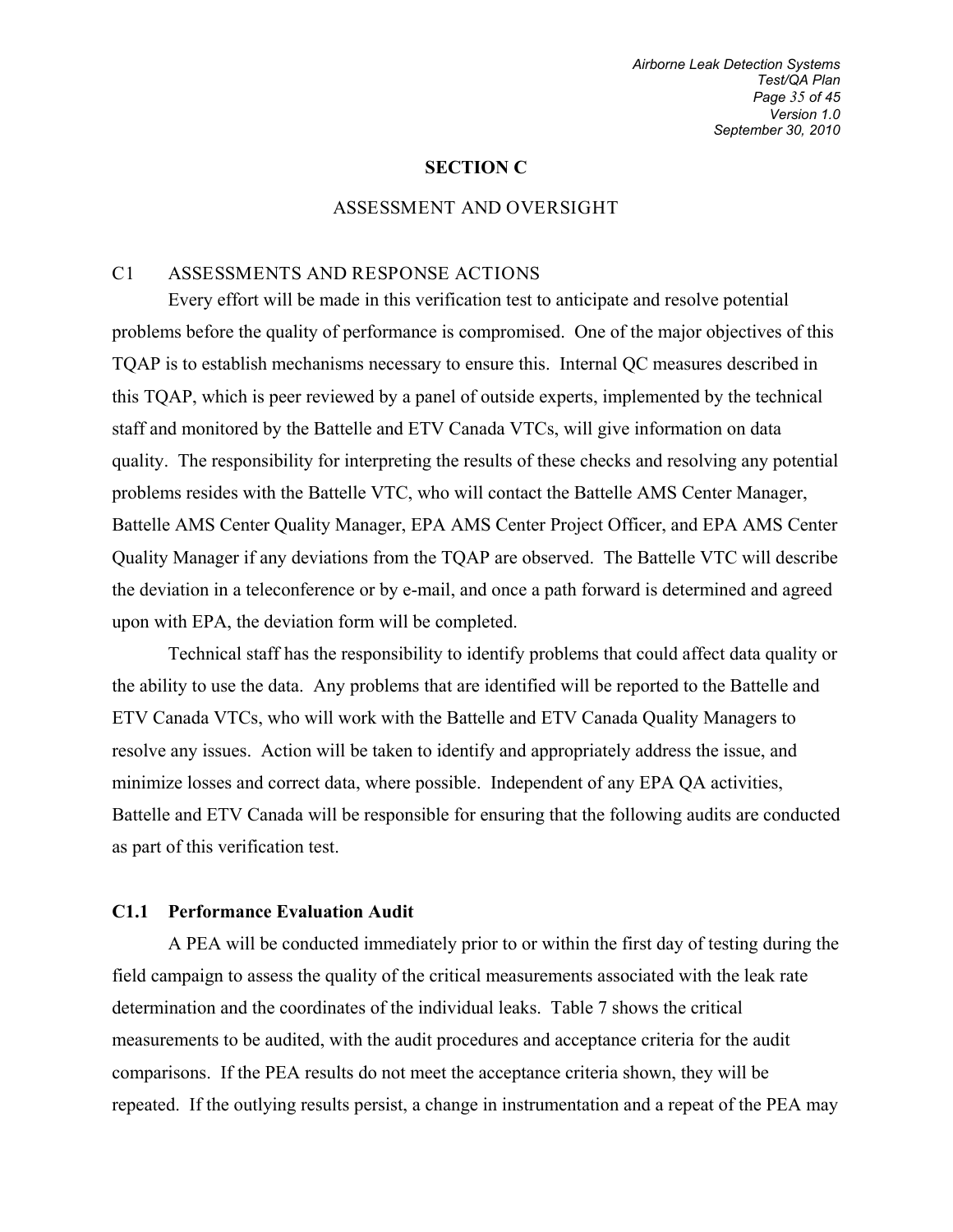<span id="page-38-0"></span>be considered, and data will be flagged until the PEA results are acceptable. These audits will be performed once during the field campaign of the verification test, and will be the responsibility of the Battelle VTC. Results from the PEAs will be provided to EPA within 10 days of receipt of the results.

| <b>Critical Measurement</b>                                        | <b>PEA Method</b>                             | <b>Acceptance Criteria</b>     |
|--------------------------------------------------------------------|-----------------------------------------------|--------------------------------|
| Compare to independent flow<br>Leak flow rate<br>transfer standard |                                               | $\pm$ 10% actual flow rate     |
| <b>GPS</b> coordinates                                             | Compare to independent handheld<br>GPS unit   | $\pm$ 2 meters                 |
| FID measurements                                                   | Measurement of independent<br>calibration gas | $\pm$ 10% actual concentration |

#### **Table 7. Methods and Acceptance Criteria for PEA Measurements**

 The PEA of the leak flow rate will be conducted by Battelle staff using an independent NIST-traceable flow transfer standard. The target criterion for this audit is agreement between the measured and nominal flow rate within  $\pm 10\%$ . If this criterion is not met, the cause of the problem will be investigated and corrected if possible. Components of the leak generation system will be replaced as necessary until the flow rate criterion is met.

The PEA of the GPS device will be conducted by Battelle staff to document the coordinates of the individual leaks will involve comparison to an independent GPS unit. The target agreement between the coordinate readings is  $\pm 2$  m. If this criterion is not met, the readings will be performed again. If necessary, alternate GPS units will be obtained and used for the coordinate measurements.

 The PEA of the FID measurements will be performed by supplying the FID with a standard compressed natural gas from an independent NIST-traceable gas cylinder at three concentrations in the range from 0 to 1.0%. These audit sample(s) will be analyzed and compared to the known sample concentrations. The acceptance criterion for this audit is for agreement between the measured and actual concentrations within  $\pm 10\%$ . If this criterion is not met, the cause of the problem will be investigated and corrected. The FID will be recalibrated or replaced to meet the criterion.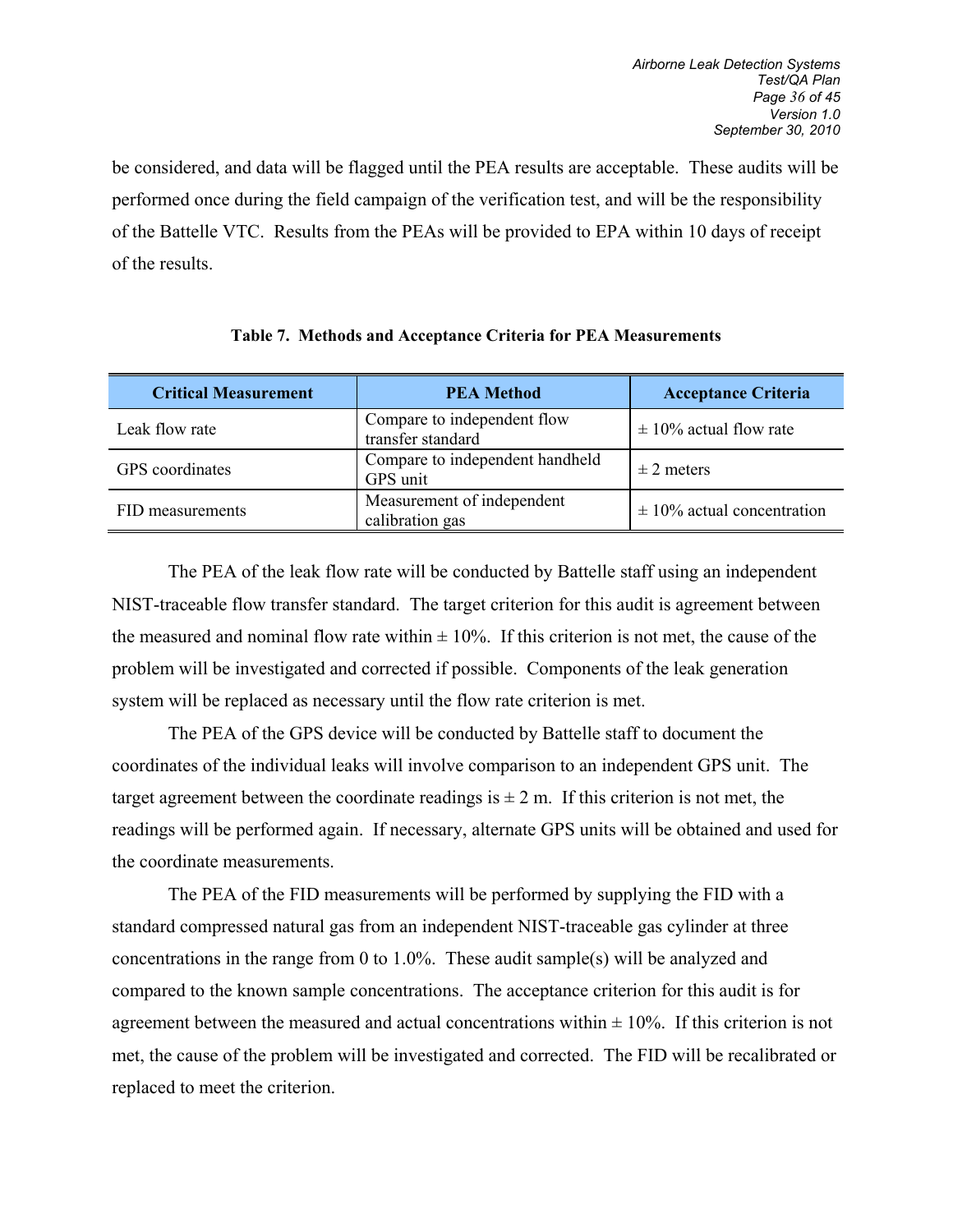#### <span id="page-39-0"></span>**C1.2 Technical Systems Audits**

The Battelle and ETV Canada Quality Managers will each perform a TSA during this verification test. The purpose of this audit is to ensure that the verification test is being performed in accordance with the AMS Center QMP,<sup>1</sup> the ETV Canada GVP,<sup>3</sup> this TQAP, and any Standard Operating Procedures used by the test facility. The Battelle Quality Manager will prepare a project-specific checklist based on the TQAP requirements to guide the TSA, which will compare actual test procedures to those specified or referenced in this plan, and review data acquisition and handling procedures. In the TSA, the Battelle and ETV Canada Quality Managers will tour the test site; observe testing procedures; and review/inspect documentation including data forms and laboratory record books. They may also check gas standard certifications and data acquisition procedures, and may confer with the vendors and testing facility staff. Separate TSA reports will be prepared by the two Quality Managers, including separate statements of findings and the actions taken to address any adverse findings. The Battelle Quality Manager will prepare an initial TSA report and will submit the report to the EPA Quality Manager (with no corrective actions documented) and VTC within 10 business days after completion of the audit. A copy of each final TSA report (with corrective actions documented) will be provided to the EPA AMS Center Project Officer and Quality Manager within 20 business days after completion of the audit. At EPA's discretion, EPA QA staff may also conduct an independent on-site TSA during the verification test. The TSA findings will be communicated to technical staff at the time of the audit and documented in a TSA report.

#### <span id="page-39-1"></span>**C1.3 Data Quality Audits**

 The Battelle and ETV Canada Quality Managers, or their designees, will audit 100% of the calibration and QC data and at least 10% of the verification data shown in Table 7. They will trace the data from initial acquisition (as received from the vendors and testing staff), through reduction and statistical comparisons, to final reporting. All calculations performed on the data undergoing the audit will be checked. The Battelle Quality Manager will review the data being generated in the field during the TSA. Data must undergo a 100% verification by technical staff (i.e., VTC, or designee) before it will be assessed as part of the data quality audit. Since the testing is occurring over three days in the field, a single ADQ that assesses overall data quality,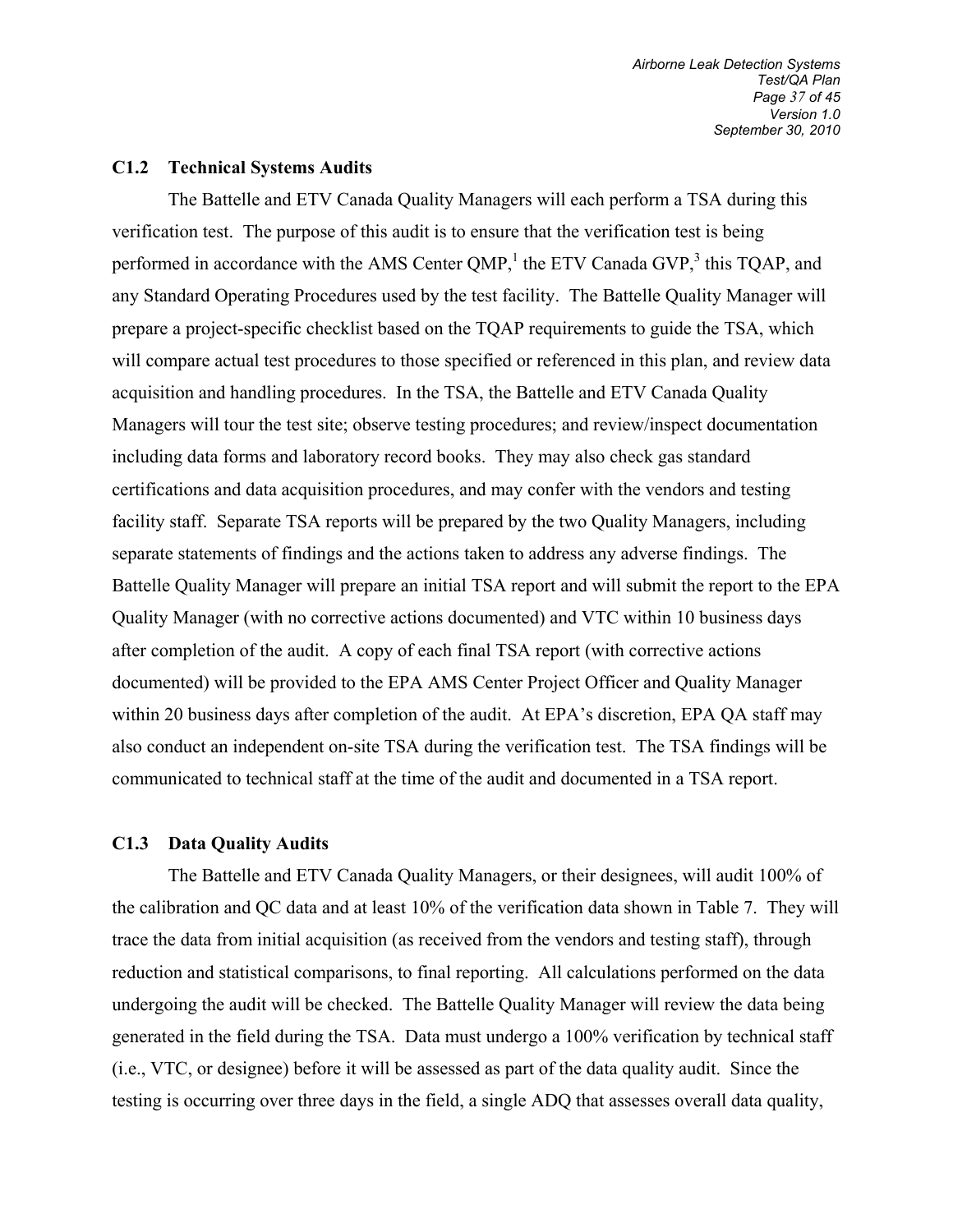including accuracy and completeness of the technical report, will be prepared as a narrative and distributed to the VTC and EPA within 10 business days of completion of the audit.

### <span id="page-40-0"></span>**C1.4 QA/QC Reporting**

Each assessment and audit will be documented in accordance with the respective verification organization's QMP.<sup>1,2</sup> The results of audits will be submitted as a draft that may not contain finding resolution to the EPA Project Officer within 10 business days of conduct of the audit. Assessment reports will include the following:

- Identification of project technology, location of audit, primary contact, and dates of audit;
- Identification of applicable reference documents, standards and calculations used, as appropriate;
- Identification of any adverse findings or potential problems;
- Recommendations for resolving problems;
- Citation of any noteworthy practices that may be of use to others;
- Copy of the audit checklist used, if appropriate;
- List of persons interviewed during the audit;
- Response to adverse findings or potential problems; and
- <span id="page-40-1"></span>• Confirmation that solutions have been implemented and are effective.

## C2 REPORTS TO MANAGEMENT

 The Quality Managers of the verification organizations, during the course of any assessment or audit, will identify to the technical staff performing experimental activities any immediate corrective action that should be taken. If serious quality problems exist, the Quality Manager of either verification organization will notify the respective verification organization Program Manager to request that a stop-work order be issued. The Battelle Quality Manager will be responsible for preparation of TSA and ADQ audit reports for Battelle. The QA representatives for ETV Canada and EPA, respectively, will be responsible for preparing reports for audits they perform. The Battelle Quality Manager will route reports through the VTC and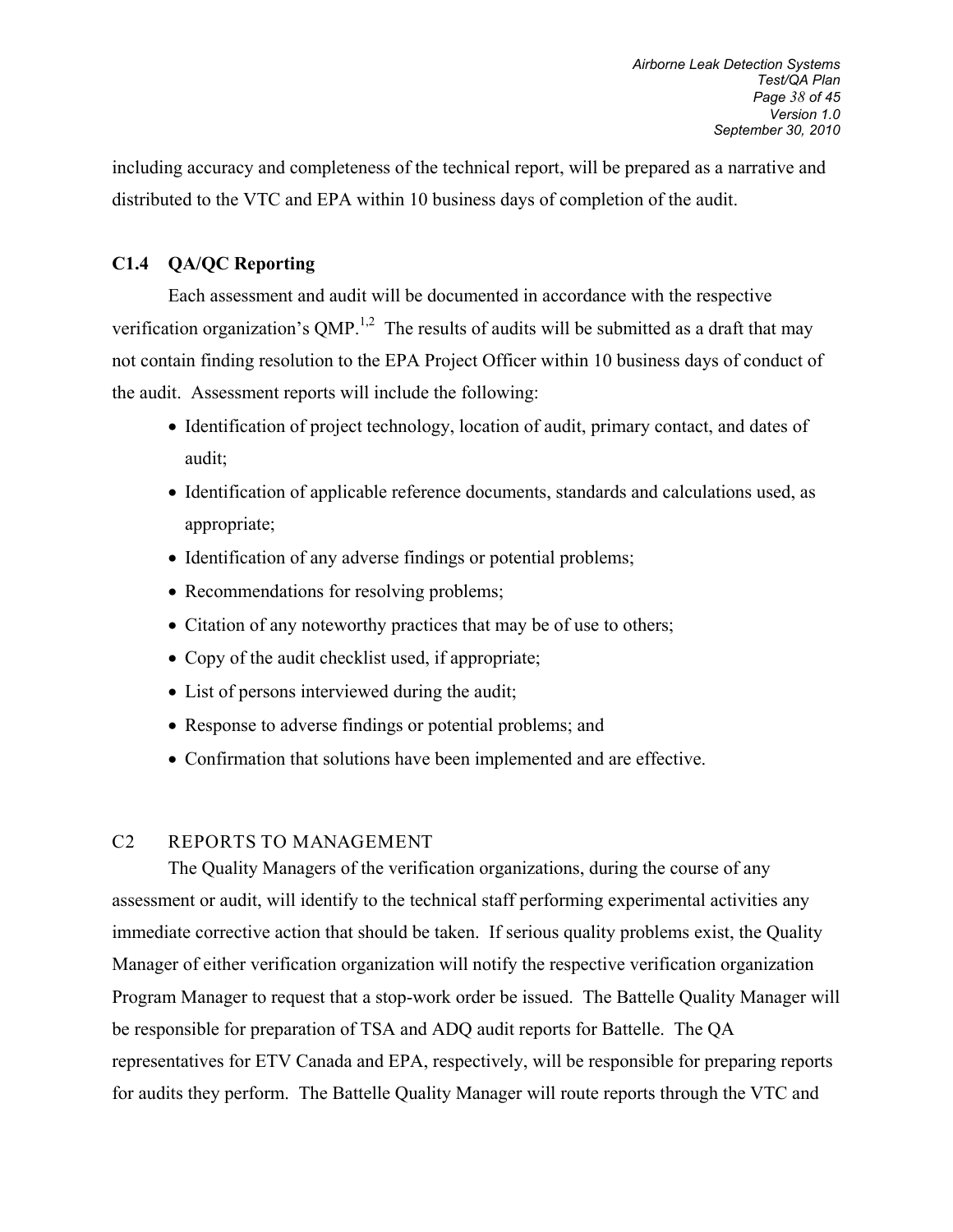AMS Center Manager. A draft copy of the TSA and ADQ reports will be provided to the EPA QAM within 10 business days of completion of the audits for review, although corrective actions may not have been addressed prior to submission. Once the assessment report has been prepared, the VTC will ensure that a response is provided for each adverse finding or potential problem and will implement any necessary follow-up corrective action. The Quality Managers of the verification organizations will verify that follow-up corrective action has been taken. VTC responses to the audit comments are due to the QA representatives within 10 business days of receipt and the final TSA and ADQ reports with responses will be provided to the EPA Project Officer, QAM, and the ETV Canada Quality Manager within 10 business days.

The TQAP and final reports are reviewed by QA staff and Program Management staff of the respective verification organizations, EPA, vendors, and peer reviewers and are approved by Battelle, EPA, and ETV Canada. Upon final review and approval, both documents may be posted on the verification organization's and verification program's Web site, if applicable.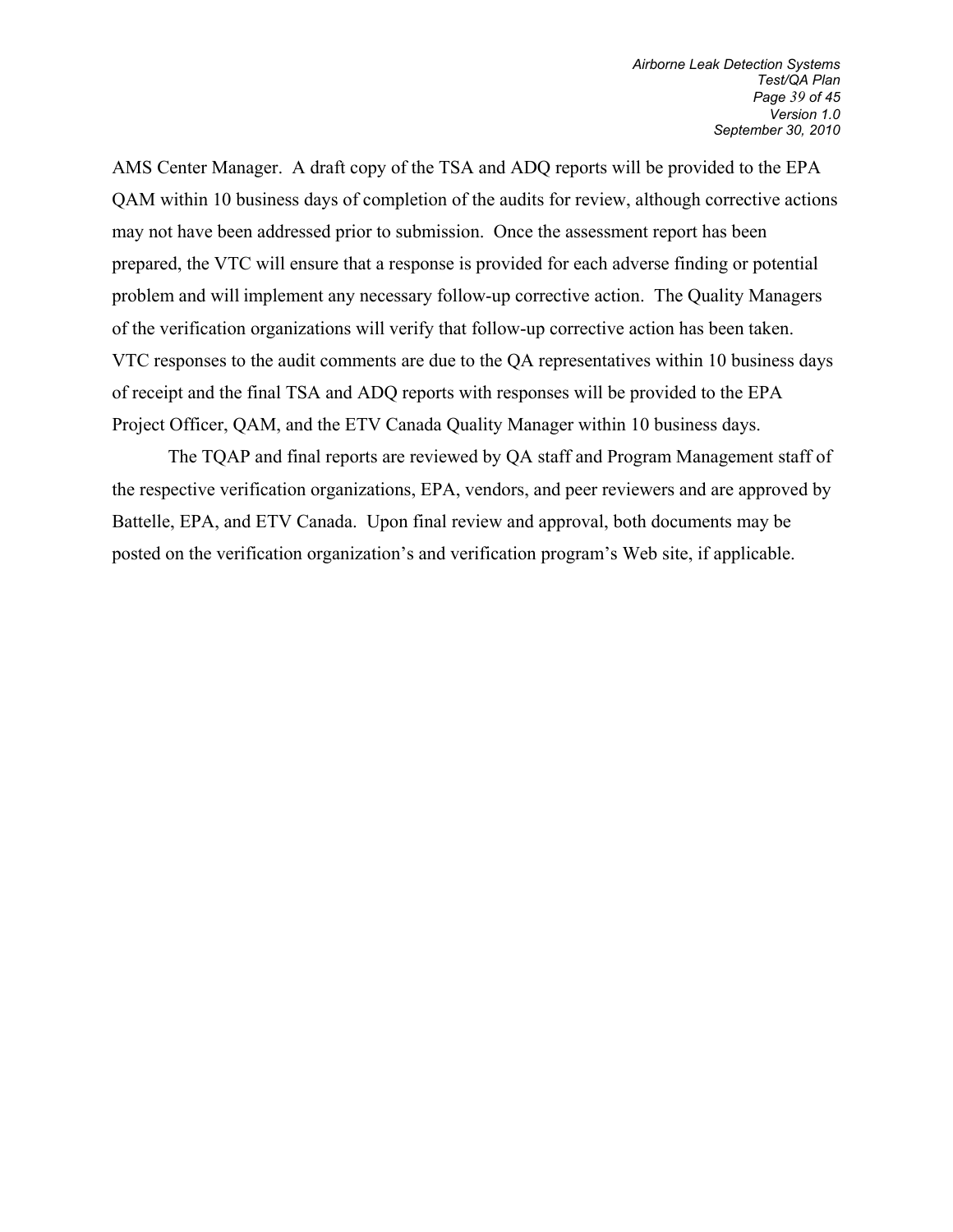<span id="page-42-1"></span><span id="page-42-0"></span>*Airborne Leak Detection Systems Test/QA Plan Page 40 of 45 Version 1.0 September 30, 2010*

#### **SECTION D**

#### DATA VERIFICATION AND USABILITY

#### D1 DATA REVIEW AND VERIFICATION REQUIREMENTS

The key data review and data verification specifications for this test are stated in Section B of this TQAP. In general, the data review requirements specify that the first day's data generated during this test will be made available to the VTC, EPA AMS Center QAM, and EPA's Project Officer for the AMS Center within one day for a preliminary review. Also, the full data set from the field test campaign will be made available to the VTC, EPA AMS Center QAM, and EPA's Project Officer for the AMS Center within one week of completion. This process will ensure that the airborne leak detection systems data and supporting leak location, flow rate, and "ground-truth" concentration data were collected under appropriate testing conditions and that the data meet the specifications of this TQAP.

 The data verification requirements for this test involve an assessment of the quality of the data relative to the DQIs, stated QC requirements, and audit acceptance criteria specified for this test in Tables 2, 4, and 6, respectively. The results of the QC activities and the PEA results will be compared with the appropriate acceptance criteria in Tables 4 and 6, respectively, to ensure that the measurements were properly performed. Furthermore, the results of the leak rate and GPS coordinate measurements will be compared with the appropriate DQIs listed in Table 2 to verify the quality of the data. Any deficiencies in these data will be flagged and may be excluded from any statistical comparisons to the leak detection systems being tested, unless these deviations are accompanied by descriptions of their potential impacts on the data quality.

#### <span id="page-42-2"></span>D2 VERIFICATION METHODS

 Data verification is conducted by the VTC, or his designee, as part of the data review as described in Section B10 of this TQAP. A visual inspection of handwritten data will be conducted to ensure that all entries were properly recorded or transcribed, and that any erroneous entries were properly noted (i.e., single line through the entry, with an error code and the initials of the recorder and date of entry). Electronic data from the leak detection systems and meteorological equipment used during the test will be inspected to ensure proper transfer from the data logging system. All calculations used to transform the data will be reviewed to ensure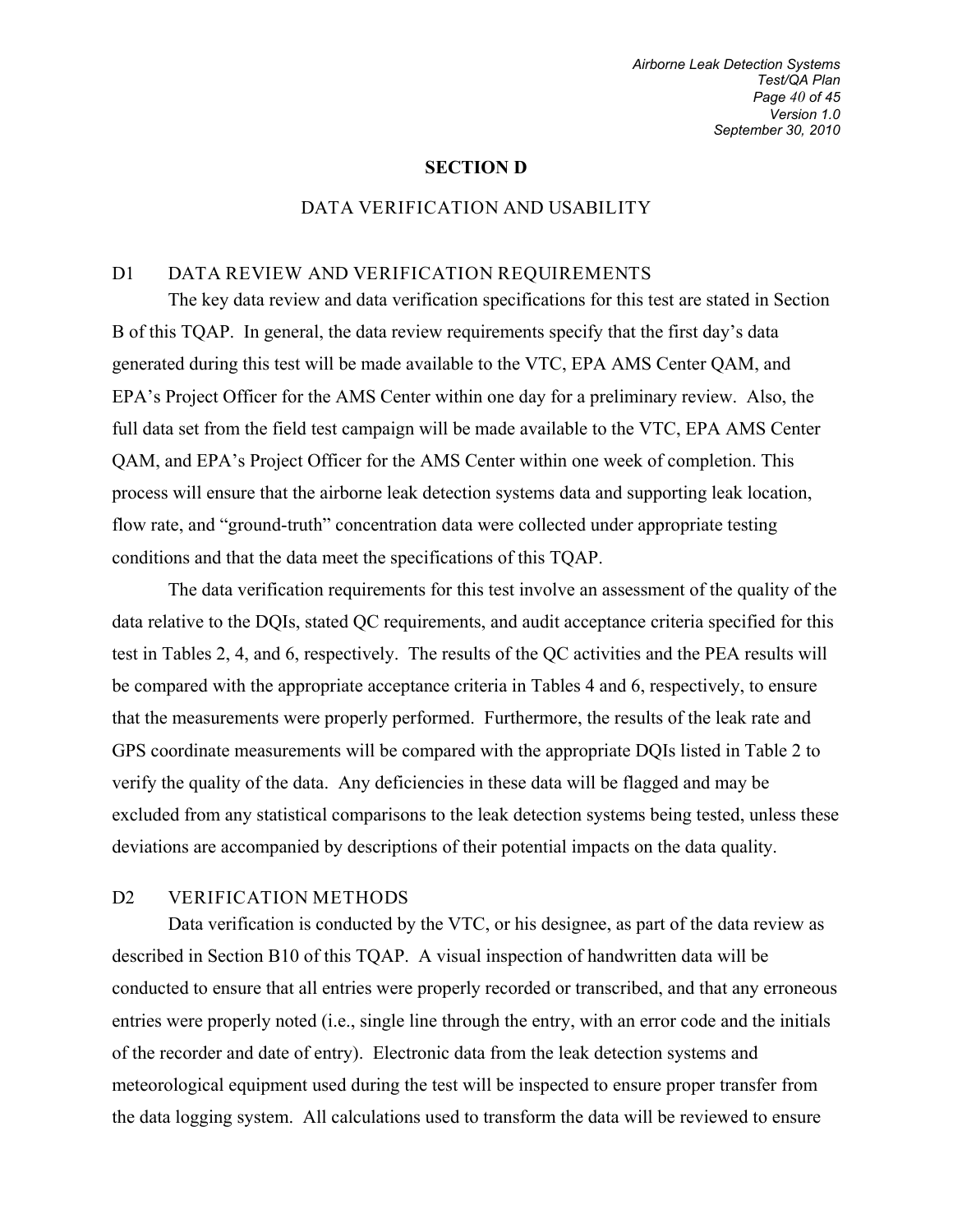the accuracy and the appropriateness of the calculations. Calculations performed manually will be reviewed and repeated using a handheld calculator or commercial software (e.g., Excel). Calculations performed using standard commercial office software (e.g., Excel) will be reviewed by inspection of the equations used for the calculations and verification of selected calculations by handheld calculator. Calculations performed using specialized commercial software (i.e., for analytical instrumentation) will be reviewed by inspection and, when feasible, verified by handheld calculator, or standard commercial office software.

To ensure that the data generated from this test meet the goals of the test, a number of data verification procedures will be performed. Sections B and C of this TQAP provide a description of the safeguards employed for this verification test. Data verification efforts include the completion of QC activities, and the performance of TSAs and PEAs as described in Section C. The data from this test will be evaluated relative to the measurement DQIs described in Section A7, and the PEA acceptance criteria given in Section C1.1 of this TQAP. Data failing to meet these criteria will be flagged in the dataset and not used for evaluation of the monitoring systems, unless these deviations are accompanied by descriptions of their potential impacts on the data quality.

An ADQ will be conducted by the Quality Managers of the two verification organizations to ensure that data review and verification procedures were completed, and to ensure the overall quality of the data.

#### <span id="page-43-0"></span>D3 RECONCILIATION WITH USER REQUIREMENTS

 This purpose of this verification test is to evaluate the performance of airborne leak detection systems. In part, this evaluation will include comparisons of results from the leak detection systems to the known positions and leak rates of intentional leaks generated in a "virtual pipeline". To meet the requirements of the user community, the data collected during this verification test will include thorough documentation of the performance of the leak detection systems and the intentional leaks generated during the verification test. The data review and verification procedures described above will assure that data meeting these requirements are accurately presented in the verification reports generated from this test, and will assure that data not meeting these requirements will be appropriately flagged and discussed in the verification reports.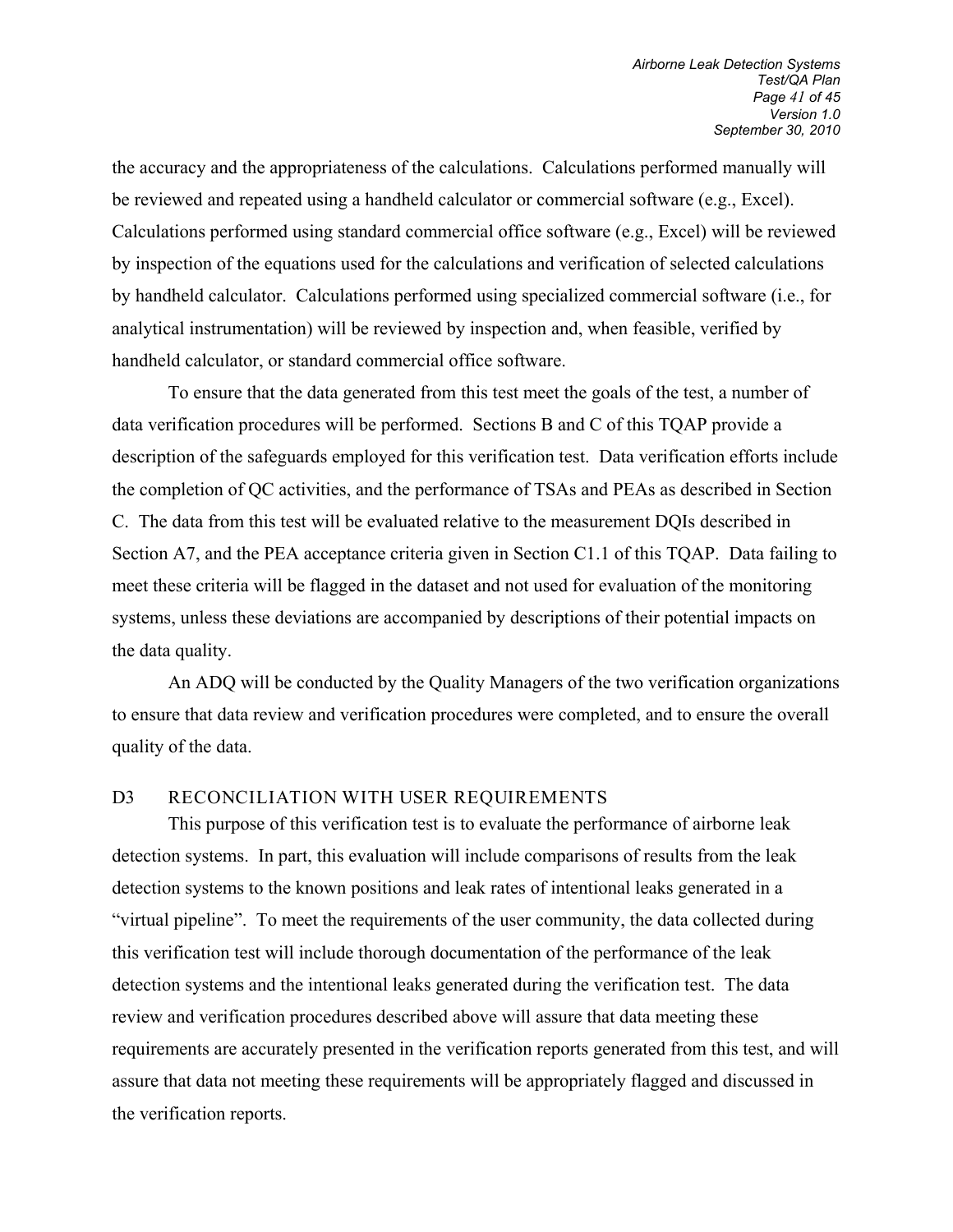This joint TQAP and the resulting verification reports will be subjected to review by the vendor, verification organization staff, test collaborators, the verification programs, and expert peer reviewers. The reviews of this TQAP will help to improve the design of the verification test and the resulting report(s) such that they better meet the needs of potential users of these airborne leak detection systems.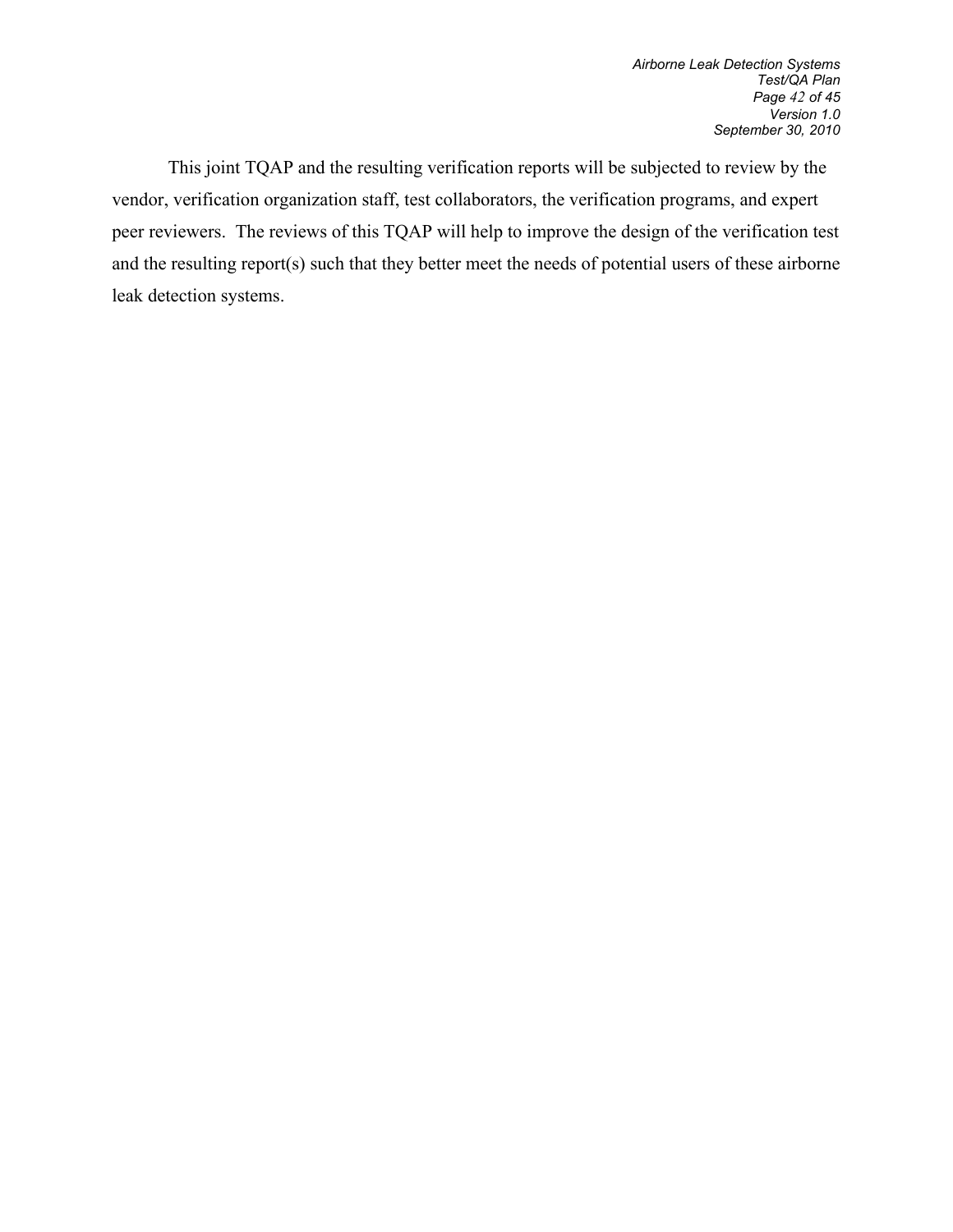*Airborne Leak Detection Systems Test/QA Plan Page 43 of 45 Version 1.0 September 30, 2010*

#### **SECTION E**

#### REFERENCES

- <span id="page-45-0"></span>1. Battelle, Quality Management Plan for the ETV Advanced Monitoring Systems Center, Version 7.0, U.S. EPA Environmental Technology Verification Program, prepared by Battelle, Columbus, Ohio, November 2008.
- 2. ETV CANADA General Verification Protocol (GVP). February 2007.
- 3. U.S. EPA, Environmental Technology Verification Program Quality Management Plan, EPA Report No: 600/R-08/009 EPA/600/R-03/021, U.S. Environmental Protection Agency, Cincinnati, Ohio, January 2008.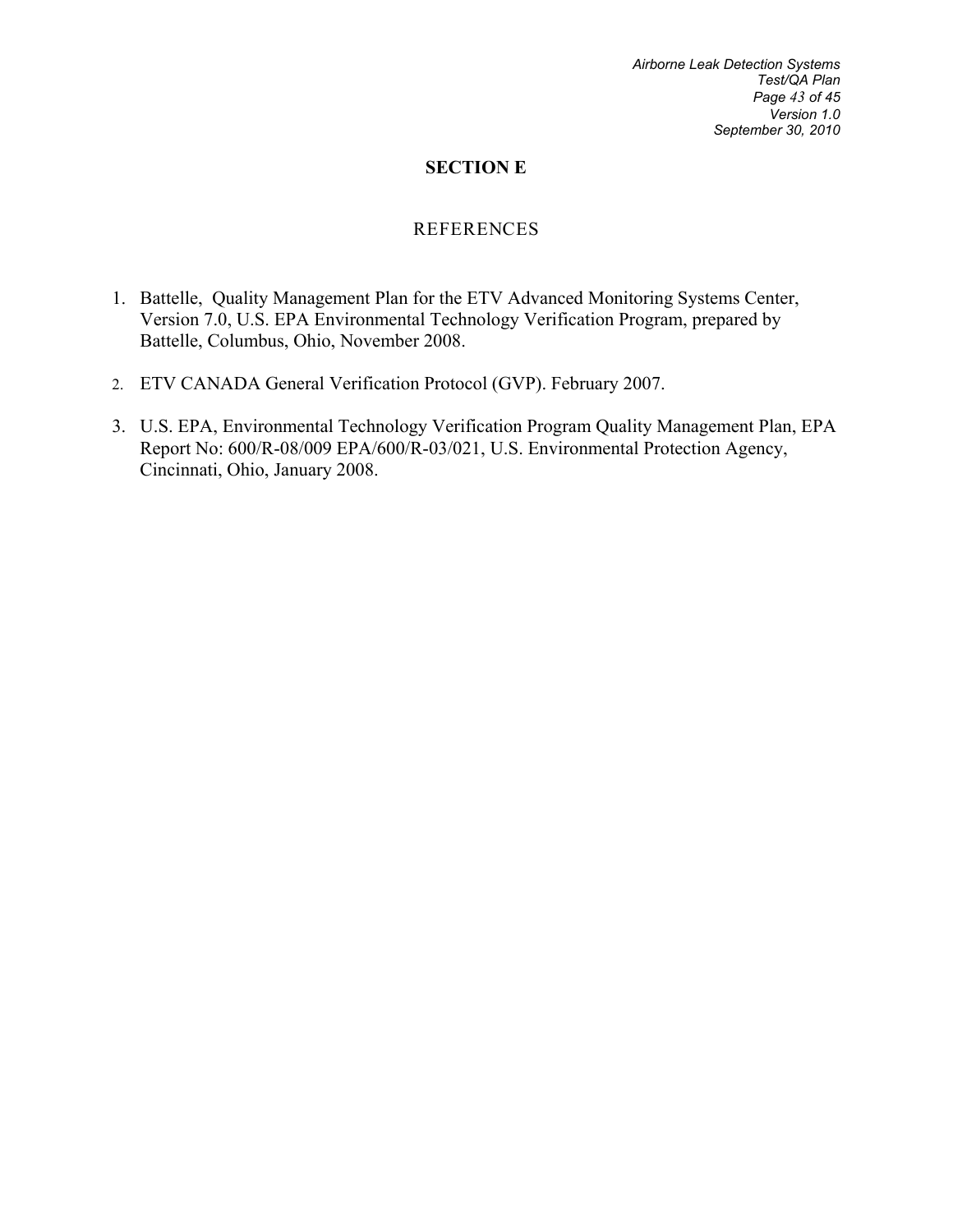*Airborne Leak Detection Systems Test/QA Plan Page 44 of 45 Version 1.0 September 30, 2010*

# APPENDIX A

# <span id="page-46-0"></span>**Example Data Sheet**